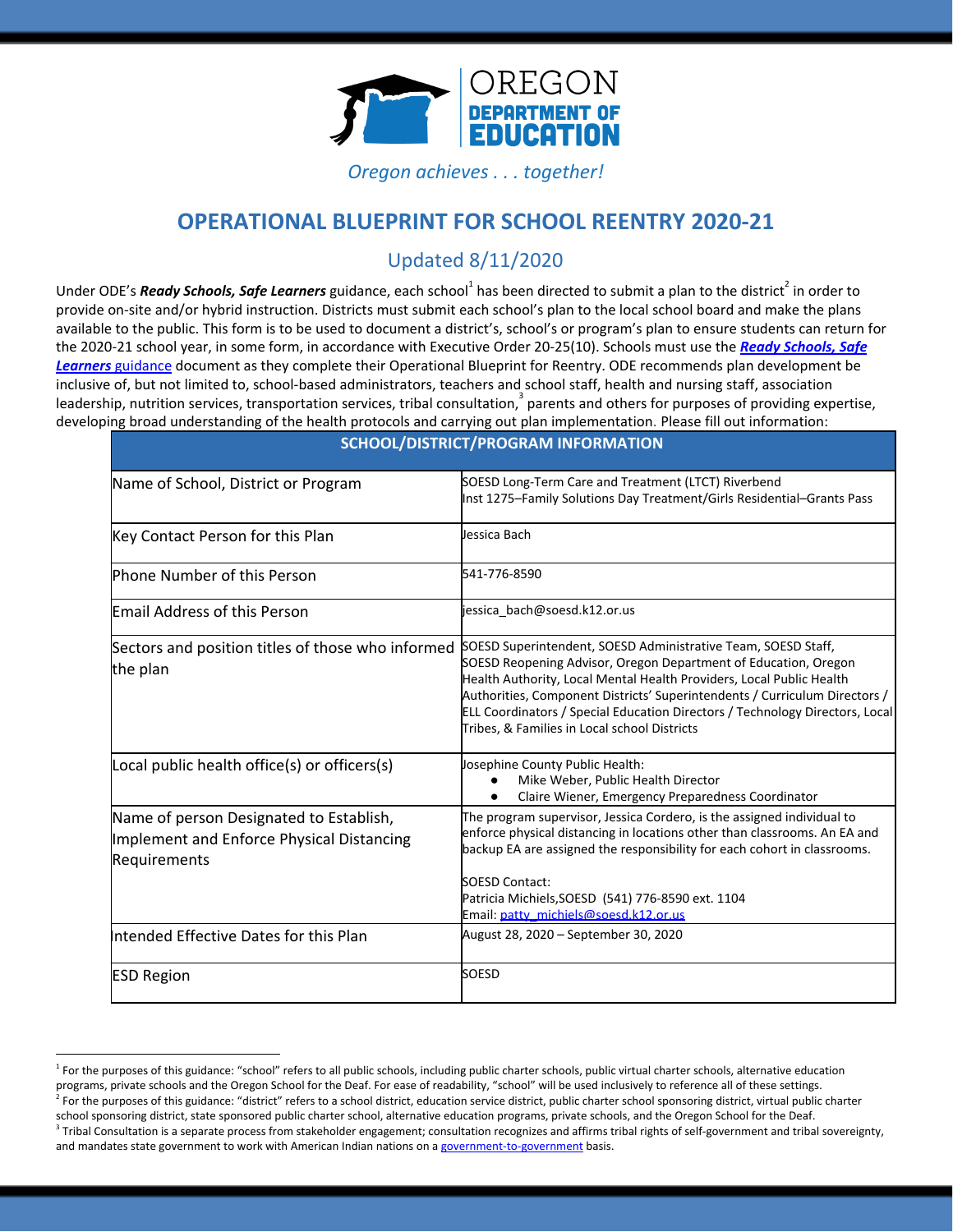1. Please list efforts you have made to engage your community (public health information sharing, taking feedback on planning, etc.) in preparing for school in 2020-21. Include information on engagement with communities often underserved and marginalized and those communities disproportionately impacted by COVID-19.

SOESD utilized a variety of stakeholder input and information sharing mechanisms to inform the community as well as the planning process, including:

- Coordination of feedback from tribes
- Phone survey of migrant families
- Surveys sent to parents / guardians of students in served in SOESD schools to gain feedback on Spring 2020 distance learning and school services for Fall 2020
- Coordination with component school districts
- Compilation, analysis, and sharing of state and county health statistics

Discussion with employee associations

2. Indicate which instructional model will be used.

*Select One:*

☐ **On-Site Learning** ☒ **Hybrid Learning** ☐ **Comprehensive Distance Learning**

- 3. If you selected Comprehensive Distance Learning, you only have to fill out the green portion of the Operational Blueprint for Reentry (i.e., page 2 in the initial template).
- 4. If you selected On-Site Learning or Hybrid Learning, you have to fill out the blue portion of the Operational Blueprint for Reentry (i.e., pages 3-19 in the initial template) and [submit](https://app.smartsheet.com/b/form/a4dedb5185d94966b1dffc75e4874c8a) online. [\(https://app.smartsheet.com/b/form/a4dedb5185d94966b1dffc75e4874c8a\)](https://app.smartsheet.com/b/form/a4dedb5185d94966b1dffc75e4874c8a) by August 17, 2020 or prior to the beginning of the 2020-21 school year.
- \* **Note:** Private schools are required to comply with only sections 1-3 of the *Ready Schools, Safe Learners* guidance.

### **REQUIREMENTS FOR COMPREHENSIVE DISTANCE LEARNING OPERATIONAL BLUEPRINT**

*This section must be completed by any school that is seeking to provide instruction through Comprehensive Distance Learning. For Private Schools, completing this section is optional (not required). Schools providing On-Site or Hybrid Instructional Models do not need to complete this section.*

### **Describe why you are selecting Comprehensive Distance Learning as the school's Instructional Model for the effective dates of this plan.**

SOESD is declaring Comprehensive Distance Learning because the state requires it. Under the ODE guidelines mandated to be followed by the Governor, SOESD can only operate at this point under exceptions based on county metrics in a CDL model.

**In completing this portion of the Blueprint you are attesting that you have reviewed the Comprehensive Distance Learning Guidance. [Here is a](https://www.oregon.gov/ode/students-and-family/healthsafety/Documents/Comprehensive%20Distance%20Learning%20Requirements%20Review.pdf) [link to the overview of CDL Requirements.](https://www.oregon.gov/ode/students-and-family/healthsafety/Documents/Comprehensive%20Distance%20Learning%20Requirements%20Review.pdf) Please name any requirements you need ODE to review for any possible flexibility or waiver.**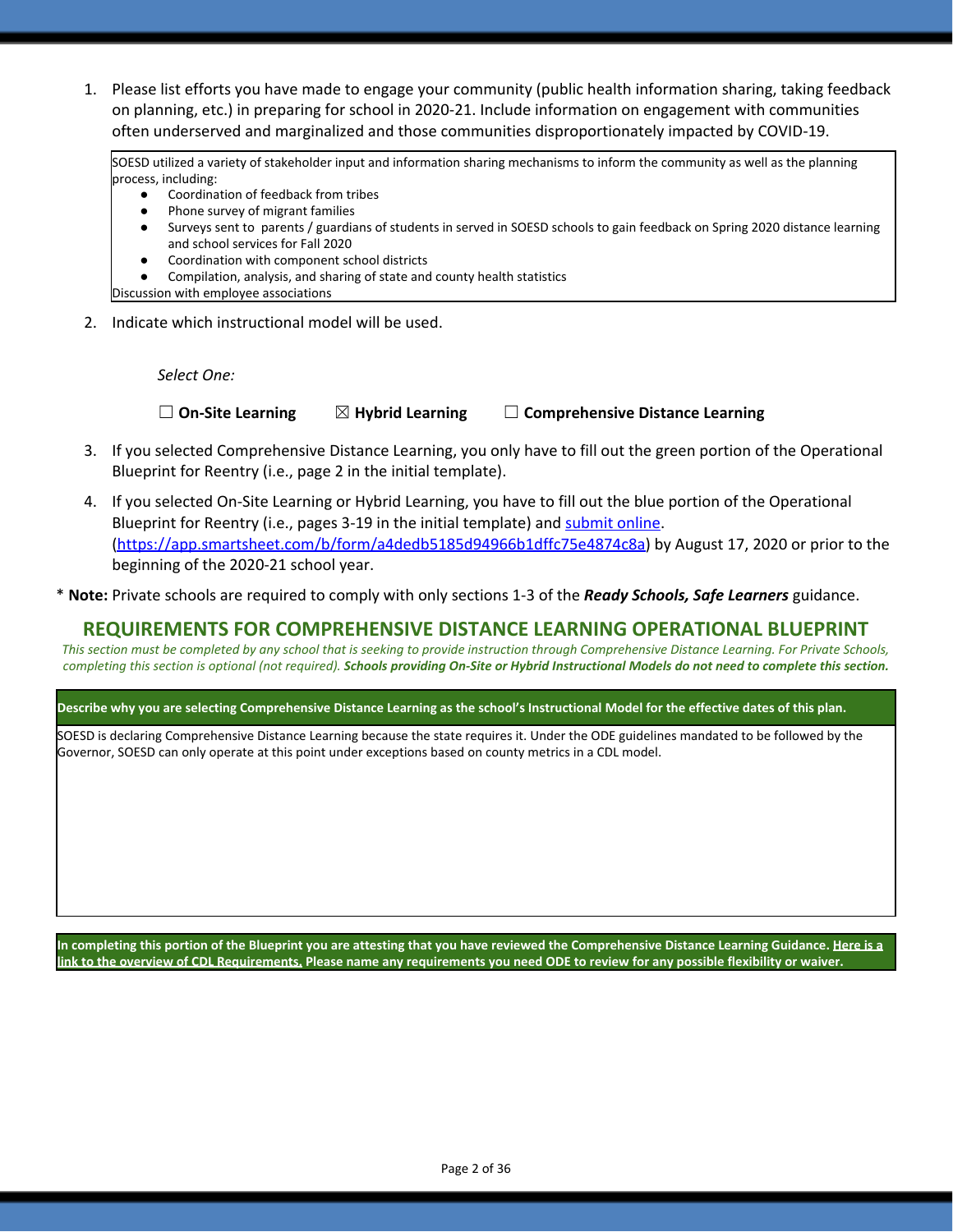**Describe the school's plan, including the anticipated timeline, for returning to Hybrid Learning or On-Site Learning consistent with the** *Ready Schools, Safe Learners* **guidance.**

SOESD will operate under allowable exceptions based on county metrics.

SOESD plans to return to "Hybrid Learning" or "On-Site Learning" when both county and statewide metrics are met. As an ESD supporting 13 component districts and other districts in a five county service area, our plans will align with the plans of districts, families, and students they serve.

The remainder of this operational blueprint is not applicable to schools operating a Comprehensive Distance Learning Model.

### **ESSENTIAL REQUIREMENTS FOR HYBRID / ON-SITE OPERATIONAL BLUEPRINT**

*This section must be completed by any school that is providing instruction through On-Site or Hybrid Instructional Models. Schools providing Comprehensive Distance Learning Instructional Models do not need to complete this section unless the school is implementing the* **Limited In-Person Instruction** *provision under the Comprehensive Distance Learning guidance.*



### **0. Community Health Metrics**

#### **METRICS FOR ON-SITE OR HYBRID INSTRUCTION**

☐ The school currently meets the required metrics to successfully reopen for in-person instruction in an On-Site or Hybrid model. *If this box cannot yet be checked, the school must return to Comprehensive Distance Learning but may be able to provide some in-person instruction through the exceptions noted below.*

#### **EXCEPTIONS FOR SPECIFIC IN-PERSON INSTRUCTION WHERE REQUIRED CONDITIONS ARE MET**

- $\Box$  The school currently meets the exceptions required to provide in-person person education for students in grades K-3 (see section 0d(1) of the *Ready Schools, Safe Learners* guidance).
- $\Box$  The school currently meets the exceptions required to provide limited in-person instruction for specific groups of students (see section 0d(2) of the *Ready Schools, Safe Learners* guidance).
- $\Box$  The school currently meets the exceptions required for remote or rural schools in larger population counties to provide in-person instruction (see section 0d(3) of the *Ready Schools, Safe Learners* guidance).
- $\square$  The school currently meets the exceptions required for smaller population counties to provide in-person instruction (see section 0d(4) of the *Ready Schools, Safe Learners* guidance).
- ☐ The school currently meets the exceptions required for schools in low population density counties (see section 0d(5) of the *Ready Schools, Safe Learners* guidance).
- ☐ The school currently meets the exceptions required for small districts to provide in-person instruction (see section 0d(6) of the *Ready Schools, Safe Learners* guidance).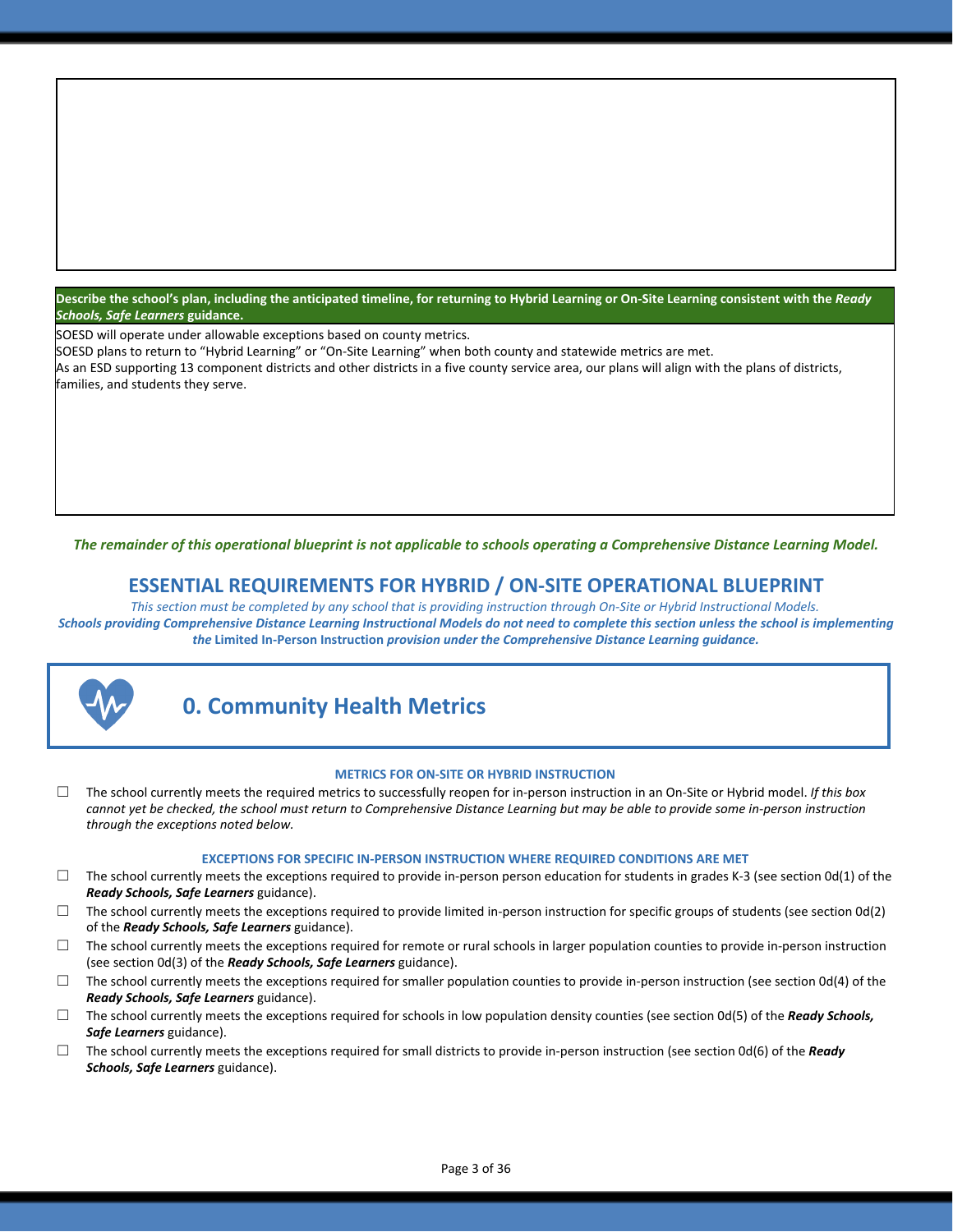

# **1. Public Health Protocols**

|                                                                                                                                                                                                                                                                                                                                                                                                                                                                                                                                                                                                                                                                                                                                                                                                                                                                                                                                                                                                                                                                                                                                                                                                                                                                                                                                                                                                                                                                                                                                                                                                                                                                                                                                                              | 1a. COMMUNICABLE DISEASE MANAGEMENT PLAN FOR COVID-19                                                                                                                                                                                                                                                                                                                                                                                                                                                                                                                                                                                                                                                                                                                                                                                                                                                                                                                                                                                                                                                                                                                                                                                                                             |
|--------------------------------------------------------------------------------------------------------------------------------------------------------------------------------------------------------------------------------------------------------------------------------------------------------------------------------------------------------------------------------------------------------------------------------------------------------------------------------------------------------------------------------------------------------------------------------------------------------------------------------------------------------------------------------------------------------------------------------------------------------------------------------------------------------------------------------------------------------------------------------------------------------------------------------------------------------------------------------------------------------------------------------------------------------------------------------------------------------------------------------------------------------------------------------------------------------------------------------------------------------------------------------------------------------------------------------------------------------------------------------------------------------------------------------------------------------------------------------------------------------------------------------------------------------------------------------------------------------------------------------------------------------------------------------------------------------------------------------------------------------------|-----------------------------------------------------------------------------------------------------------------------------------------------------------------------------------------------------------------------------------------------------------------------------------------------------------------------------------------------------------------------------------------------------------------------------------------------------------------------------------------------------------------------------------------------------------------------------------------------------------------------------------------------------------------------------------------------------------------------------------------------------------------------------------------------------------------------------------------------------------------------------------------------------------------------------------------------------------------------------------------------------------------------------------------------------------------------------------------------------------------------------------------------------------------------------------------------------------------------------------------------------------------------------------|
| <b>OHA/ODE Requirements</b>                                                                                                                                                                                                                                                                                                                                                                                                                                                                                                                                                                                                                                                                                                                                                                                                                                                                                                                                                                                                                                                                                                                                                                                                                                                                                                                                                                                                                                                                                                                                                                                                                                                                                                                                  | <b>Hybrid/Onsite Plan</b>                                                                                                                                                                                                                                                                                                                                                                                                                                                                                                                                                                                                                                                                                                                                                                                                                                                                                                                                                                                                                                                                                                                                                                                                                                                         |
| $\Box$ Implement measures to limit the spread of COVID-19 within the<br>school setting.<br>$\Box$ Update written Communicable Disease Management Plan to<br>specifically address the prevention of the spread of COVID-19.<br>$\Box$ Designate a person at each school to establish, implement and<br>enforce physical distancing requirements, consistent with this<br>guidance and other guidance from OHA.<br>Include names of the LPHA staff, school nurses, and other medical<br>$\Box$<br>experts who provided support and resources to the district/school<br>policies and plans. Review relevant local, state, and national evidence<br>to inform plan.<br>$\Box$ Process and procedures established to train all staff in sections 1 - 3<br>of the Ready Schools, Safe Learners guidance. Consider conducting<br>the training virtually, or, if in-person, ensure physical distancing is<br>maintained to the maximum extent possible.<br>□ Protocol to notify the local public health authority (LPHA Directory by<br>County) of any confirmed COVID-19 cases among students or staff.<br>$\Box$ Plans for systematic disinfection of classrooms, offices, bathrooms<br>and activity areas.<br>$\Box$ Process to report to the LPHA any cluster of any illness among staff or<br>students.<br>$\Box$ Protocol to cooperate with the LPHA recommendations.<br>$\Box$ Provide all logs and information to the LPHA in a timely manner.<br>$\Box$ Protocol for screening students and staff for symptoms (see section<br>1f of the Ready Schools, Safe Learners guidance).<br>$\Box$ Protocol to isolate any ill or exposed persons from physical contact<br>with others.<br>$\Box$ Protocol for communicating potential COVID-19 cases to the school | <b>• Family Solutions Day Treatment Communicable Disease</b><br><b>Management Plan (CDMP)</b><br>• The program supervisor or designee is the assigned<br>individual to enforce physical distancing in locations other<br>than classrooms. An EA and back-up EA is assigned the<br>responsibility for each cohort in classrooms.<br>• All staff will receive compliance training in sections 1-3 of<br>the Ready Schools, Safe Learners guidance via Zoom<br>training or recorded training within 10 days of hire or<br>training initiation, whichever occurs first.<br>. Program supervisors and the Clinical Programs Manager<br>receive additional compliance training via in-person Zoom<br>training or recorded training within 10 days of hire or<br>training initiation, whichever occurs first.<br>• Education staff receive additional training provided by<br>SOESD.<br>. All staff will receive refresher training whenever updates<br>are made to the training material and at a minimum,<br>monthly for the first three months of the 2020-21 school<br>year and then quarterly thereafter.<br>• It is the responsibility of the program supervisor to<br>provide the county public health department with all<br>requested logs and information promptly in a manner |
| community and other stakeholders (see section 1e of the Ready<br>Schools, Safe Learners guidance).<br>$\Box$ Create a system for maintaining daily logs for each student/cohort<br>for the purposes of contact tracing. This system needs to be made in<br>consultation with a school/district nurse or an LPHA official. Sample<br>logs are available as a part of the Oregon School Nurses Association<br><b>COVID-19 Toolkit</b><br>If a student(s) is part of a stable cohort (a group of students that<br>٠<br>are consistently in contact with each other or in multiple cohort<br>groups) that conform to the requirements of cohorting (see<br>section 1d of the Ready Schools, Safe Learners guidance), the<br>daily log may be maintained for the cohort.<br>If a student(s) is not part of a stable cohort, then an individual<br>student log must be maintained.<br>$\Box$ Required components of individual daily student/cohort logs include:<br>Child's name<br>Drop off/pick up time<br>Parent/guardian name and emergency contact information                                                                                                                                                                                                                                                                                                                                                                                                                                                                                                                                                                                                                                                                                               | that discloses the minimal amount of Protected Health<br>Information (PHI) of persons served.<br>· Utilize Confirmed COVID-19 Communications<br>Responsibility & Completion Checklist on page 46 of the<br>CDMP to confirm notifications have been completed.<br>Store electronically until further notice.<br>. If an individual tests positive for COVID-19, the program<br>supervisor or in their absence, Clinical Programs Manager<br>is responsible to complete the following steps:<br>. Immediately contact the county public health department<br>to report the event and consult regarding further actions<br>such as quarantining and program closure. The minimal<br>necessary PHI is disclosed.<br>o Josephine County Answering Service:                                                                                                                                                                                                                                                                                                                                                                                                                                                                                                                             |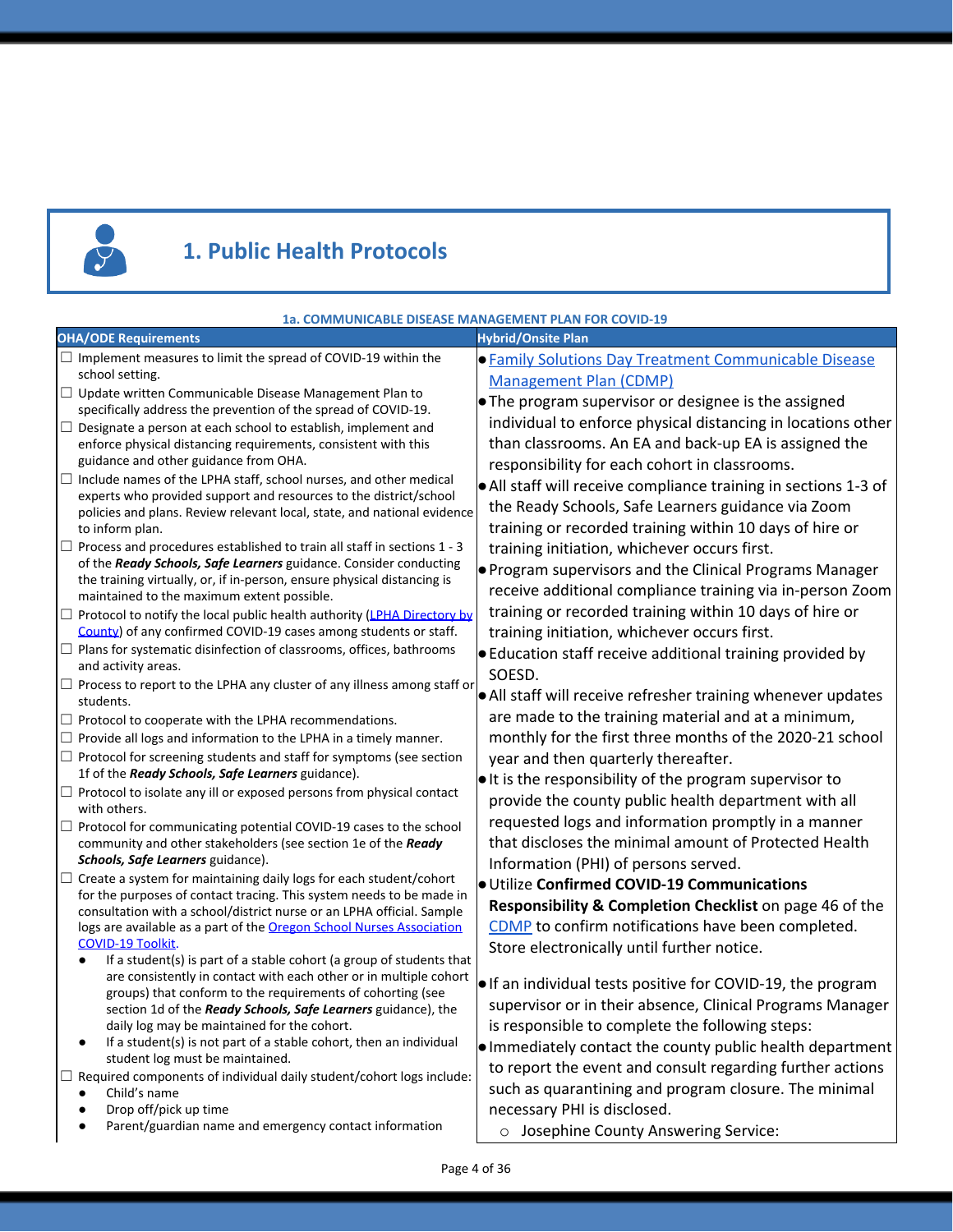- All staff (including itinerant staff, district staff, substitutes, and guest teachers) names and phone numbers who interact with a stable cohort or individual student
- $\Box$  Protocol to record/keep daily logs to be used for contact tracing for a minimum of four weeks to assist the LPHA as needed.
- $\Box$  Process to ensure that all itinerant and all district staff (maintenance, administrative, delivery, nutrition, and any other staff) who move between buildings keep a log or calendar with a running four-week history of their time in each school building and who they were in contact with at each site.
- $\Box$  Process to ensure that the school reports to and consults with the LPHA regarding cleaning and possible classroom or program closure if anyone who has entered school is diagnosed with COVID-19.
- $\Box$  Protocol to respond to potential outbreaks (see section 3 of the *Ready Schools, Safe Learners* guidance).

(541) 618-4650 - Anthony Perry or Dr. David Candelaria

●All instructions and recommendations issued by the public health department are fully implemented, including though not limited to cohort/program closure and disinfection.

●All contact logs and other information requested by the public health department is provided in a timely manner. ●All offices, bathrooms, group and classrooms and other areas used by the program are disinfected at least once daily and at other times, if they become contaminated.

CDC guidance for cleaning and [disinfecting](https://www.cdc.gov/coronavirus/2019-ncov/community/disinfecting-building-facility.html) is followed. ●The office specialist is responsible to maintain a daily log of absences for persons served due to illness and track various symptoms on the COVID Symptom [Monitoring](https://docs.google.com/spreadsheets/d/1-azl2JBu-WhRDgdmSHSFtHzho11TbNBs/edit#gid=1063265590) [Spreadsheet](https://docs.google.com/spreadsheets/d/1-azl2JBu-WhRDgdmSHSFtHzho11TbNBs/edit#gid=1063265590).

- o Any cluster of symptoms noted is reported to the program supervisor on duty or in their absence, the Clinical Programs Manager. This individual is responsible to contact Josephine County Health Department within 24 hours for consultation regarding further actions. The program provides all information requested by the county public health department and follows through with directions provided. PHI is protected whenever possible. All reports made to the county public health department are documented on the COVID Symptom [Monitoring](https://docs.google.com/spreadsheets/d/1-azl2JBu-WhRDgdmSHSFtHzho11TbNBs/edit#gid=1063265590) [Spreadsheet](https://docs.google.com/spreadsheets/d/1-azl2JBu-WhRDgdmSHSFtHzho11TbNBs/edit#gid=1063265590). The Clinical Programs Manager is notified by the program supervisor if a report is made to the county public health department.
- ●All staff, persons served and essential visitors are screened daily, prior to entry into the building. Staff may self-screen.
	- o Screenings consist of: asking about fever, visual screening and self-assessment for cough, shortness of breath/difficulty breathing or chills. If the person states they feel feverish, their temperature may be taken with a no-touch thermometer.

●If a person served appears symptomatic or expresses feeling unwell, they are removed by staff from their cohort and directed to a sick bay to be monitored by an EA/MTS or other available staff. If fever is a possibility, they have their temperature taken. If a fever is indicated, the person served is provided with an easily disinfected item to play with or they can rest.

o Staff continues to observe the person served for 10 minutes then takes their temperature again.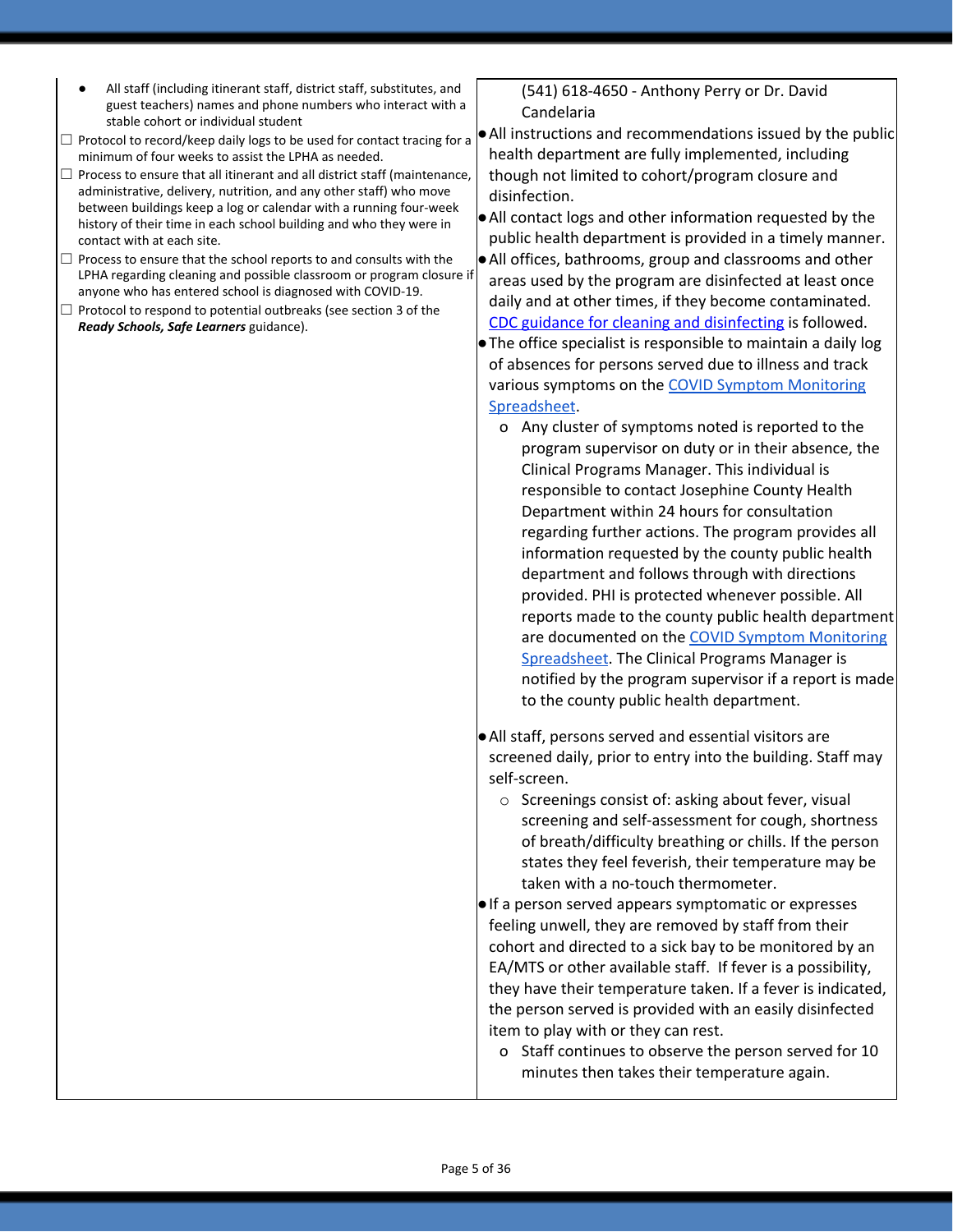|         | $\circ$ If it is normal, the person served is returned to their                                           |
|---------|-----------------------------------------------------------------------------------------------------------|
|         | classroom and is closely monitored for the remainder                                                      |
|         | of the treatment day.                                                                                     |
|         | $\circ$ If a fever is indicated, the office specialist or program                                         |
|         | supervisor is notified to alert the                                                                       |
|         | parent/guardian/emergency contact to pick up the                                                          |
|         | person served.                                                                                            |
|         | o Staff dons a medical-grade face mask and additional                                                     |
|         | PPE as indicated based on the symptoms and                                                                |
|         | behavior of the person served. This may include an                                                        |
|         | additional face covering, shoe covers, gloves and/or                                                      |
|         | apron.                                                                                                    |
|         | o The EA/MTS continues to observe the person served                                                       |
|         | in the individual sick bay until someone picks the                                                        |
|         | person served up. The family is directed to use the<br>back door for pick up.                             |
|         | $\circ$ Before leaving the sick bay to bring the person served                                            |
|         | to their parent/guardian/emergency contact, the                                                           |
|         | EA/MTS carefully removes PPE per protocol and                                                             |
|         | disposes of it in a used PPE trash receptacle and                                                         |
|         | completes hand hygiene. A clean face mask and/or                                                          |
|         | face-shield is donned.                                                                                    |
|         | $\circ$ After the pick-up is complete, the EA/MTS disinfects                                              |
|         | the sick bay and completes hand hygiene when                                                              |
|         | finished. The EA/MTS completes an entry in the Day                                                        |
|         | Treatment Potential COVID-19 Direct Exposure Log.                                                         |
|         | . If a fever is not a consideration though the person served                                              |
|         | has another symptom consistent with the health                                                            |
|         | screening criteria, the office specialist or program                                                      |
|         | supervisor is notified to alert the                                                                       |
|         | parent/guardian/emergency contact to pick up the person                                                   |
| served. |                                                                                                           |
| O       | Staff dons a medical-grade face mask and additional                                                       |
|         | PPE as indicated based on the symptoms and                                                                |
|         | behavior of the person served. This may include an                                                        |
|         | additional face covering, shoe covers, gloves and/or                                                      |
|         | apron.                                                                                                    |
|         | ○ The EA/MTS continues to observe the person served<br>in the individual sick bay until someone picks the |
|         | person served up. The family is directed to use the                                                       |
|         | back door for pick up.                                                                                    |
| $\circ$ | Before leaving the sick bay to bring the person served                                                    |
|         | to their parent/guardian/emergency contact, the                                                           |
|         | EA/MTS carefully removes PPE per protocol and                                                             |
|         | disposes of it in a used PPE trash receptacle and                                                         |
|         | completes hand hygiene. A clean face mask and/or                                                          |
|         | face-shield is donned.                                                                                    |
|         | o After the pick-up is complete, the EA/MTS disinfects                                                    |
|         | the sick bay and completes hand hygiene when                                                              |
|         | finished. The EA/MTS completes an entry in the Day                                                        |
|         | Treatment Potential COVID-19 Direct Exposure Log.                                                         |
|         |                                                                                                           |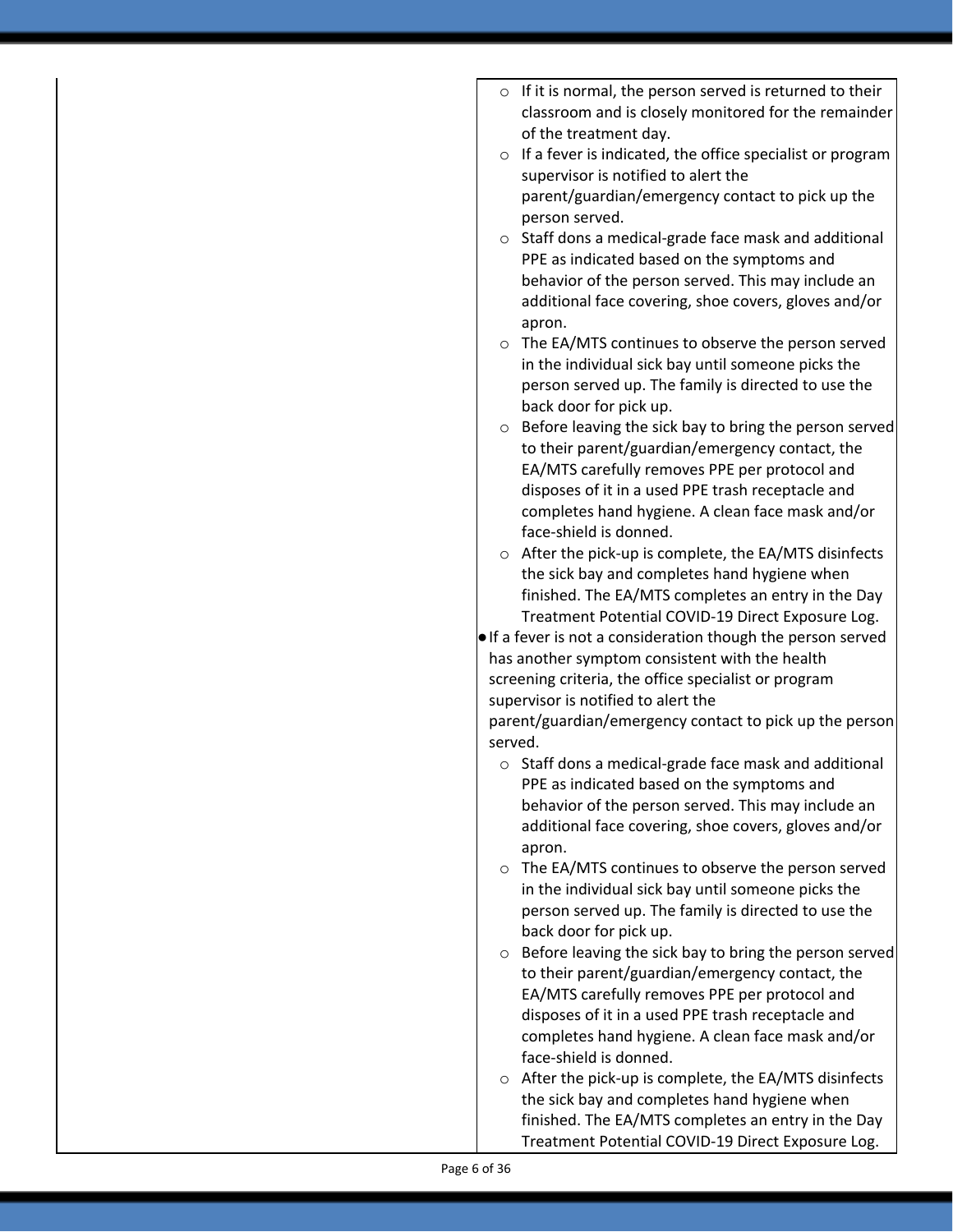●Staff will send home the **COVID-19 Parent Information** Letter on page 45 of the [CDMP](https://familysolutionsoregon.org/wp-content/uploads/2020/09/Family-Solutions-CDMP-DTX.pdf) to communicate potential COVID-19 cases to families/stakeholders.

●The Daily Cohort Tracking Log is completed each day by the assigned EA. This provides the following information:

- o Persons served in cohort
- o Name
- o Arrival and departure times
- o Method of transport
- o Name, address and phone number of parent/guardian
- o If close contact (less than 6 feet of distance for 15 or more minutes) occurred with another individual

●Staff interacting with cohort

- o Name
- o Arrival and departure date and times
- o Address and phone number
- o If close contact (less than 6 feet of distance for 15 or more minutes) occurred with another individual
- ●Essential visitors interacting with cohort
	- o Name
	- o Individual(s) interacted with
	- o If close contact (less than 6 feet of distance for 15 or more minutes) occurred with another individual
	- o Arrival/departure date and time and contact information is available on the Essential Visitor Health Screening Log
- ●Using the Cohort Contact Logs and Itinerant Staff Contact Logs, determine those individuals that have been in close (less than 6' of distance for 15 minutes or more) contact with the infected person.
- ●The person served portion of the log is maintained on paper and includes essential visitors. The staff portion of the log is maintained electronically. Daily Cohort Tracking Logs are stored for a minimum of four (4) weeks. The person served/essential visitor logs are stored in the EA/MTS office in a locked file drawer.
- ●While assigned maintenance staff are responsible for site disinfection, the program supervisor or designee is responsible to take initial steps in closing off areas used by the COVD-19 infected individual and providing additional air circulation for rooms used by the person, if possible, while waiting for maintenance staff. Disinfection follows CDC [guidance.](https://www.cdc.gov/coronavirus/2019-ncov/community/disinfecting-building-facility.html)
	- o Close off areas used by the infected individual, if possible.
	- o Open outside doors and windows to increase air circulation in the area.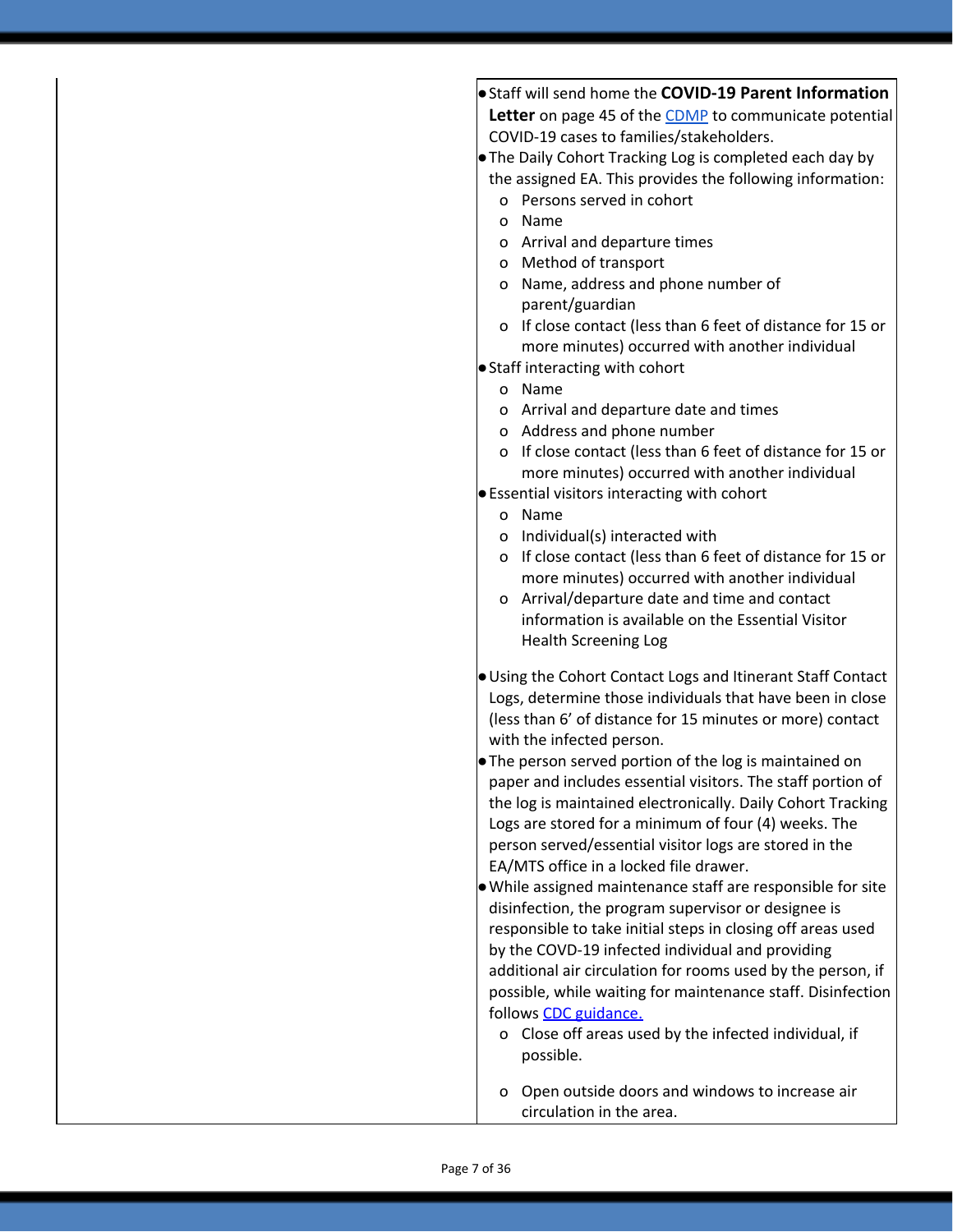- o Wait 24 hours to clean and disinfect. If 24 hours is not feasible, wait as long as possible.
- o Clean and disinfect all areas used by the infected individual such as offices, bathrooms, common areas, shared electronic equipment such as tablets, touch screens, keyboards and remote controls.
- o [Vacuum](https://www.cdc.gov/coronavirus/2019-ncov/faq.html#Cleaning-and-Disinfection) the space if needed. Use a vacuum equipped with a high-efficiency particulate air (HEPA) filter, if available. Do not vacuum a room or space that has people in it. Wait until the room or space is empty to vacuum, such as at night, for common spaces, or during the day for private rooms.
- o Wear disposable gloves to clean and disinfect. For soft (porous) surfaces such as carpeted floors or rugs, clean the surface with detergents or cleaners appropriate for use on these surfaces, according to the textile's label. After cleaning, disinfect with an appropriate EPA-registered disinfectant on List N: Disinfectants for use against SARS-CoV. Follow the disinfectant manufacturer's safety instructions (such as wearing gloves and ensuring adequate ventilation), concentration level, application method and contact time. Allow sufficient drying time if vacuum is not intended for wet surfaces.
- o Temporarily turn off in-room or on-wall recirculation HVAC to avoid contamination of the HVAC units.
- o Do not deactivate central HVAC systems.
- o Consider temporarily turning off the central HVAC system that services the room or space, so that particles that escape from vacuuming will not circulate throughout the facility.
- o Once the area has been appropriately disinfected, it can be opened for use.
- o Staff without close contact with the person who is sick can return to work immediately after disinfection, unless otherwise quarantined per county public health department recommendations.
- o Outdoor areas are disinfected per the disinfection section of the Communicable Disease Management Plan. If more than seven (7) days have passed since the person who is sick has been at the program, additional cleaning and disinfection is not necessary.
- o Continue routine cleaning and disinfection. This includes everyday practices that businesses and communities normally use to maintain a healthy environment.
- o In the event the county public health department determines areas used by the infected individual are quarantined for a period of time, those instructions are complied with by the program supervisor and program staff.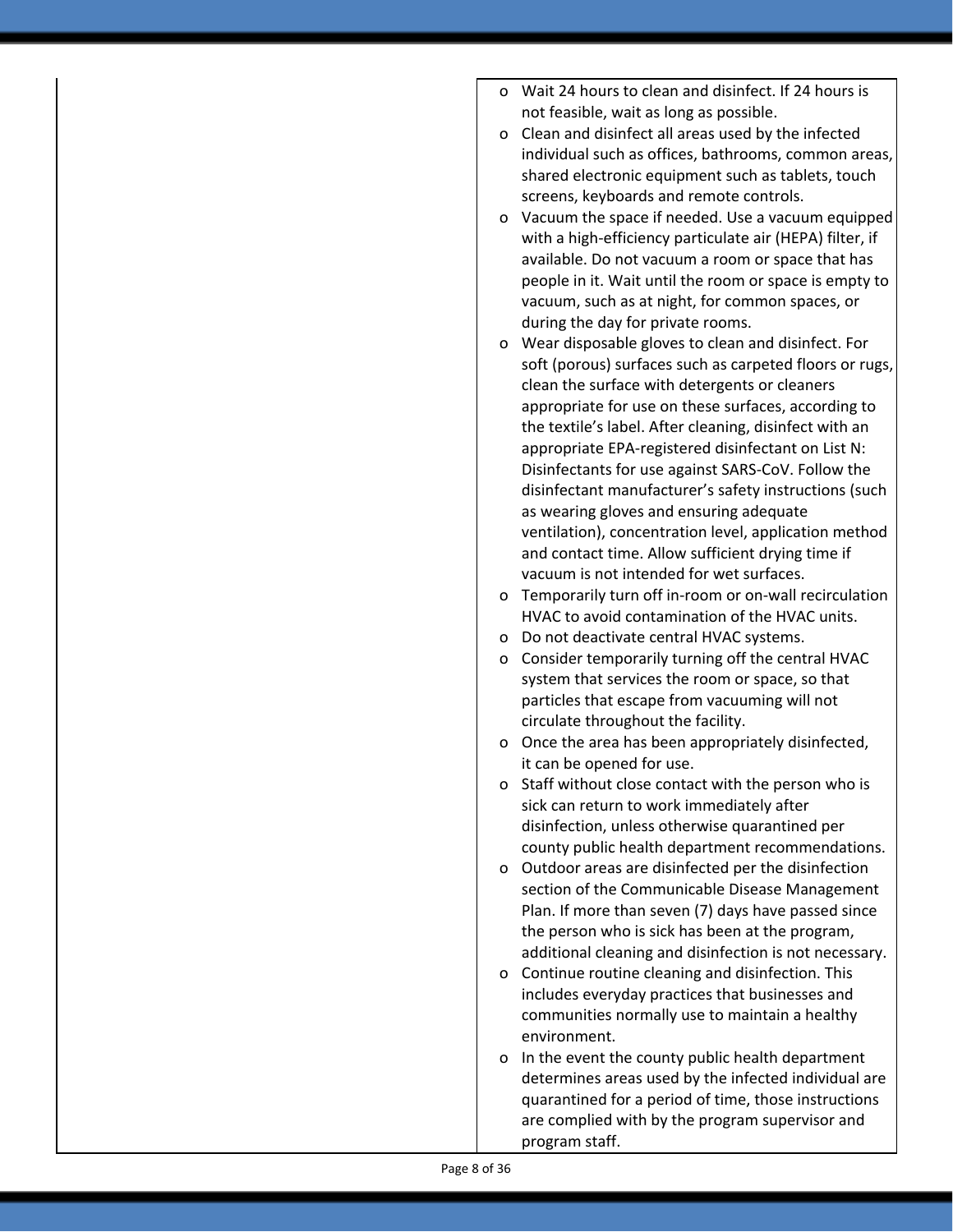| $\bullet$ The day treatment program follows all regulations and |
|-----------------------------------------------------------------|
| guidance per the Common Protocols for COVID-19 School           |
| Scenarios as described in the most current version of           |
| Oregon Planning for COVID-19 Scenarios in Schools               |
|                                                                 |

|                                                                                                                                                                                                                                                                                                                                                                                                                                                                                                                                                                                   | <b>1b. HIGH-RISK POPULATIONS</b>                                                                               |
|-----------------------------------------------------------------------------------------------------------------------------------------------------------------------------------------------------------------------------------------------------------------------------------------------------------------------------------------------------------------------------------------------------------------------------------------------------------------------------------------------------------------------------------------------------------------------------------|----------------------------------------------------------------------------------------------------------------|
| <b>OHA/ODE Requirements</b>                                                                                                                                                                                                                                                                                                                                                                                                                                                                                                                                                       | <b>Hybrid/Onsite Plan</b>                                                                                      |
| $\Box$ Serve students in high-risk population(s) whether learning is<br>happening through On-Site, Hybrid (partially On-Site and partially<br>Comprehensive Distance Learning models), or Comprehensive<br>Distance Learning models.                                                                                                                                                                                                                                                                                                                                              | Riverbend does not enroll students who are medically<br>fragile/complex or students who are nursing dependent. |
| Medically Fragile, Complex and Nursing-Dependent Student<br><b>Requirements</b>                                                                                                                                                                                                                                                                                                                                                                                                                                                                                                   |                                                                                                                |
| $\Box$ All districts must account for students who have health conditions<br>that require additional nursing services. Oregon law (ORS 336.201)<br>defines three levels of severity related to required nursing services:<br>Medically Complex: Are students who may have an unstable<br>1.<br>health condition and who may require daily professional nursing<br>services.<br>Medically Fragile: Are students who may have a life-threatening<br>2.<br>health condition and who may require immediate professional<br>nursing services.                                          |                                                                                                                |
| Nursing-Dependent: Are students who have an unstable or<br>3.<br>life-threatening health condition and who require daily, direct,                                                                                                                                                                                                                                                                                                                                                                                                                                                 |                                                                                                                |
| and continuous professional nursing services.<br>$\Box$ Staff and school administrators, in partnership with school nurses, or<br>other school health providers, should work with interdisciplinary<br>teams to address individual student needs. The school registered<br>nurse (RN) is responsible for nursing care provided to individual<br>students as outlined in ODE guidance and state law:<br>Communicate with parents and health care providers to<br>٠<br>determine return to school status and current needs of the<br>student.                                       |                                                                                                                |
| Coordinate and update other health services the student may be<br>٠<br>receiving in addition to nursing services. This may include<br>speech language pathology, occupational therapy, physical<br>therapy, as well as behavioral and mental health services.<br>Modify Health Management Plans, Care Plans, IEPs, or 504 or<br>٠<br>other student-level medical plans, as indicated, to address<br>current health care considerations.<br>The RN practicing in the school setting should be supported to<br>٠<br>remain up to date on current guidelines and access professional |                                                                                                                |
| support such as evidence-based resources from the Oregon<br>School Nurses Association.                                                                                                                                                                                                                                                                                                                                                                                                                                                                                            |                                                                                                                |
| Service provision should consider health and safety as well as<br>legal standards.<br>Appropriate medical-grade personal protective equipment (PPE)<br>should be made available to nurses and other health providers.                                                                                                                                                                                                                                                                                                                                                             |                                                                                                                |
| Work with an interdisciplinary team to meet requirements of<br>ADA and FAPE.<br>High-risk individuals may meet criteria for exclusion during a<br>٠                                                                                                                                                                                                                                                                                                                                                                                                                               |                                                                                                                |
| local health crisis.<br>Refer to updated state and national guidance and resources<br>$\bullet$<br>such as:<br>U.S. Department of Education Supplemental Fact Sheet:<br>$\circ$<br>Addressing the Risk of COVID-19 in Preschool, Elementary<br>and Secondary Schools While Serving Children with<br>Disabilities from March 21, 2020.                                                                                                                                                                                                                                             |                                                                                                                |
| ODE guidance updates for Special Education. Example from<br>$\circ$<br>March 11, 2020.<br>OAR 581-015-2000 Special Education, requires districts to<br>$\circ$<br>provide 'school health services and school nurse services'                                                                                                                                                                                                                                                                                                                                                      |                                                                                                                |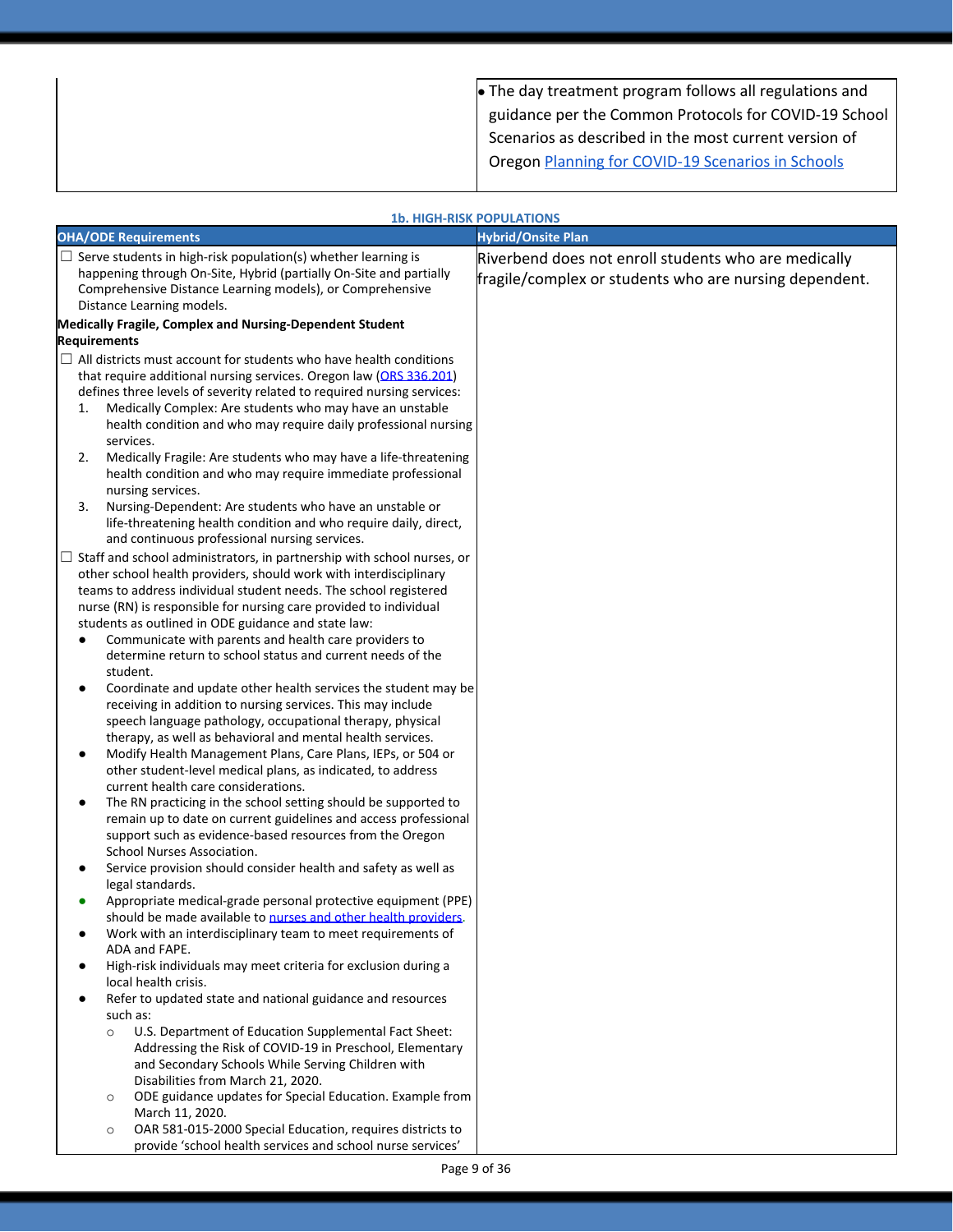as part of the 'related services' in order 'to assist a child with a disability to benefit from special education.'

o OAR 333-019-0010 Public Health: Investigation and Control of Diseases: General Powers and Responsibilities, outlines authority and responsibilities for school exclusion.

|                                                                                                                                                                                                                                                                                                                                                                                                                                                                                                                                                                                                                                                                                                                                                                                                                                                                                                                                                                                                                                                                                                                                                                                                                                  | <b>1c. PHYSICAL DISTANCING</b>                                                                                                                                                                                                                                                                                                                                                                                                                                                                                                                                                                                                                                                                                                                                                                                                                                                                                                                                                                                                                                                                                                                                                                                                                                                                                                                                                                                                                                                                                                                                                                                              |
|----------------------------------------------------------------------------------------------------------------------------------------------------------------------------------------------------------------------------------------------------------------------------------------------------------------------------------------------------------------------------------------------------------------------------------------------------------------------------------------------------------------------------------------------------------------------------------------------------------------------------------------------------------------------------------------------------------------------------------------------------------------------------------------------------------------------------------------------------------------------------------------------------------------------------------------------------------------------------------------------------------------------------------------------------------------------------------------------------------------------------------------------------------------------------------------------------------------------------------|-----------------------------------------------------------------------------------------------------------------------------------------------------------------------------------------------------------------------------------------------------------------------------------------------------------------------------------------------------------------------------------------------------------------------------------------------------------------------------------------------------------------------------------------------------------------------------------------------------------------------------------------------------------------------------------------------------------------------------------------------------------------------------------------------------------------------------------------------------------------------------------------------------------------------------------------------------------------------------------------------------------------------------------------------------------------------------------------------------------------------------------------------------------------------------------------------------------------------------------------------------------------------------------------------------------------------------------------------------------------------------------------------------------------------------------------------------------------------------------------------------------------------------------------------------------------------------------------------------------------------------|
| <b>OHA/ODE Requirements</b>                                                                                                                                                                                                                                                                                                                                                                                                                                                                                                                                                                                                                                                                                                                                                                                                                                                                                                                                                                                                                                                                                                                                                                                                      | <b>Hybrid/Onsite Plan</b>                                                                                                                                                                                                                                                                                                                                                                                                                                                                                                                                                                                                                                                                                                                                                                                                                                                                                                                                                                                                                                                                                                                                                                                                                                                                                                                                                                                                                                                                                                                                                                                                   |
| $\Box$ Establish a minimum of 35 square feet per person when determining<br>room capacity. Calculate only with usable classroom space,<br>understanding that desks and room set-up will require use of all<br>space in the calculation. This also applies for professional<br>development and staff gatherings.<br>Support physical distancing in all daily activities and instruction,<br>maintaining six feet between individuals to the maximum extent<br>possible.<br>$\Box$ Minimize time standing in lines and take steps to ensure that six feet<br>of distance between students is maintained, including marking<br>spacing on floor, one-way traffic flow in constrained spaces, etc.<br>$\Box$ Schedule modifications to limit the number of students in the<br>building (e.g., rotating groups by days or location, staggered<br>schedules to avoid hallway crowding and gathering).<br>$\Box$ Plan for students who will need additional support in learning how to<br>maintain physical distancing requirements. Provide instruction; don't<br>employ punitive discipline.<br>$\Box$ Staff should maintain physical distancing during all staff meetings and<br>conferences, or consider remote web-based meetings. | • Classrooms, group rooms, office spaces and other areas<br>used by persons served/staff at the day treatment<br>program maintain a minimum of 35 square feet of space<br>for each individual. Furniture is excluded from available<br>square footage.<br>$\bullet$ Physical distancing as defined by maintaining six (6) feet<br>of distance between individuals is promoted at all times.<br>• Standing in lines is minimized whenever possible and the<br>floor/ground is marked at six (6) foot intervals as needed.<br>• Classrooms have desks/tables spaced so there is six (6)<br>feet between persons when seated. Persons are required<br>to wear face coverings or face shields.<br>$\bullet$ All bathrooms only allow for one (1) person occupancy.<br>. Individuals need to stay at least six (6) feet away from<br>each other when using halls and be moving in the same<br>direction to avoid passing. If another person is already in<br>the hall moving in a different direction, the second person<br>waits until the hall is clear before proceeding.<br>. Physical contact (e.g., high-fives, shaking hands) is not<br>permitted. Persons served and essential visitors are<br>informed of expectations.<br>• Staff meetings are conducted in locations that maintain<br>physical distancing and use of face coverings or face<br>shields or via Zoom.<br><b>•</b> Treatment review and other meetings are conducted via<br>Zoom or phone.<br>• Family therapy is only conducted on-site in an outdoor<br>location that preserves confidentiality or via Zoom or<br>phone, at the request of the family. |

#### **1d. COHORTING**

| <b>OHA/ODE Requirements</b>                                                                                                                                                                                                                                                                                                                                                                                                                       | <b>Hybrid/Onsite Plan</b>                                                                                                                                                                                                                                                           |
|---------------------------------------------------------------------------------------------------------------------------------------------------------------------------------------------------------------------------------------------------------------------------------------------------------------------------------------------------------------------------------------------------------------------------------------------------|-------------------------------------------------------------------------------------------------------------------------------------------------------------------------------------------------------------------------------------------------------------------------------------|
| $\Box$ Where feasible, establish stable cohorts: groups should be no larger<br>than can be accommodated by the space available to provide 35<br>square feet per person, including staff.<br>The smaller the cohort, the less risk of spreading disease. As<br>cohort groups increase in size, the risk of spreading disease<br>increases.                                                                                                         | Persons served are assigned to a stable cohort of no more<br>than eight (8) persons served based on age and<br>developmental need. Space used will provide 35 square<br>feet per person, including staff. Changes in cohorts are<br>only made for clinical reasons and upon careful |
| $\Box$ Students cannot be part of any single cohort, or part of multiple<br>cohorts that exceed a total of 100 people within the educational<br>week. Schools should plan to limit cohort sizes to allow for efficient<br>contact-tracing and minimal risk for exposure.<br>$\Box$ Each school must have a system for daily logs to ensure contract<br>tracing among the cohort (see section 1a of the Ready Schools, Safe<br>Learners guidance). | consideration in consultation with the Clinical Director or<br>designee.<br>• Cohorts conduct all program activities in-their designated<br>areas.<br>• The Daily Cohort Tracking Log is completed each day by<br>the assigned EA. This provides the following information:         |
|                                                                                                                                                                                                                                                                                                                                                                                                                                                   | $D = 40$                                                                                                                                                                                                                                                                            |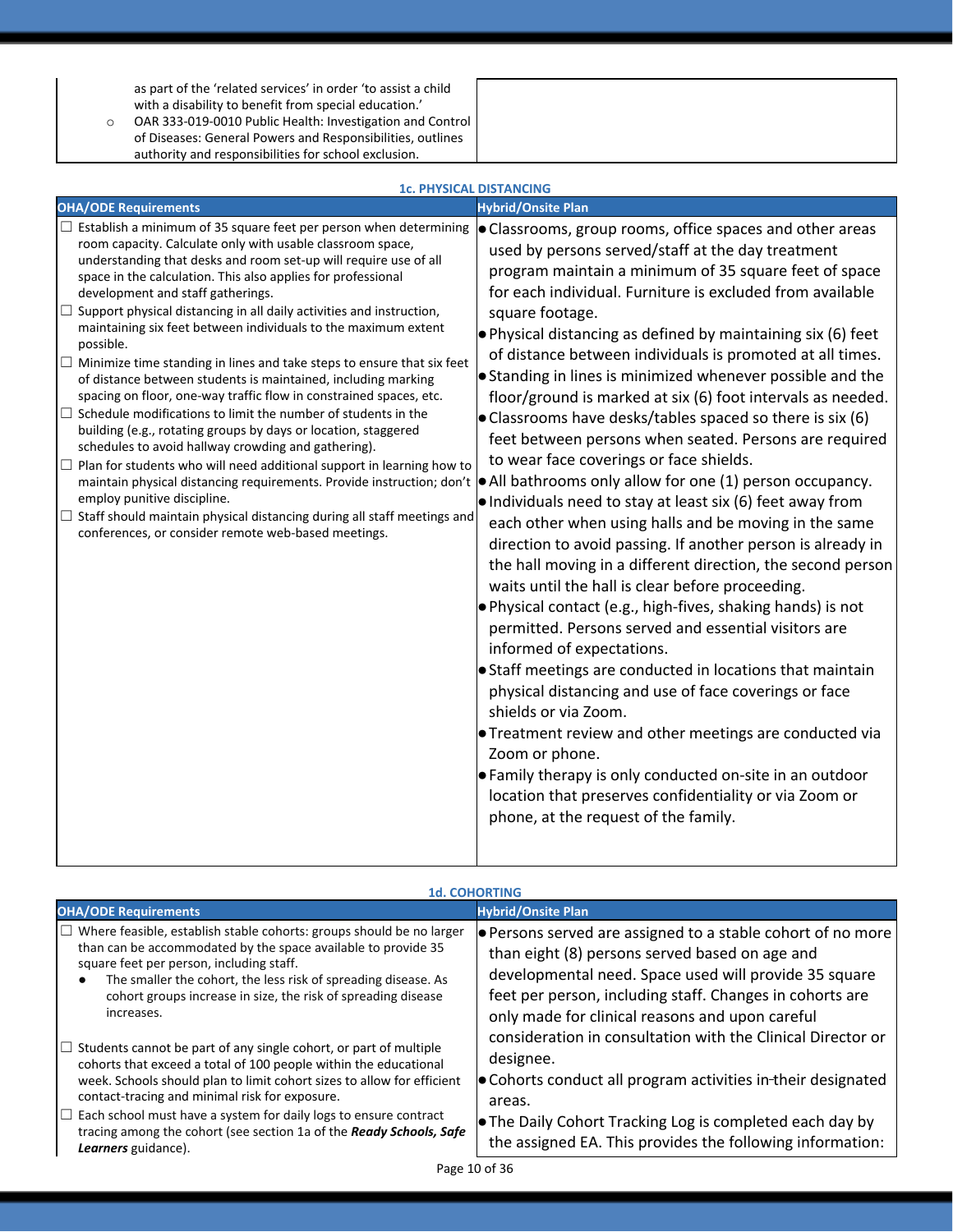|                                                                                                                                                                                                                                                                                                                                                                                                                                                                                                                                                                                                                                                                                                                                                                                                              | <b>1e. PUBLIC HEALTH COMMUNICATION</b>                                                                                                                                                                                                                                                                                                                                                                                                                                                                                                                                                                                                                                                                                                                                                                                                                                                                                                                                                                                                                                                                                                                                                                                                                                                                                                                                                                                                                                                       |
|--------------------------------------------------------------------------------------------------------------------------------------------------------------------------------------------------------------------------------------------------------------------------------------------------------------------------------------------------------------------------------------------------------------------------------------------------------------------------------------------------------------------------------------------------------------------------------------------------------------------------------------------------------------------------------------------------------------------------------------------------------------------------------------------------------------|----------------------------------------------------------------------------------------------------------------------------------------------------------------------------------------------------------------------------------------------------------------------------------------------------------------------------------------------------------------------------------------------------------------------------------------------------------------------------------------------------------------------------------------------------------------------------------------------------------------------------------------------------------------------------------------------------------------------------------------------------------------------------------------------------------------------------------------------------------------------------------------------------------------------------------------------------------------------------------------------------------------------------------------------------------------------------------------------------------------------------------------------------------------------------------------------------------------------------------------------------------------------------------------------------------------------------------------------------------------------------------------------------------------------------------------------------------------------------------------------|
| <b>OHA/ODE Requirements</b>                                                                                                                                                                                                                                                                                                                                                                                                                                                                                                                                                                                                                                                                                                                                                                                  | <b>Hybrid/Onsite Plan</b>                                                                                                                                                                                                                                                                                                                                                                                                                                                                                                                                                                                                                                                                                                                                                                                                                                                                                                                                                                                                                                                                                                                                                                                                                                                                                                                                                                                                                                                                    |
| $\Box$ Communicate to staff at the start of On-Site instruction and at<br>periodic intervals explaining infection control measures that are<br>being implemented to prevent spread of disease.<br>$\Box$ Develop protocols for communicating with students, families and<br>staff who have come into close contact with a confirmed case.<br>The definition of exposure is being within 6 feet of a COVID-19<br>case for 15 minutes (or longer).<br>$\Box$ Develop protocols for communicating immediately with staff,<br>families, and the community when a new case(s) of COVID-19 is<br>diagnosed in students or staff members, including a description of<br>how the school or district is responding.<br>$\Box$ Provide all information in languages and formats accessible to the<br>school community. | $\bullet$ All staff will receive compliance training in sections 1-3 of<br>the Ready Schools, Safe Learners guidance via Zoom<br>training or recorded training within 10 days of hire or<br>training initiation, whichever occurs first.<br><b>•</b> Program supervisors and the Clinical Programs Manager<br>receive additional compliance training via in-person Zoom<br>training or recorded training within 10 days of hire or<br>training initiation, whichever occurs first.<br>$\bullet$ Education staff receive additional training provided by<br>SOESD.<br>• All staff will receive refresher training whenever updates<br>are made to the training material and at a minimum,<br>monthly for the first three months of the 2020-21 school<br>year and then quarterly thereafter.<br>$\bullet$ The program supervisor is immediately contacted when<br>COVID-19 is suspected or confirmed for a staff, person<br>served, essential visitor or family of person served that<br>has visited the campus. In their absence the Clinical<br>Programs Manager is contacted.<br>$\bullet$ This individual is also responsible to alert the Family<br>Solutions Clinical Director, Chief Operations Officer,<br>Human Resources Manager, Quality Systems Director and<br><b>Executive Director.</b><br>$\bullet$ If an individual tests positive for COVID-19, the program<br>supervisor or in their absence, Clinical Programs Manager<br>is responsible to complete the following steps: |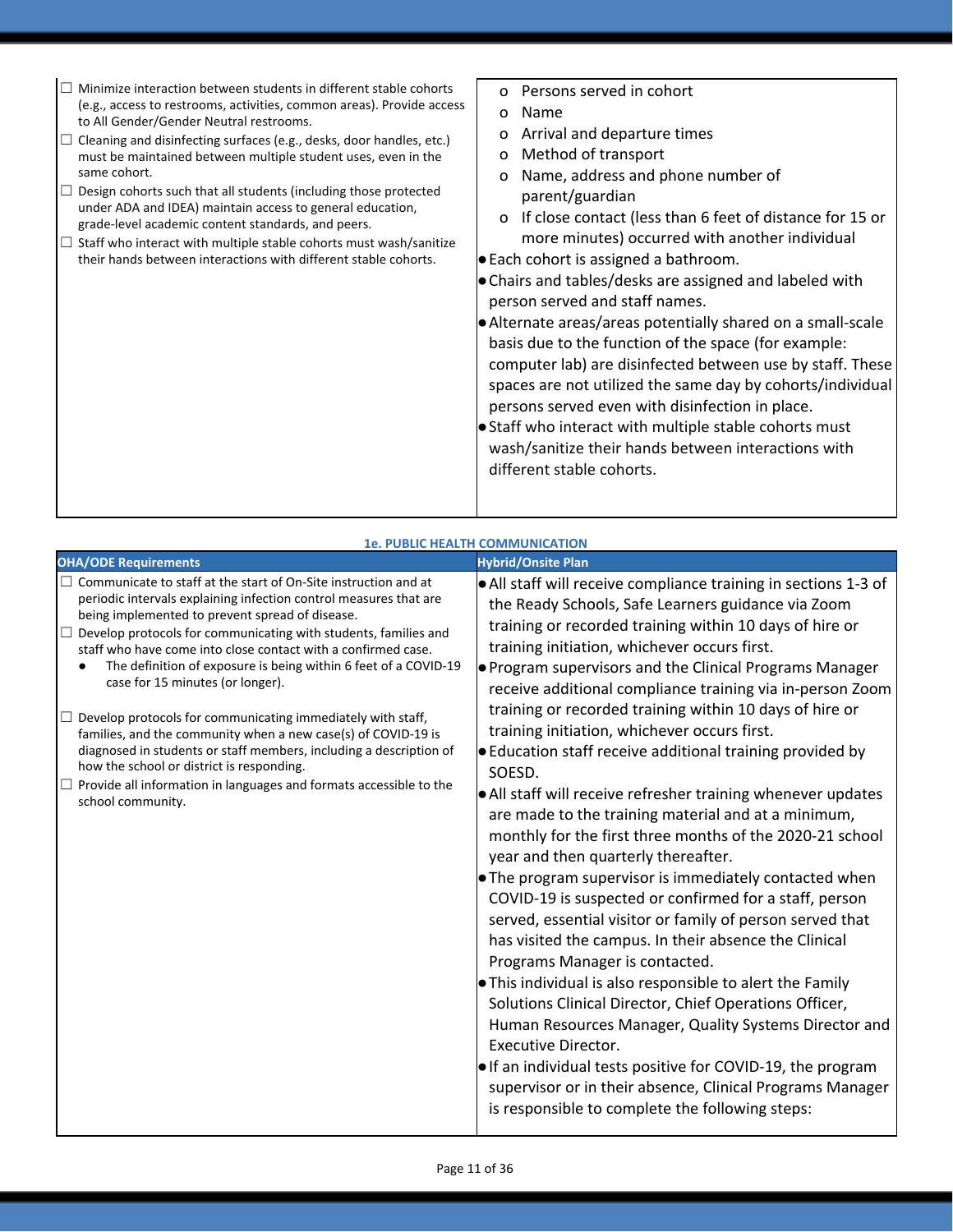●Immediately contact the county public health department to report the event and consult regarding further actions such as quarantining and program closure. The minimal necessary PHI is disclosed.

- o Josephine County Answering Service: (541) 618-4650 - Anthony Perry or Dr. David Candelaria
- ●All instructions and recommendations issued by the public health department are fully implemented, including though not limited to cohort/program closure and disinfection.
- ●All contact logs and other information requested by the public health department is provided in a timely manner.
- ●All instructions and recommendations issued by the public health department are fully implemented, including though not limited to cohort/program closure and disinfection.
	- o Using the Cohort Contact Logs and Itinerant Staff Contact Logs, determine those individuals that have been in close (less than 6' of distance for 15 minutes or more) contact with the infected person.
	- o Take the following actions as soon as possible and within 24 hours including instructions for quarantining and testing in accordance with this procedure and recommendations of the county public health department.
		- Notify applicable staff via phone/in-person and email.
		- Direct the office specialist to phone the parent/guardian/legal guardian of each person served affected as well as send home or mail a **Notification of Exposure to COVID-19 letter** on p.47 of the [CDMP](https://familysolutionsoregon.org/wp-content/uploads/2020/09/Family-Solutions-CDMP-DTX.pdf). No PHI is disclosed. The information is presented in a manner that is understandable to the parent/guardian and is presented in an alternate language/format if indicated. In addition, the parent/guardian is informed of the program's response to the situation (for example: quarantining cohort, temporary program closure).
		- Phone/email/mail (depending on information available) any essential visitors. No PHI is disclosed.
		- Notify Patricia Michiels, SOESD Human Resources Director (541) 776-8590 ext. 1104.
		- Utilize **Confirmed COVID-19 Communications Responsibility & Completion Checklist** on p. 46 of the [CDMP](https://familysolutionsoregon.org/wp-content/uploads/2020/09/Family-Solutions-CDMP-DTX.pdf) to confirm notifications have been completed. Store electronically until further notice.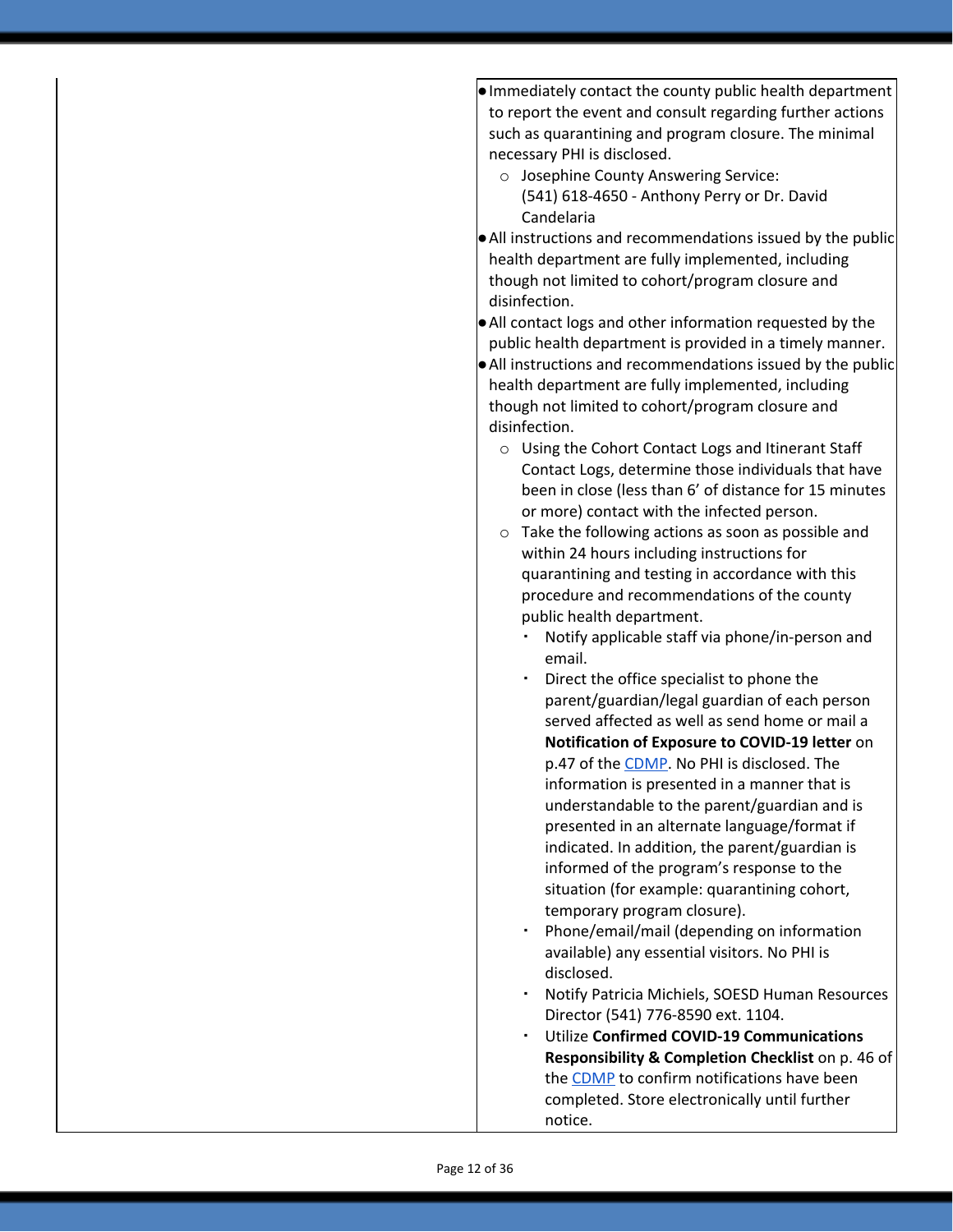| . Complete a Family Solutions Critical Incident                                                    |
|----------------------------------------------------------------------------------------------------|
| Report.                                                                                            |
| • All information will be provided in languages and formats<br>accessible to the school community. |

#### **1f. ENTRY AND SCREENING**

| <b>OHA/ODE Requirements</b>                                                                                                                                                                                                                                                                                                                                                                                                                                                                                                                                                                                                                                                                                                                                                                                                                                                                                                                                                                                                                                                                                                                                                                                                                                                                                                                                                                                                                                                                                                                                                                                                                                                                                                                                                                                                                                                                                                             |                                                                                                                                                                                                                                                                                                                                                                                                                                                                                                                                                                                                                                                                                                                                                                                                                                                                                                                                                                                                                                                                                                                                                                                                                                                                                                                                                                                                                                               |
|-----------------------------------------------------------------------------------------------------------------------------------------------------------------------------------------------------------------------------------------------------------------------------------------------------------------------------------------------------------------------------------------------------------------------------------------------------------------------------------------------------------------------------------------------------------------------------------------------------------------------------------------------------------------------------------------------------------------------------------------------------------------------------------------------------------------------------------------------------------------------------------------------------------------------------------------------------------------------------------------------------------------------------------------------------------------------------------------------------------------------------------------------------------------------------------------------------------------------------------------------------------------------------------------------------------------------------------------------------------------------------------------------------------------------------------------------------------------------------------------------------------------------------------------------------------------------------------------------------------------------------------------------------------------------------------------------------------------------------------------------------------------------------------------------------------------------------------------------------------------------------------------------------------------------------------------|-----------------------------------------------------------------------------------------------------------------------------------------------------------------------------------------------------------------------------------------------------------------------------------------------------------------------------------------------------------------------------------------------------------------------------------------------------------------------------------------------------------------------------------------------------------------------------------------------------------------------------------------------------------------------------------------------------------------------------------------------------------------------------------------------------------------------------------------------------------------------------------------------------------------------------------------------------------------------------------------------------------------------------------------------------------------------------------------------------------------------------------------------------------------------------------------------------------------------------------------------------------------------------------------------------------------------------------------------------------------------------------------------------------------------------------------------|
| Direct students and staff to stay home if they, or anyone in their<br>homes or community living spaces, have COVID-19 symptoms, or if<br>anyone in their home or community living spaces has COVID-19.<br>COVID-19 symptoms are as follows:<br>Primary symptoms of concern: cough, fever (temperature<br>greater than 100.4°F) or chills, shortness of breath, or difficulty<br>breathing.<br>Note that muscle pain, headache, sore throat, new loss of taste<br>or smell, diarrhea, nausea, vomiting, nasal congestion, and<br>runny nose are also symptoms often associated with COVID-19.<br>More information about COVID-19 symptoms is available from<br>CDC.<br>In addition to COVID-19 symptoms, students should be excluded<br>from school for signs of other infectious diseases, per existing<br>school policy and protocols. See pages 9-12 of OHA/ODE<br>Communicable Disease Guidance.<br>Emergency signs that require immediate medical attention:<br>Trouble breathing<br>$\circ$<br>Persistent pain or pressure in the chest<br>$\circ$<br>New confusion or inability to awaken<br>$\circ$<br>Bluish lips or face (lighter skin); greyish lips or face (darker<br>$\circ$<br>skin)<br>Other severe symptoms<br>$\circ$<br>Screen all students and staff for symptoms on entry to bus/school<br>every day. This can be done visually and/or with confirmation from a<br>parent/caregiver/guardian. Staff members can self-screen and attest<br>to their own health.<br>Anyone displaying or reporting the primary symptoms of<br>concern must be isolated (see section 1i of the Ready Schools,<br>Safe Learners guidance) and sent home as soon as possible. See<br>table "Planning for COVID-19 Scenarios in Schools."<br>Additional guidance for nurses and health staff.<br>$\Box$ Follow LPHA advice on restricting from school any student or staff<br>known to have been exposed (e.g., by a household member) to | <b>Hybrid/Onsite Plan</b><br>• All staff and families of persons served are directed to<br>contact the program supervisor, or in their absence the<br>Clinical Programs Manager, if they test positive for<br>COVID-19 or if anyone in their household does. Families<br>are informed of this expectation via an item in the Day<br>Treatment Consent to Services During COVID-19 form on<br>p. 44 of the CDMP. Staff are notified of the expectation<br>via email.<br>· Daily health screenings are conducted per cohort.<br>. All staff, persons served and essential visitors are<br>screened daily, prior to entry into the building. Staff may<br>self-screen.<br>Screenings consist of: temperature greater than 104,<br>o<br>visual screening and self-assessment for cough,<br>shortness of breath/difficulty breathing, or chills. If<br>the person states they feel feverish, their<br>temperature may be taken with a no-touch<br>thermometer.<br>Threshold is met when any of the following occurs:<br>o<br>fever of greater than 100.4 degrees Fahrenheit or<br>positive for any of the visual<br>screening/self-assessment items<br>Any individual with symptoms defined in the<br>O<br>threshold is to return home.<br>Staff and essential visitors are to leave the site<br>immediately without entering the building.<br>Persons served are isolated in the designated<br>isolation area on-site under staff supervision and |
| COVID-19. See table "Planning for COVID-19 Scenarios in Schools."<br>$\Box$ Staff or students with a chronic or baseline cough that has worsened<br>or is not well-controlled with medication should be excluded from<br>school. Do not exclude staff or students who have other symptoms<br>that are chronic or baseline symptoms (e.g., asthma, allergies, etc.)<br>from school.                                                                                                                                                                                                                                                                                                                                                                                                                                                                                                                                                                                                                                                                                                                                                                                                                                                                                                                                                                                                                                                                                                                                                                                                                                                                                                                                                                                                                                                                                                                                                      | have their parent/guardian/emergency contact<br>called. They are expected to be picked up within<br>30 minutes of being contacted and may return to<br>the program per the information provided in the                                                                                                                                                                                                                                                                                                                                                                                                                                                                                                                                                                                                                                                                                                                                                                                                                                                                                                                                                                                                                                                                                                                                                                                                                                        |
| Hand hygiene on entry to school every day: wash with soap and<br>⊔<br>water for 20 seconds or use an alcohol-based hand sanitizer with<br>60-95% alcohol.                                                                                                                                                                                                                                                                                                                                                                                                                                                                                                                                                                                                                                                                                                                                                                                                                                                                                                                                                                                                                                                                                                                                                                                                                                                                                                                                                                                                                                                                                                                                                                                                                                                                                                                                                                               | Parent Handbook regarding illness (see p. 22 of<br>the CDMP). If the symptoms are COVID-19<br>related, the COVID-19 Symptoms section of the<br>CDMP (see p.15) is adhered to.<br>Hand hygiene is expected of all staff, persons served,<br>essential visitors and families of persons served visiting<br>the campus for all purposes including outdoor family                                                                                                                                                                                                                                                                                                                                                                                                                                                                                                                                                                                                                                                                                                                                                                                                                                                                                                                                                                                                                                                                                 |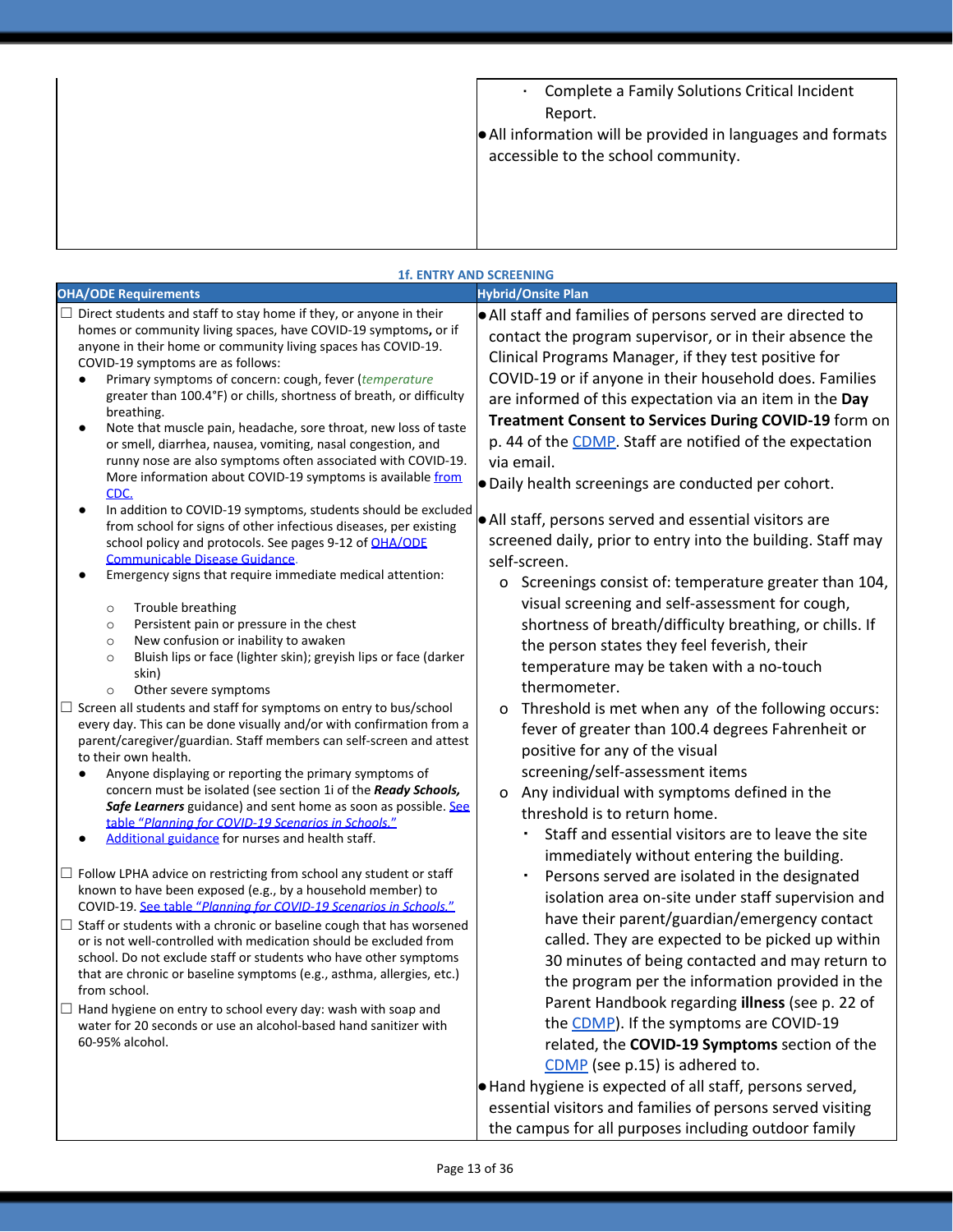sessions. All individuals are required to complete hand hygiene upon arrival and before exiting.

| <b>OHA/ODE Requirements</b><br><b>Hybrid/Onsite Plan</b><br>$\Box$ Restrict non-essential visitors/volunteers.<br>. Visitors/volunteers must maintain six-foot distancing,<br>Examples of essential visitors include: DHS Child Protective<br>$\bullet$<br>wear face coverings, and adhere to hand washing and<br>Services, Law Enforcement, etc.<br>respiratory hygiene protocols.<br>Examples of non-essential visitors/volunteers include: Parent<br>٠<br>Teacher Association (PTA), classroom volunteers, etc.<br>. Visitors to the site are limited to reduce potential<br>exposure to the COVID-19 virus per Oregon Executive<br>$\Box$ Screen all visitors/volunteers for symptoms upon every entry.<br>Restrict from school property any visitor known to have been<br>Letter dated March 31, 2020 pertaining to Psychiatric Day<br>exposed to COVID-19. See table "Planning for COVID-19 Scenarios in<br>Treatment Programs.<br>Schools."<br>$\Box$ Visitors/volunteers must wash or sanitize their hands upon entry and<br>. Non-essential individuals are restricted from facility entry.<br>exit.<br>● Facility staff are considered Essential Individuals.<br>$\Box$ Visitors/volunteers must maintain six-foot distancing, wear face<br>coverings, and adhere to all other provisions of this guidance.<br>Io In addition, the following are considered Essential<br>Individuals (hereinafter referred to as "essential visitors"):<br>o Advocacy agency staff for the purpose of<br>investigating allegations of abuse and neglect<br>Emergency response including EMS, fire and police<br>O<br>Legal counsel for individuals in the treatment facility<br>$\circ$<br>Licensing/survey staff<br>$\circ$<br>Long term care ombudsman and deputies (not<br>$\circ$<br>volunteers)<br>Friends or family members visiting during end-of-life<br>O<br>stages<br>Office of Training, Investigations, and Safety (OTIS)<br>$\circ$<br>staff or delegates<br>Outside agency medical and behavioral health<br>O<br>personnel including, but not limited to, mental health<br>staff, substance use disorder staff and detox staff<br>Vendors who must enter facility in order to deliver<br>$\circ$<br>medical supplies or other essential items<br>Visitors for the purpose of placement activities<br>Two visitors per person served (excluding emergency<br>O<br>responders) are permitted at one time.<br>· Parents/guardians/emergency contacts are interacted<br>with outside the building whenever possible. If an indoor<br>space must be used, the lobby of each site is the<br>designated area.<br>The lobby is aired and door handles and other items<br>disinfected after use by visitors. |
|-------------------------------------------------------------------------------------------------------------------------------------------------------------------------------------------------------------------------------------------------------------------------------------------------------------------------------------------------------------------------------------------------------------------------------------------------------------------------------------------------------------------------------------------------------------------------------------------------------------------------------------------------------------------------------------------------------------------------------------------------------------------------------------------------------------------------------------------------------------------------------------------------------------------------------------------------------------------------------------------------------------------------------------------------------------------------------------------------------------------------------------------------------------------------------------------------------------------------------------------------------------------------------------------------------------------------------------------------------------------------------------------------------------------------------------------------------------------------------------------------------------------------------------------------------------------------------------------------------------------------------------------------------------------------------------------------------------------------------------------------------------------------------------------------------------------------------------------------------------------------------------------------------------------------------------------------------------------------------------------------------------------------------------------------------------------------------------------------------------------------------------------------------------------------------------------------------------------------------------------------------------------------------------------------------------------------------------------------------------------------------------------------------------------------------------------------------------------------------------------------------------------------------------------------------------------------------------------------------------------------------------------------------------------------------------------------------------|
|                                                                                                                                                                                                                                                                                                                                                                                                                                                                                                                                                                                                                                                                                                                                                                                                                                                                                                                                                                                                                                                                                                                                                                                                                                                                                                                                                                                                                                                                                                                                                                                                                                                                                                                                                                                                                                                                                                                                                                                                                                                                                                                                                                                                                                                                                                                                                                                                                                                                                                                                                                                                                                                                                                             |
| • All essential visitors are directed by signage to the front<br>entrance for screening and building admission.<br>Signs are posted at the entry stating screening<br>requirements, restricted visitor policy and                                                                                                                                                                                                                                                                                                                                                                                                                                                                                                                                                                                                                                                                                                                                                                                                                                                                                                                                                                                                                                                                                                                                                                                                                                                                                                                                                                                                                                                                                                                                                                                                                                                                                                                                                                                                                                                                                                                                                                                                                                                                                                                                                                                                                                                                                                                                                                                                                                                                                           |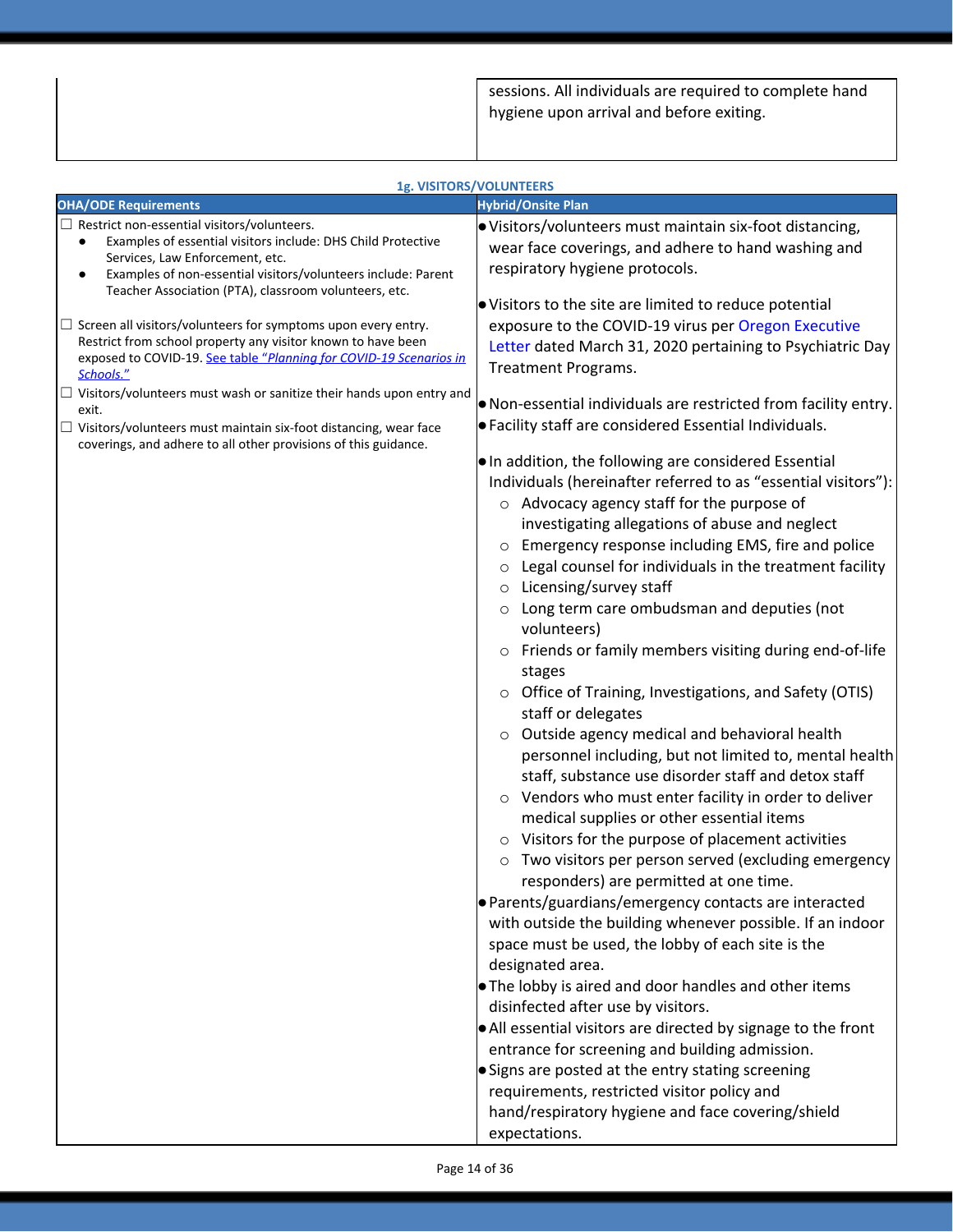| • The <b>Essential Visitor Log</b> is completed by the office<br>the following information:<br>o Name<br>Individual(s) interacted with<br>0<br>more minutes) occurred with another individual<br>o Arrival/departure date and time and contact<br>information is available on the Essential Visitor<br><b>Health Screening Log</b><br>a locked file drawer.<br>cohort (for example: staff assisting with behavior<br>contact with person served and/or family for therapy<br>session, staff meetings/ supervision, contact with<br>Cohort Tracking Log), maintenance staff or Family<br>Solutions non-day treatment program staff. Logs are<br>program supervisor and include:<br>Date<br>$\circ$<br>o Time arrived and departed the program<br>○ Contact information (phone, address) |                                                                                                                                                                                                                                                                                                                                                                                                                                                                                                                                                                                                                                         |
|----------------------------------------------------------------------------------------------------------------------------------------------------------------------------------------------------------------------------------------------------------------------------------------------------------------------------------------------------------------------------------------------------------------------------------------------------------------------------------------------------------------------------------------------------------------------------------------------------------------------------------------------------------------------------------------------------------------------------------------------------------------------------------------|-----------------------------------------------------------------------------------------------------------------------------------------------------------------------------------------------------------------------------------------------------------------------------------------------------------------------------------------------------------------------------------------------------------------------------------------------------------------------------------------------------------------------------------------------------------------------------------------------------------------------------------------|
|                                                                                                                                                                                                                                                                                                                                                                                                                                                                                                                                                                                                                                                                                                                                                                                        | specialist or another available staff member and provides<br>o If close contact (less than 6 feet of distance for 15 or<br>• The <b>Essential Visitor Log</b> is stored in the EA/MTS office in<br>• Maintenance and other agency staff that are not part of<br>the program-specific staff team use the Itinerant Staff<br>Tracking Log (p.42 of the CDMP). This includes program<br>staff having contact with person(s) served not in regular<br>management, filling in for absent staff), therapist having<br>essential visitors (if not included in Day Treatment Daily<br>maintained electronically in a location accessible by the |
| o Names of all staff/persons served interacted with<br>o Names of all essential visitors interacted with<br>four (4) weeks. Logs maintained by program staff are<br>staff may maintain paper logs though they must be<br>accessible by the program supervisor.                                                                                                                                                                                                                                                                                                                                                                                                                                                                                                                         | leltinerant Staff Tracking Logs are stored for a minimum of<br>stored electronically on the program server. Non-program                                                                                                                                                                                                                                                                                                                                                                                                                                                                                                                 |

| 1h. FACE COVERINGS, FACE SHIELDS, AND CLEAR PLASTIC BARRIERS                                                                                                                                                                                                                                                                                                                                                                                                                                                                                                                                                                                                                                                                                          |                                                                                                                                                                                                                                                                                                                                                                                                                                                                                                                                                   |
|-------------------------------------------------------------------------------------------------------------------------------------------------------------------------------------------------------------------------------------------------------------------------------------------------------------------------------------------------------------------------------------------------------------------------------------------------------------------------------------------------------------------------------------------------------------------------------------------------------------------------------------------------------------------------------------------------------------------------------------------------------|---------------------------------------------------------------------------------------------------------------------------------------------------------------------------------------------------------------------------------------------------------------------------------------------------------------------------------------------------------------------------------------------------------------------------------------------------------------------------------------------------------------------------------------------------|
| <b>OHA/ODE Requirements</b>                                                                                                                                                                                                                                                                                                                                                                                                                                                                                                                                                                                                                                                                                                                           | <b>Hybrid/Onsite Plan</b>                                                                                                                                                                                                                                                                                                                                                                                                                                                                                                                         |
| $\Box$ Face coverings or face shields for all staff, contractors, other service<br>providers, or visitors or volunteers following CDC guidelines for Face<br>Coverings. Individuals may remove their face coverings while working<br>alone in private offices.<br>$\Box$ Face coverings or face shields for all students in grades Kindergarten<br>and up following CDC guidelines for Face Coverings.<br>$\Box$ If a student removes a face covering, or demonstrates a need to<br>remove the face covering for a short-period of time:<br>Provide space away from peers while the face covering is<br>removed. In the classroom setting, an example could be a<br>designated chair where a student can sit and take a 15 minute<br>"sensory break;" | ● Face coverings and face shields must be in accordance<br>with Centers for Disease Control (CDC) recommendations.<br>Face coverings and face shields must be worn, stored and<br>disposed of properly.<br>Hand hygiene is performed before and after handling a<br>face covering or face shield.<br>$\bullet$ Face coverings and face shields temporarily removed (for<br>example: eating or drinking) must be placed on a paper<br>towel, plate or similar item on a clean surface and the<br>item the mask is placed on disposed of in a trash |
| Students should not be left alone or unsupervised;<br>$\circ$                                                                                                                                                                                                                                                                                                                                                                                                                                                                                                                                                                                                                                                                                         |                                                                                                                                                                                                                                                                                                                                                                                                                                                                                                                                                   |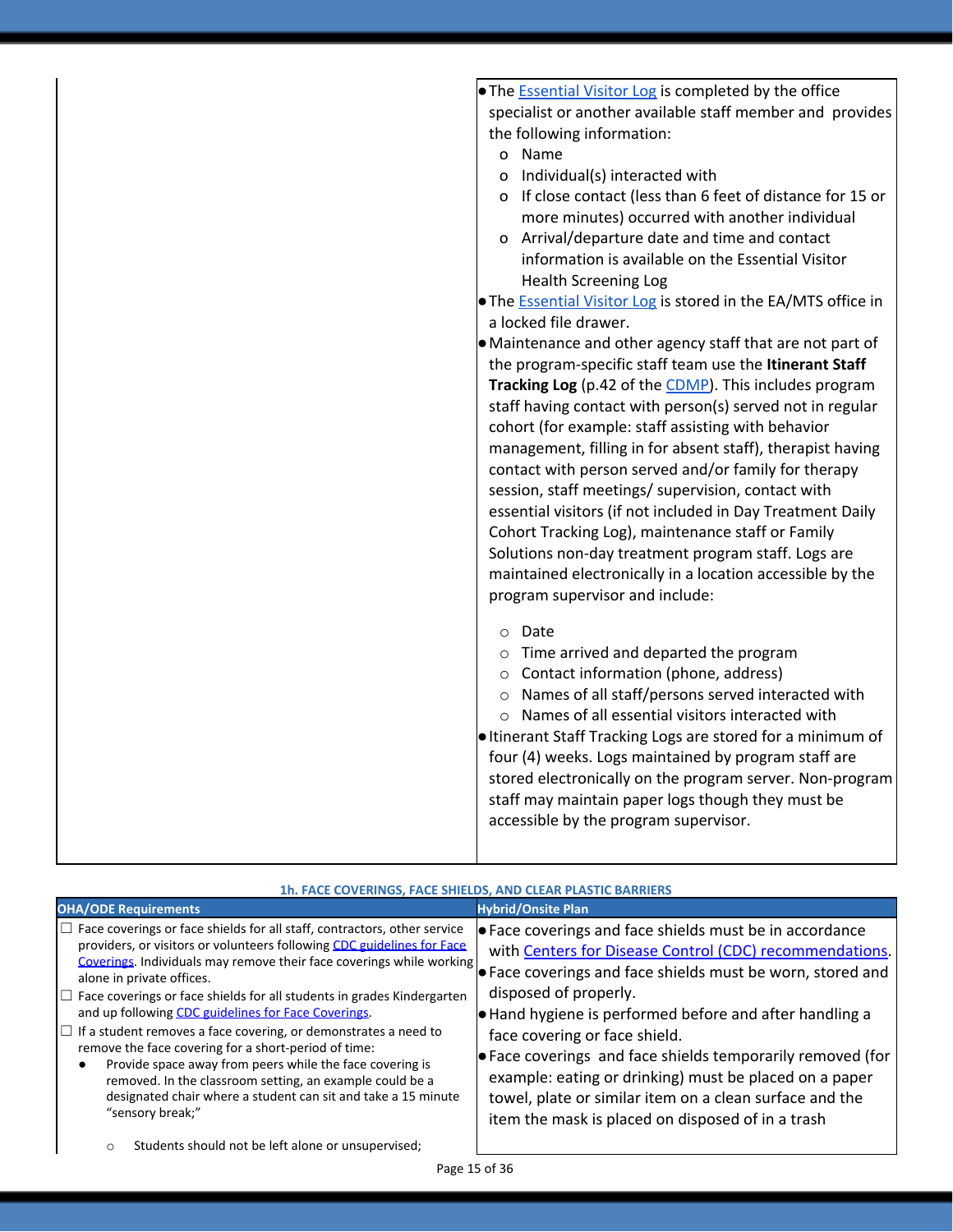- o Designated area or chair should be appropriately distanced from other students and of a material that is easily wiped down for disinfection after each use;
- Provide additional instructional supports to effectively wear a face covering;
- Provide students adequate support to re-engage in safely wearing a face covering;
- Students cannot be discriminated against or disciplined for an inability to safely wear a face covering during the school day.
- $\Box$  Face masks for school RNs or other medical personnel when providing direct contact care and monitoring of staff/students displaying symptoms. School nurses should also wear appropriate Personal Protective Equipment (PPE) for their role.
	- [Additional guidance](https://www.oregon.gov/ode/students-and-family/healthsafety/Documents/Additional%20Considerations%20for%20Staff%20Working%20with%20Students%20with%20Complex%20Needs.pdf) for nurses and health staff.

#### **Protections under the ADA or IDEA**

- proximity to students and staff to the extent possible to minimize the  $\bullet$  All persons served grade Kindergarten and older are  $\boxtimes$  If any student requires an accommodation to meet the requirement for face coverings, districts and schools should limit the student's possibility of exposure. Appropriate accommodations could include:
	- Offering different types of face coverings and face shields that may meet the needs of the student.
	- Spaces away from peers while the face covering is removed; students should not be left alone or unsupervised.
	- Short periods of the educational day that do not include wearing the face covering, while following the other health strategies to reduce the spread of disease;
	- Additional instructional supports to effectively wear a face covering;
- $\Box$  For students with existing medical conditions and a physician's orders to not wear face coverings, or other health related concerns, schools/districts **must not** deny any in-person instruction.
- $\Box$  Schools and districts must comply with the established IEP/504 plan prior to the closure of in-person instruction in March of 2020.
	- If a student eligible for, or receiving services under a 504/IEP, **cannot** wear a face covering due to the nature of the disability, the school or district must:
		- 1. Review the 504/IEP to ensure access to instruction in a manner comparable to what was originally established in the student's plan including on-site instruction with accommodations or adjustments.
		- 2. Placement determinations cannot be made due solely to the inability to wear a face covering.
		- 3. Plans should include updates to accommodations and modifications to support students.
	- Students protected under ADA/IDEA, who abstain from wearing a face covering, or students whose families determine the student will not wear a face covering, the school or district must:
		- 1. Review the 504/IEP to ensure access to instruction in a manner comparable to what was originally established in the student's plan.
		- 2. The team must determine that the disability is not prohibiting the student from meeting the requirement.
			- If the team determines that the disability is prohibiting the student from meeting the requirement, follow the requirements for students eligible for, or receiving services under, a 504/IEP who cannot wear a face covering due to the nature of the disability,
			- o If a student's 504/IEP plan included supports/goals/instruction for behavior or social

receptacle after the face covering or face shield is re-donned.

- **●All staff** are required to wear a face covering or face shield during the work day unless they have an accommodation arranged with the Human Resources Department due to health or disability.
	- o If a staff member requires an accommodation for the face covering or face shield requirements, the agency limits the staff member's proximity to persons served and staff to the extent possible to minimize the possibility of exposure.
	- o Staff are not required to wear a face covering if they are in a private office alone.
	- o Staff may remove face covering for meal breaks or for brief periods if alone in an office or outdoors.

required to wear a face covering or face shield unless one of the following conditions is met:

- o They have a medical condition that makes it difficult for them to breathe with a face covering.
- o They have a disability that prevents them from wearing a face covering.
- o They are unable to remove the face covering independently.
- o They are sleeping.
- o Persons served with existing medical conditions and a physician's orders to not wear face coverings, or other health-related concerns are not denied any in-person instruction provided.
- o If a person served has an accommodation, proximity is limited between the person served and other persons served and staff as much as possible.
	- Other accommodations may include:
		- o Offering different types of face coverings and face shields that may meet the needs of the person served.
		- o Space away from peers while the face covering is removed, the person served is not left alone or unsupervised.
		- o Short periods of the educational day that do not include wearing the face covering, while following the other health strategies to reduce the spread of disease.
		- o Additional instructional supports to effectively wear a face covering
- o If a person served removes their face covering, or demonstrates a need to remove the face covering for a short period of time:
	- Space is provided away from peers for a sensory break. This may occur in the group/class room. If a chair is used, it is disinfected after use.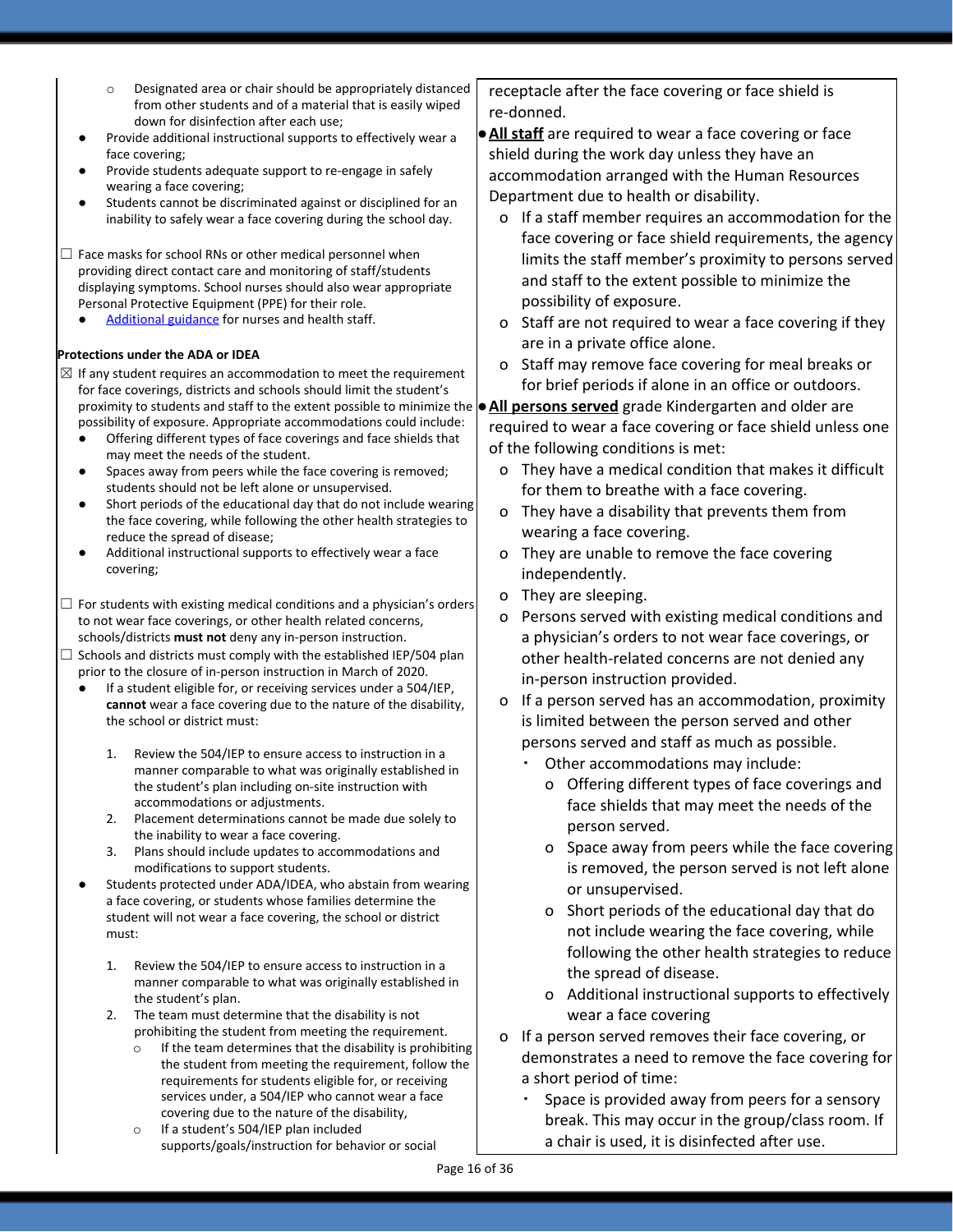emotional learning, the school team must evaluate the student's plan prior to providing instruction through Comprehensive Distance Learning.

- 3. Hold a 504/IEP meeting to determine equitable access to educational opportunities which may include limited in-person instruction, on-site instruction with accommodations, or Comprehensive Distance Learning.
- $\Box$  For students not currently served under an IEP or 504, districts must consider whether or not student inability to consistently wear a face covering or face shield as required is due to a disability. Ongoing inability to meet this requirement may be evidence of the need for an evaluation to determine eligibility for support under IDEA or Section 504.
- $\Box$  If a staff member requires an accommodation for the face covering or face shield requirements, districts and schools should work to limit the staff member's proximity to students and staff to the extent possible to minimize the possibility of exposure.
- The person served is not left alone or unsupervised.
- Staff will provide additional instructional supports to the person served to assist them in effectively wearing a face covering or face shield.
- Staff will offer persons served adequate support to re-engage in safely wearing a face covering or face shield.
- o Persons served are not discriminated against or disciplined for an inability to safely wear a face covering or face shield.
- o Persons served that do not wear a face covering or face shield, or whose families determine the person served will not wear a face covering or face shield during educational time must be provided access to instruction. Comprehensive Distance Learning may be an option, however additional provisions apply to persons served protected under Americans with Disabilities Act (ADA) and Individuals with Disabilities Education Act (IDEA).
	- Family Solutions' legal counsel is contacted if ADA considerations are a factor.
	- All regulations and instructions in Section 1h of the most current version of Ready [Schools](https://www.oregon.gov/ode/students-and-family/healthsafety/Pages/Planning-for-the-2020-21-School-Year.aspx) Safe [Learners](https://www.oregon.gov/ode/students-and-family/healthsafety/Pages/Planning-for-the-2020-21-School-Year.aspx) are followed.
	- Southern Oregon Education Service District (SOESD) is consulted.
- **●All essential visitors** are expected to wear a face covering or face shield when on-campus unless they provide an accommodation based on health or disability. If they do not have their own face covering or face shield, the program provides a disposable mask or face shield. There is no cost.

### ●**Families**

o The expectations for face coverings and face shields in the Staff section of this document apply to families when visiting the program for an outdoor family session or meeting in another outdoor location. If children are present, they are expected to comply with expectations in the person served section regarding face coverings and face shields.

o The program reserves the right to move family therapy sessions to audio/video conferencing or phone if documented efforts to educate and support the family in meeting expectations are not successful. ●Disposable gowns, shoe covers, gloves and aprons are available for staff use, in addition to disposable face masks and face shields.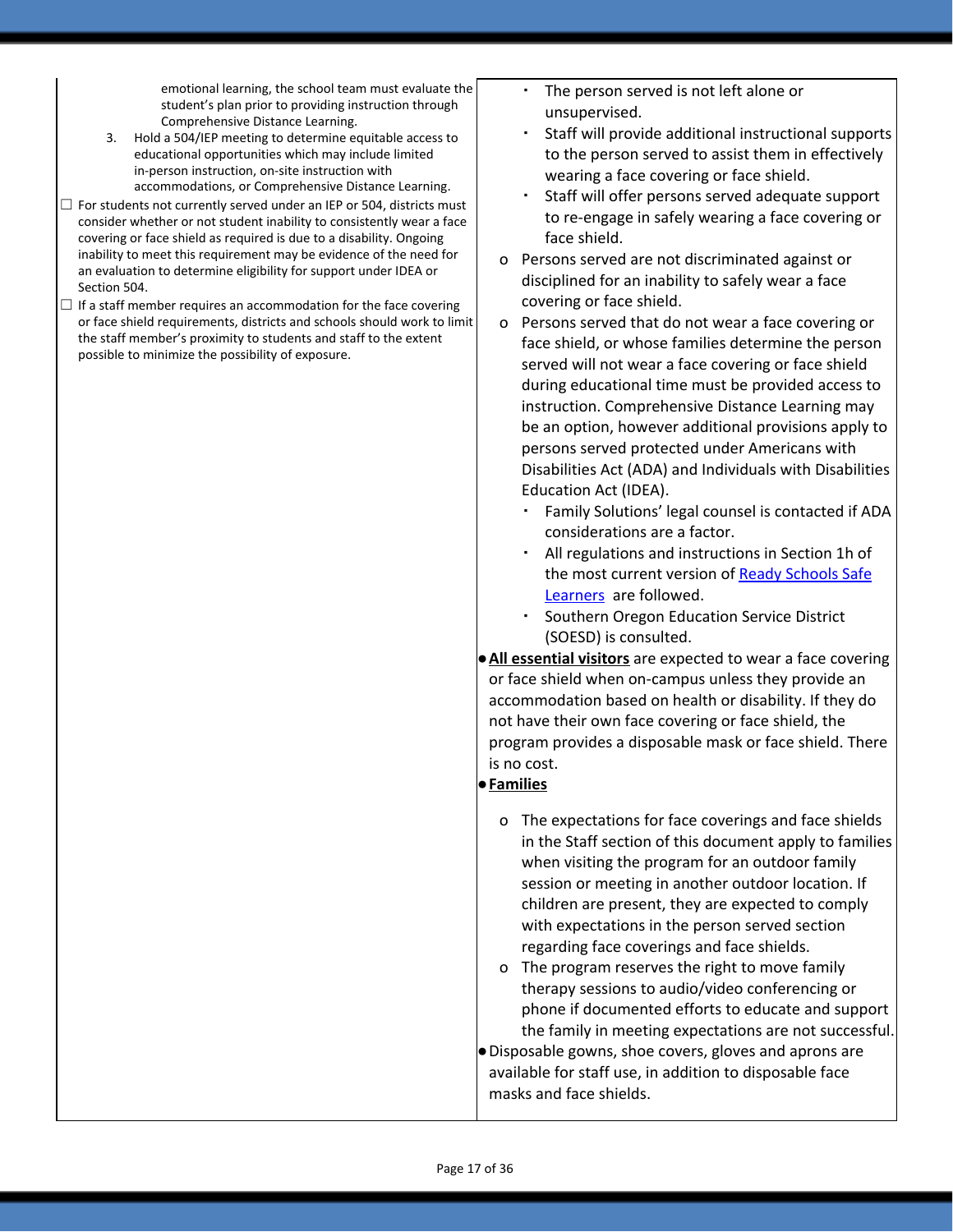●Types of face coverings for staff/persons served/ essential visitors

- o Cloth face mask
	- May be provided by staff/family/visitor. Must be clean and laundered daily by the staff/family/visitor.
	- The program has cloth masks for use though they become the property of the staff/family/visitor and are expected to be used and laundered daily by the staff/family/visitor.
	- Staff/family/visitor without access to laundry facilities are encouraged to wear a program-provided disposable face mask.
- o Disposable face mask provided by staff/family/visitor or program
- o Face shield provided by staff/family/visitor or program
	- Face shields must be a clear plastic shield and cover the forehead, extend below the chin, and wrap around the sides of the face.
	- **Program-provided face shields are [disinfected](https://www.samc.com/assets/documents/covid19/nursing/covid-19-full-face-shield-sanitization-final-_03_17_20.pdf)** between uses by program staff. Staff are expected to disinfect face shields at home on a daily basis, if staff-provided.
- ●Face coverings are preferable to face shields, when possible.
- ●Face coverings and face shields are to be clean and a new one used each day or any time it becomes contaminated. ●Each site maintains an adequate supply of all PPE items in a designated location in each classroom, sick bay/room, front office and staff offices. Adequate supply is defined as no less than (3) of each item, as applicable, for all program staff and persons served that normally occupy the room. The program supervisor or designee is responsible to check the inventory daily and replenish supplies from the store room. When overall inventory is at 25%, the program supervisor or designee makes arrangements to secure additional items from the Family Solutions Chief Operating Officer to replenish the supply of needed item(s).
- ●All 504/IEP plans are being reviewed to make sure students are receiving and have access to appropriate instruction and services that are meeting the goals of the student's plan. Plans will be updated or modified as needed.
- ●All staff have been trained and educated on face covering requirements and alternatives if a student is unable or unwilling to wear a face covering. They are also trained on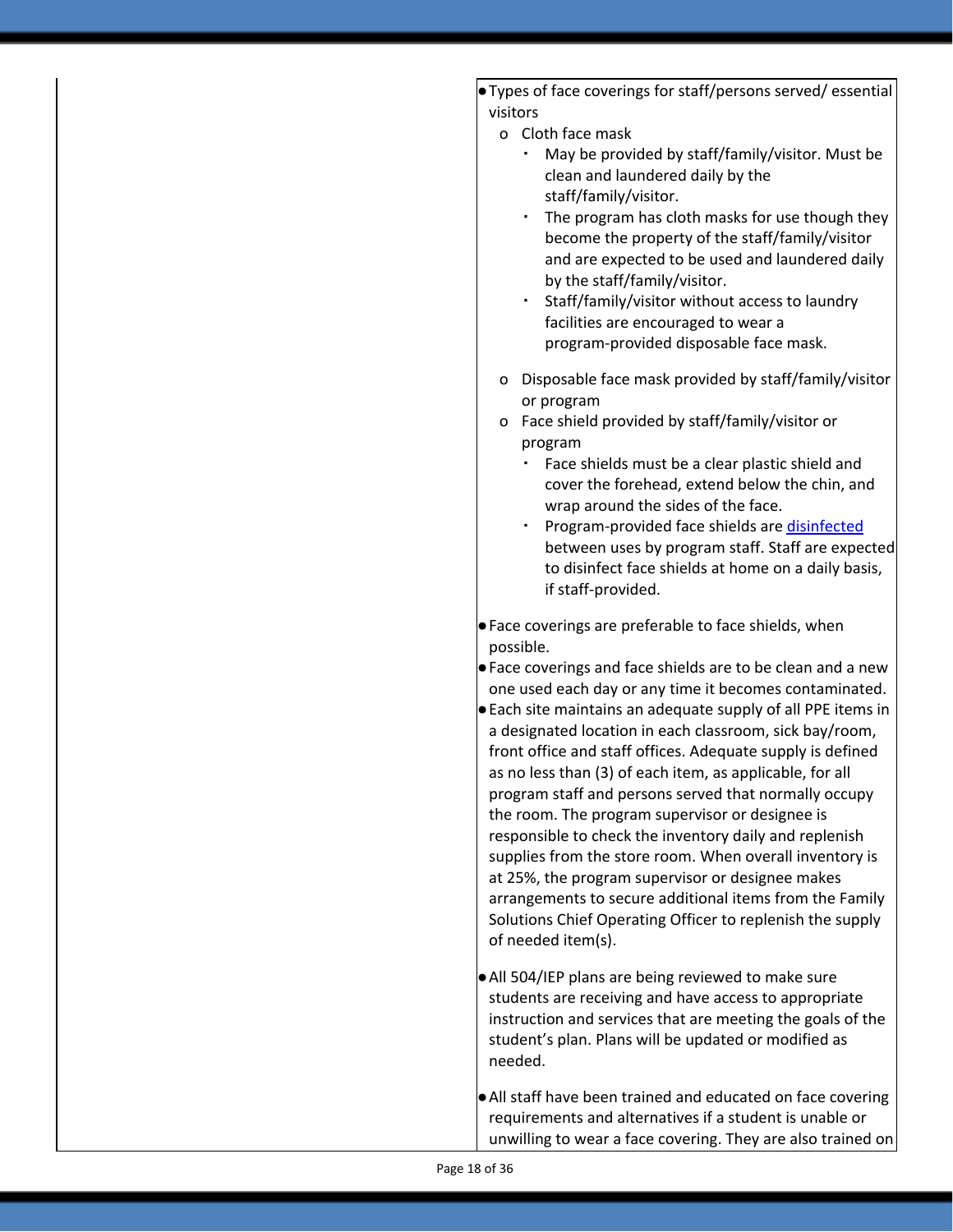strategies to support hygiene and safety practices within the school setting.

| <b>1i. ISOLATION AND QUARANTINE</b>                                                                                                                                                                                                                                                                                                                                                                                                                                                                                                                                                                                                                                                                                                                                                                                                                                                                                                                                                                                                                                                                                                                                                                                                                                                                                                                                                          |                                                                                                                                                                                                                                                                                                                                                                                                                                                                                                                                                                                                                                                                                                                                                                                                                                                                                                                      |
|----------------------------------------------------------------------------------------------------------------------------------------------------------------------------------------------------------------------------------------------------------------------------------------------------------------------------------------------------------------------------------------------------------------------------------------------------------------------------------------------------------------------------------------------------------------------------------------------------------------------------------------------------------------------------------------------------------------------------------------------------------------------------------------------------------------------------------------------------------------------------------------------------------------------------------------------------------------------------------------------------------------------------------------------------------------------------------------------------------------------------------------------------------------------------------------------------------------------------------------------------------------------------------------------------------------------------------------------------------------------------------------------|----------------------------------------------------------------------------------------------------------------------------------------------------------------------------------------------------------------------------------------------------------------------------------------------------------------------------------------------------------------------------------------------------------------------------------------------------------------------------------------------------------------------------------------------------------------------------------------------------------------------------------------------------------------------------------------------------------------------------------------------------------------------------------------------------------------------------------------------------------------------------------------------------------------------|
| <b>OHA/ODE Requirements</b>                                                                                                                                                                                                                                                                                                                                                                                                                                                                                                                                                                                                                                                                                                                                                                                                                                                                                                                                                                                                                                                                                                                                                                                                                                                                                                                                                                  | <b>Hybrid/Onsite Plan</b>                                                                                                                                                                                                                                                                                                                                                                                                                                                                                                                                                                                                                                                                                                                                                                                                                                                                                            |
| $\Box$ Protocols for exclusion and isolation for sick students and staff<br>whether identified at the time of bus pick-up, arrival to school, or at<br>any time during the school day.<br>$\Box$ Protocols for screening students, as well as exclusion and isolation<br>protocols for sick students and staff identified at the time of arrival or<br>during the school day.<br>Work with school nurses, health care providers, or other staff<br>with expertise to determine necessary modifications to areas<br>where staff/students will be isolated. If two students present<br>COVID-19 symptoms at the same time, they must be isolated at<br>once. If separate rooms are not available, ensure that six feet<br>distance is maintained. Do not assume they have the same<br>illness.<br>Consider required physical arrangements to reduce risk of<br>disease transmission.<br>Plan for the needs of generally well students who need<br>medication or routine treatment, as well as students who may<br>show signs of illness.<br>Additional guidance for nurses and health staff.                                                                                                                                                                                                                                                                                                   | • Staff/persons served who are exposed to a confirmed<br>COVID-19 case within the preceding 14 calendar days are<br>instructed to quarantine at home for 14 days after the last<br>day of exposure. If symptom-free at the end of 14 days<br>they can return to the program. If symptoms develop<br>(fever more than 100.4 degrees Fahrenheit, cough, chills,<br>difficulty breathing or shortness of breath), testing is<br>advised.<br>. If a person served appears symptomatic or expresses<br>feeling unwell, they are removed by staff from their<br>cohort and directed to a sick bay to be monitored by an<br>EA/MTS or other available staff. If fever is a possibility,<br>they have their temperature taken. If a fever is indicated,<br>the person served is provided with an easily disinfected<br>item to play with or they can rest.<br>Staff continues to observe the person served for 10<br>$\circ$ |
| Students and staff who report or develop symptoms must be isolated<br>in a designated isolation area in the school, with adequate space and<br>staff supervision and symptom monitoring by a school nurse, other<br>school-based health care provider or school staff until they are able<br>to go home. Anyone providing supervision and symptom monitoring<br>must wear appropriate face covering or face shields.<br>School nurse and health staff in close contact with symptomatic<br>٠<br>individuals (less than 6 feet) should wear a medical-grade face<br>mask. Other Personal Protective Equipment (PPE) may be<br>needed depending on symptoms and care provided. Consult a<br>nurse or health care professional regarding appropriate use of<br>PPE. Any PPE used during care of a symptomatic individual<br>should be properly removed and disposed of prior to exiting the<br>care space.<br>After removing PPE, hands should be immediately cleaned with<br>soap and water for at least 20 seconds. If soap and water are<br>not available, hands can be cleaned with an alcohol-based hand<br>sanitizer that contains 60-95% alcohol.<br>If able to do so safely, a symptomatic individual should wear a<br>face covering.<br>To reduce fear, anxiety, or shame related to isolation, provide a<br>clear explanation of procedures, including use of PPE and<br>handwashing. | minutes then takes their temperature again.<br>If it is normal, the person served is returned to their<br>$\circ$<br>classroom and is closely monitored for the remainder<br>of the treatment day.<br>If a fever is indicated, or the person served has<br>$\circ$<br>another symptom consistent with the health<br>screening criteria, the office specialist or program<br>supervisor is notified to alert the<br>parent/guardian/emergency contact to pick up the<br>person served.<br>Staff dons a medical-grade face mask and<br>additional PPE as indicated based on the<br>symptoms and behavior of the person served.<br>This may include an additional face covering, shoe<br>covers, gloves and/or apron.<br>The EA/MTS continues to observe the person<br>served in the individual sick bay until someone<br>picks the person served up. The family is directed                                            |
| $\Box$ Establish procedures for safely transporting anyone who is sick to<br>their home or to a health care facility.<br>$\Box$ Staff and students who are ill must stay home from school and must<br>be sent home if they become ill at school, particularly if they have<br>COVID-19 symptoms. Refer to table in "Planning for COVID-19<br><b>Scenarios in Schools."</b>                                                                                                                                                                                                                                                                                                                                                                                                                                                                                                                                                                                                                                                                                                                                                                                                                                                                                                                                                                                                                   | to use the back door for pick up.<br>Before leaving the sick bay to bring the person<br>served to their parent/guardian/emergency<br>contact, the EA/MTS carefully removes PPE per<br>protocol and disposes of it in a used PPE trash                                                                                                                                                                                                                                                                                                                                                                                                                                                                                                                                                                                                                                                                                |

## Page 19 of 36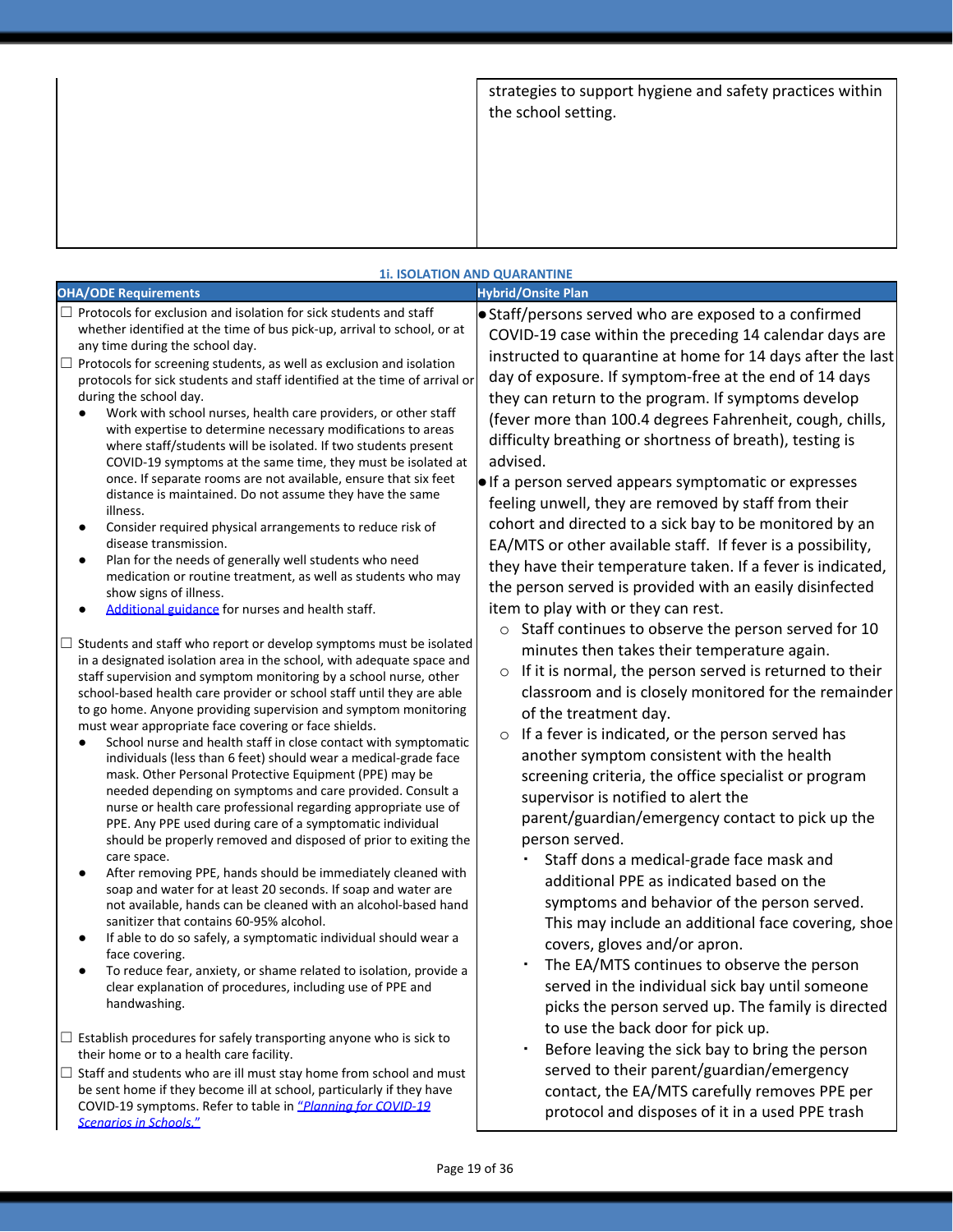

# **2. Facilities and School Operations**

Some activities and areas will have a higher risk for spread (e.g., band, choir, science labs, locker rooms). When engaging in these activities within the school setting, schools will need to consider additional physical distancing or conduct the activities outside (where feasible). Additionally, schools should consider sharing explicit risk statements for instructional and extra-curricular activities requiring additional considerations (see section 5f of the *Ready Schools, Safe Learners* guidance).

### *(Note: Section 2a does not apply to private schools.)* **OHA/ODE Requirements Hybrid/Onsite Plan** □ Enroll all students (including foreign exchange students) following the The program will follow all enrollment requirements standard Oregon Department of Education guidelines. standard Oregon Department of Education guidelines.<br>□ The temporary suspension of the 10-day drop rule does not change the rules for the initial enrollment date for students: The ADM enrollment date for a student is the first day of the student's actual attendance. A student with fewer than 10 days of absence at the beginning of the school year may be counted in membership prior to the first day of attendance, but not prior to the first calendar day of the school year. If a student does not attend during the first 10 session days of school, the student's ADM enrollment date must reflect the student's actual first day of attendance. Students who were anticipated to be enrolled, but who do not attend at any time must not be enrolled and submitted in ADM.  $\Box$  If a student has stopped attending for 10 or more days, districts must continue to try to engage the student. At a minimum, districts must attempt to contact these students and their families weekly to either

#### **2a. ENROLLMENT**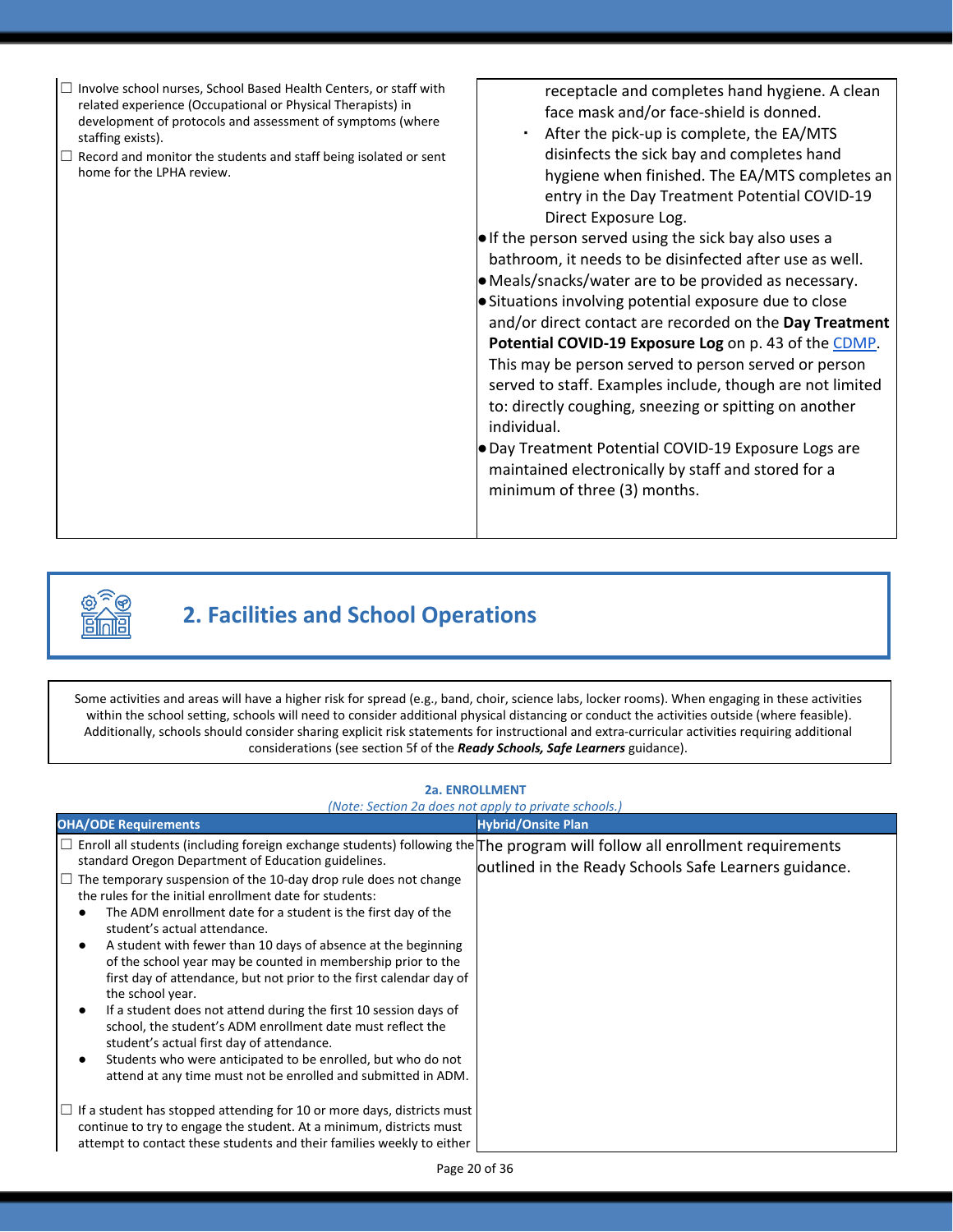encourage attendance or receive confirmation that the student has transferred or has withdrawn from school. This includes students who were scheduled to start the school year, but who have not yet attended.

- $\Box$  When enrolling a student from another school, schools must request documentation from the prior school within 10 days of enrollment per OAR 581-021-0255 to make all parties aware of the transfer. Documentation obtained directly from the family does not relieve the school of this responsibility. After receiving documentation from another school that a student has enrolled, drop that student from your roll.
- $\Box$  Design attendance policies to account for students who do not attend in-person due to student or family health and safety concerns.
- $\Box$  When a student has a pre-excused absence or COVID-19 absence, the school district should reach out to offer support at least weekly until the student has resumed their education.
- $\Box$  When a student is absent beyond 10 days and meets the criteria for continued enrollment due to the temporary suspension of the 10 day drop rule, continue to count them as absent for those days and include those days in your Cumulative ADM reporting.

#### **2b. ATTENDANCE**

|                                                                                                                                                                                                                                                                                                                                                                                                                                                                                                                                                                                                                                                                                                                                                                                                                                                                                                                                                                                                                                                                                                                                                                                                                                                                                                                                                                                                                                                                                        | (Note: Section 2b does not apply to private schools.)                                                                                                                                                                                                                                 |
|----------------------------------------------------------------------------------------------------------------------------------------------------------------------------------------------------------------------------------------------------------------------------------------------------------------------------------------------------------------------------------------------------------------------------------------------------------------------------------------------------------------------------------------------------------------------------------------------------------------------------------------------------------------------------------------------------------------------------------------------------------------------------------------------------------------------------------------------------------------------------------------------------------------------------------------------------------------------------------------------------------------------------------------------------------------------------------------------------------------------------------------------------------------------------------------------------------------------------------------------------------------------------------------------------------------------------------------------------------------------------------------------------------------------------------------------------------------------------------------|---------------------------------------------------------------------------------------------------------------------------------------------------------------------------------------------------------------------------------------------------------------------------------------|
| <b>OHA/ODE Requirements</b>                                                                                                                                                                                                                                                                                                                                                                                                                                                                                                                                                                                                                                                                                                                                                                                                                                                                                                                                                                                                                                                                                                                                                                                                                                                                                                                                                                                                                                                            | <b>Hybrid/Onsite Plan</b>                                                                                                                                                                                                                                                             |
| $\Box$ Grades K-5 (self-contained): Attendance must be taken at least once<br>per day for all students enrolled in school, regardless of the<br>instructional model (On-Site, Hybrid, Comprehensive Distance<br>Learning, online schools).<br>$\Box$ Grades 6-12 (individual subject): Attendance must be taken at least<br>once for each scheduled class that day for all students enrolled in<br>school, regardless of the instructional model (On-Site, Hybrid,<br>Comprehensive Distance Learning, online schools).<br>$\Box$ Alternative Programs: Some students are reported in ADM as<br>enrolled in a non-standard program (such as tutorial time), with<br>hours of instruction rather than days present and days absent.<br>Attendance must be taken at least once for each scheduled<br>interaction with each student, so that local systems can track the<br>student's attendance and engagement. Reported hours of instruction<br>continue to be those hours in which the student was present.<br>Online schools that previously followed a two check-in per week<br>attendance process must follow the Comprehensive Distance<br>Learning requirements for checking and reporting attendance.<br>Provide families with clear and concise descriptions of student<br>attendance and participation expectations as well as family<br>involvement expectations that take into consideration the home<br>environment, caregiver's work schedule, and mental/physical health. | Attendance is taken daily for all students in all grades and<br>shared daily with SOESD. Confirmation of the visual screen<br>for COVID-19 symptoms is included in the attendance<br>sheet. Any student who is absent is called and their<br>symptoms tracked in the Symptom Tracker. |

#### **2c. TECHNOLOGY**

| <b>OHA/ODE Requirements</b>                                                                                                                                                            | <b>Hybrid/Onsite Plan</b>                                                       |
|----------------------------------------------------------------------------------------------------------------------------------------------------------------------------------------|---------------------------------------------------------------------------------|
| $\Box$ Update procedures for district-owned or school-owned devices to<br>match cleaning requirements (see section 2d of the <b>Ready Schools</b> ,<br><b>Safe Learners</b> guidance). | ● Electronics are disinfected using wipes with at least 60%<br>alcohol content. |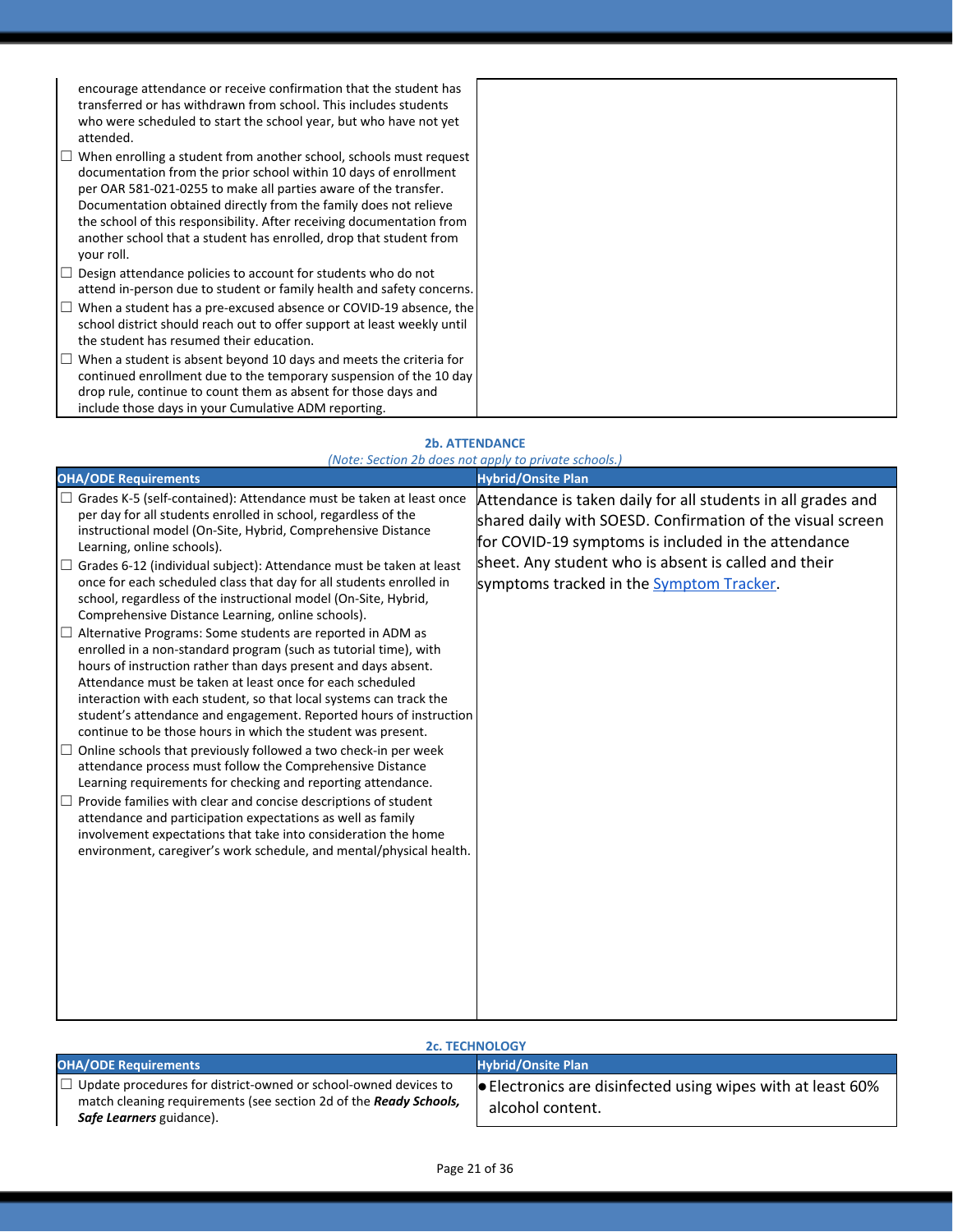|  |  | Procedures for return, inventory, updating, and redistributing<br>district-owned devices must meet physical distancing requirements. | $\bullet$ Electronics will be cleaned daily and/or between uses by<br>multiple persons served or staff.<br>Social distancing will be observed when distributing,<br>returning, inventorying, and updating electronics. |
|--|--|--------------------------------------------------------------------------------------------------------------------------------------|------------------------------------------------------------------------------------------------------------------------------------------------------------------------------------------------------------------------|
|--|--|--------------------------------------------------------------------------------------------------------------------------------------|------------------------------------------------------------------------------------------------------------------------------------------------------------------------------------------------------------------------|

|                                                                                                                                                                                                                                                                                                                                                                                                                                                                                                                                                                                                                                                                                                                                                                                                                                                                                                                                                                                                                                                       | <b>2d. SCHOOL SPECIFIC FUNCTIONS/FACILITY FEATURES</b>                                                                                                                                                                                                                                                                                                                                                                                                                                                                                                                                                                                                                                                                                                                                                                                                                                                                                                                                                                                                                                                                                                                                                                                                                                                                                                                                                                                                                                                                                                                                                                                                                                                                                                                                                                                                                                                                                                           |
|-------------------------------------------------------------------------------------------------------------------------------------------------------------------------------------------------------------------------------------------------------------------------------------------------------------------------------------------------------------------------------------------------------------------------------------------------------------------------------------------------------------------------------------------------------------------------------------------------------------------------------------------------------------------------------------------------------------------------------------------------------------------------------------------------------------------------------------------------------------------------------------------------------------------------------------------------------------------------------------------------------------------------------------------------------|------------------------------------------------------------------------------------------------------------------------------------------------------------------------------------------------------------------------------------------------------------------------------------------------------------------------------------------------------------------------------------------------------------------------------------------------------------------------------------------------------------------------------------------------------------------------------------------------------------------------------------------------------------------------------------------------------------------------------------------------------------------------------------------------------------------------------------------------------------------------------------------------------------------------------------------------------------------------------------------------------------------------------------------------------------------------------------------------------------------------------------------------------------------------------------------------------------------------------------------------------------------------------------------------------------------------------------------------------------------------------------------------------------------------------------------------------------------------------------------------------------------------------------------------------------------------------------------------------------------------------------------------------------------------------------------------------------------------------------------------------------------------------------------------------------------------------------------------------------------------------------------------------------------------------------------------------------------|
| <b>OHA/ODE Requirements</b>                                                                                                                                                                                                                                                                                                                                                                                                                                                                                                                                                                                                                                                                                                                                                                                                                                                                                                                                                                                                                           | <b>Hybrid/Onsite Plan</b>                                                                                                                                                                                                                                                                                                                                                                                                                                                                                                                                                                                                                                                                                                                                                                                                                                                                                                                                                                                                                                                                                                                                                                                                                                                                                                                                                                                                                                                                                                                                                                                                                                                                                                                                                                                                                                                                                                                                        |
| $\Box$ Handwashing: All people on campus should be advised and<br>encouraged to wash their hands frequently.<br>$\Box$ <b>Equipment:</b> Develop and use sanitizing protocols for all equipment<br>used by more than one individual or purchase equipment for<br>individual use.<br>$\Box$ Events: Cancel, modify, or postpone field trips, assemblies, athletic<br>events, practices, special performances, school-wide parent meetings<br>and other large gatherings to meet requirements for physical<br>distancing.<br>$\Box$ Transitions/Hallways: Limit transitions to the extent possible. Create<br>hallway procedures to promote physical distancing and minimize<br>gatherings.<br>$\Box$ Personal Property: Establish policies for personal property being<br>brought to school (e.g., refillable water bottles, school supplies,<br>headphones/earbuds, cell phones, books, instruments, etc.). If<br>personal items are brought to school, they must be labeled prior to<br>entering school and use should be limited to the item owner. | Hand hygiene definition: Thoroughly washing all<br>surfaces of hands and fingers with soap and water<br>for at least 20 seconds or using hand sanitizer with<br>60-95% alcohol content and rubbing all surfaces of<br>hands until dry.<br>Hand hygiene is expected of all staff, persons served,<br>essential visitors and families of persons served visiting<br>the campus for the purpose of outdoor family sessions. All<br>individuals are required to complete hand hygiene upon<br>arrival and before exiting.<br>○ Staff will model and instruct persons served in hand<br>hygiene.<br>Hand hygiene is completed by staff at a minimum:<br>$\circlearrowright$<br>When arriving and leaving the program site, before<br>donning and after doffing Personal Protective<br>Equipment (PPE), after using the bathroom, prior to<br>and after preparing meals/snacks or eating, after<br>using cleaning/disinfecting products, after handling<br>trash, after returning indoors, before and after<br>providing first aid, after assisting a person served<br>with toileting needs, after handling shared items such<br>as logs/pens, after disposing of used Kleenex,<br>handling materials with body fluids, interacting with<br>a different cohort or person served part of a different<br>cohort and any other time the hands are potentially<br>contaminated.<br>Hand hygiene is completed by persons served: when<br>$\circ$<br>arriving and leaving the program site, before donning<br>and after doffing Personal Protective Equipment<br>(PPE), after using the bathroom, prior to and after<br>eating meals/snacks, after handling trash, after<br>returning indoors, after handling shared items such<br>as play equipment, toys or supplies, after disposing<br>of used Kleenex, after emergency drills, and any<br>other time the hands are potentially contaminated.<br>• Cohorts are assigned separate recreation areas and play<br>equipment. |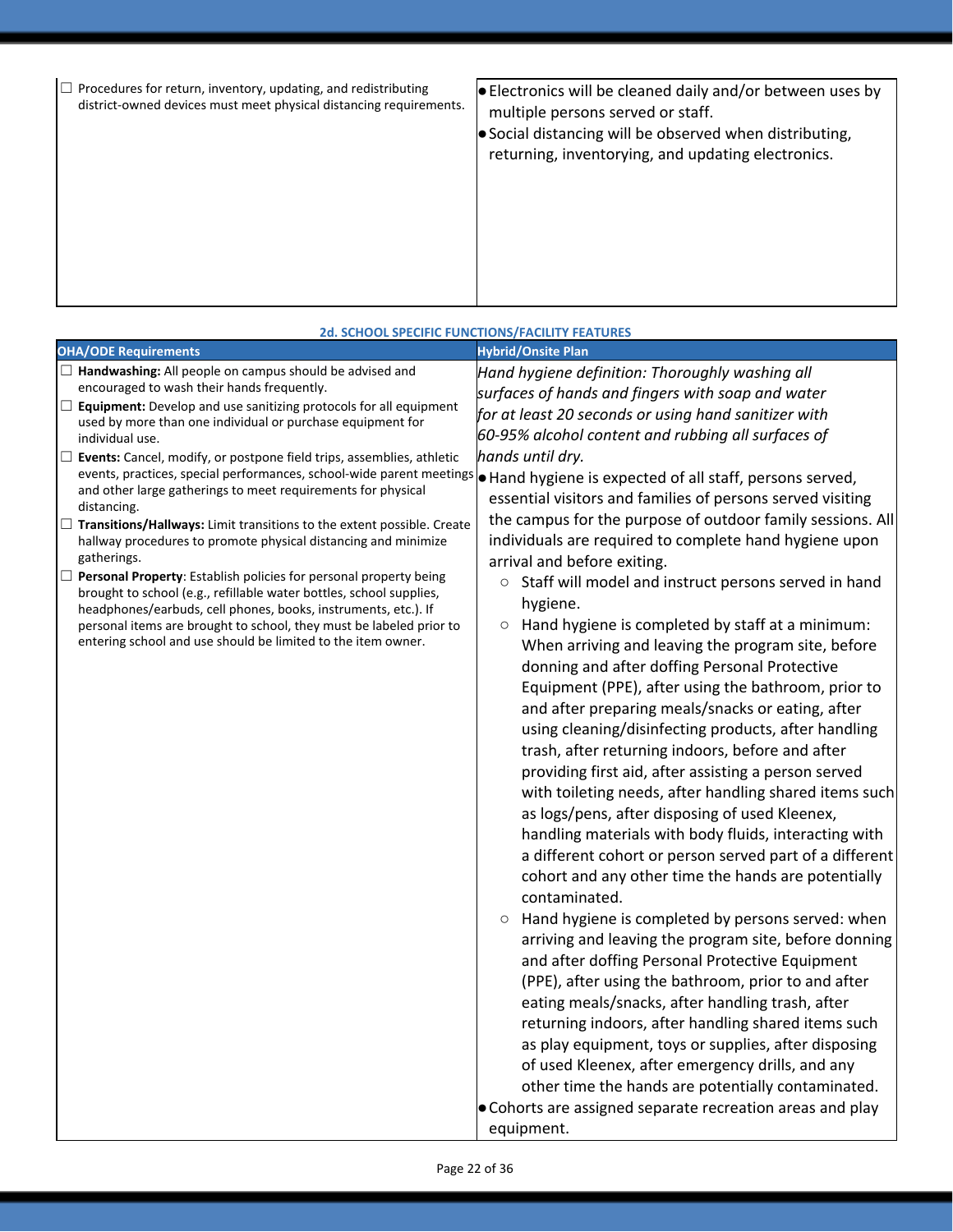| o In the event outdoor areas are shared, play<br>equipment is disinfected between uses by staff.<br>Cement, asphalt, wood surfaces and bark chips or<br>other ground materials are not disinfected.<br>. Field trips and walks off campus are not permitted.<br>. Walks and outdoor activities on campus are encouraged<br>as long as physical distancing, face coverings/face shields<br>and hand hygiene expectations are followed.<br>. Individuals need to stay at least six (6) feet away from<br>each other when using halls and be moving in the same<br>direction to avoid passing. If another person is already in<br>the hall moving in a different direction, the second person<br>waits until the hall is clear before proceeding.<br>• Persons served are discouraged from bringing backpacks<br>and personal items from home.<br>All personal items are stored in the individual cubby<br>$\circ$<br>of the person served and are not to be shared or<br>removed during the treatment day unless<br>absolutely necessary. |
|-----------------------------------------------------------------------------------------------------------------------------------------------------------------------------------------------------------------------------------------------------------------------------------------------------------------------------------------------------------------------------------------------------------------------------------------------------------------------------------------------------------------------------------------------------------------------------------------------------------------------------------------------------------------------------------------------------------------------------------------------------------------------------------------------------------------------------------------------------------------------------------------------------------------------------------------------------------------------------------------------------------------------------------------|
|                                                                                                                                                                                                                                                                                                                                                                                                                                                                                                                                                                                                                                                                                                                                                                                                                                                                                                                                                                                                                                         |
|                                                                                                                                                                                                                                                                                                                                                                                                                                                                                                                                                                                                                                                                                                                                                                                                                                                                                                                                                                                                                                         |

### **2e. ARRIVAL AND DISMISSAL**

| <b>OHA/ODE Requirements</b>                                                                                                                                                                                                                                                                                                                                                                                                                                                                                                                                                                                                                                                                                                                                                                                                                                                                                                                                                                                                                                                                                                                                              | <b>Hybrid/Onsite Plan</b>                                                                                                                                                                                                                                                                                                                                                                                                                                                                                                                                                                                                                                                                                                                                                                                                                                                                                                                                                                                                                                                                                                                                                                                                                                                    |
|--------------------------------------------------------------------------------------------------------------------------------------------------------------------------------------------------------------------------------------------------------------------------------------------------------------------------------------------------------------------------------------------------------------------------------------------------------------------------------------------------------------------------------------------------------------------------------------------------------------------------------------------------------------------------------------------------------------------------------------------------------------------------------------------------------------------------------------------------------------------------------------------------------------------------------------------------------------------------------------------------------------------------------------------------------------------------------------------------------------------------------------------------------------------------|------------------------------------------------------------------------------------------------------------------------------------------------------------------------------------------------------------------------------------------------------------------------------------------------------------------------------------------------------------------------------------------------------------------------------------------------------------------------------------------------------------------------------------------------------------------------------------------------------------------------------------------------------------------------------------------------------------------------------------------------------------------------------------------------------------------------------------------------------------------------------------------------------------------------------------------------------------------------------------------------------------------------------------------------------------------------------------------------------------------------------------------------------------------------------------------------------------------------------------------------------------------------------|
| $\Box$ Physical distancing, stable cohorts, square footage, and cleaning<br>requirements must be maintained during arrival and dismissal<br>procedures.<br>$\Box$ Create schedule(s) and communicate staggered arrival and/or<br>dismissal times.<br>$\Box$ Assign students or cohorts to an entrance; assign staff member(s) to<br>conduct visual screenings (see section 1f of the Ready Schools, Safe<br>Learners guidance).<br>$\Box$ Ensure accurate sign-in/sign-out protocols to help facilitate contact<br>tracing by the LPHA. Sign-in procedures are not a replacement for<br>entrance and screening requirements. Students entering school after<br>arrival times must be screened for the primary symptoms of concern.<br>Eliminate shared pen and paper sign-in/sign-out sheets.<br>Ensure hand sanitizer is available if signing children in or out on<br>an electronic device.<br>$\Box$ Ensure alcohol-based hand sanitizer (with 60-95% alcohol) dispensers<br>are easily accessible near all entry doors and other high-traffic areas.<br>Establish and clearly communicate procedures for keeping caregiver<br>drop-off/pick-up as brief as possible. | <b>Persons served are assigned to a stable cohort of no more</b><br>than eight (8) persons served based on age and<br>developmental need. Space used will provide 35 square<br>feet per person, including staff. Changes in cohorts are<br>only made for clinical reasons and upon careful<br>consideration in consultation with the Clinical Director or<br>designee.<br>$\bullet$ Physical distancing as defined by maintaining six (6) feet<br>of distance between individuals is promoted at all times.<br>$\bullet$ All offices, bathrooms, group rooms and classrooms and<br>other areas used by the program are disinfected at least<br>once daily and at other times, if they become<br>contaminated. CDC guidance for cleaning and disinfecting<br>is followed.<br>$\bullet$ Hand hygiene is expected of all staff, persons served,<br>essential visitors and families of persons served visiting<br>the campus for the purpose of outdoor family sessions. All<br>individuals are required to complete hand hygiene upon<br>arrival and before exiting.<br>• Alcohol-based hand sanitizer (with 60-95% alcohol)<br>dispensers are easily accessible near all entry doors and<br>other high-traffic areas.<br><b>Entry Process (parent/guardian/other drop off)</b> |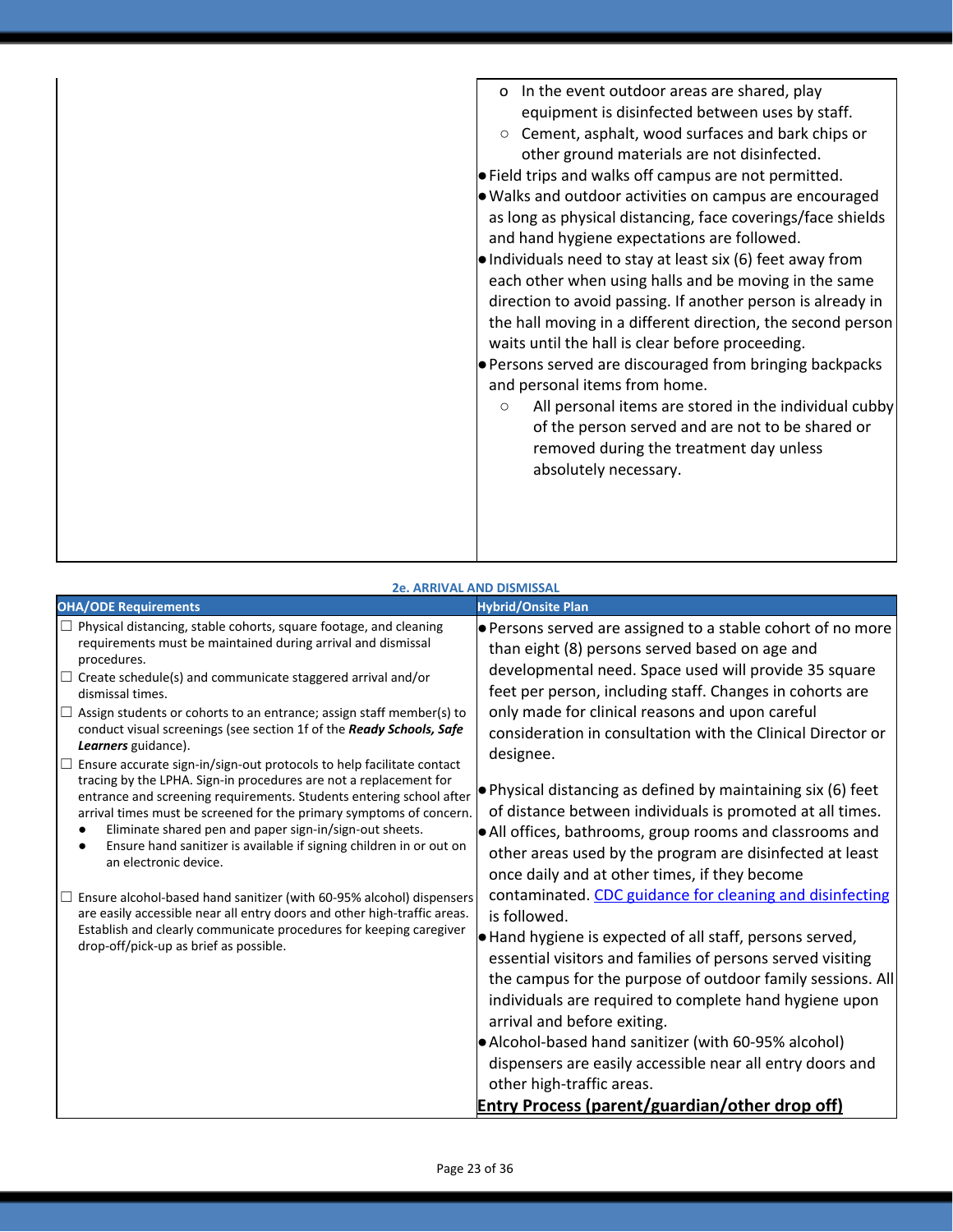●Person served arrives in the front parking lot. If planned drop off, staff meets person served in the front parking lot and completes health screening. If unplanned, office specialist contacts the EA/MTS of the cohort for the person served.

- o The person served is taken outside to complete the health screening.
- **o** Person served and the EA/MTS enter the building and person served is directed to their assigned cohort's bathroom for hand washing. If the treatment day has already started, the staff completing the health screening oversees that the person served completes hand washing and escorts the person served to their cohort.
- **o** Staff will encourage brief drop-offs/pick-ups.

### **Entry Process (Bus)**

●Persons served arrive at the back door by the alley. There are indicators on the ground outside of the building to help maintain six (6) feet of physical distancing.

- o Assigned EA/MTS from each cohort completes health screening for persons served in their cohort before persons served enters the building.
- o Each person served is asked about feeling hot/feverish, having chills, difficulty breathing/shortness of breath or coughing. Staff observes person served as well for these symptoms.
- o Persons served with no symptoms are directed to second EA/MTS from their cohort for hand washing.
- o Persons served who appear feverish or complain of feeling hot have their temperature taken by a no-touch thermometer in accordance with US Food and Drug Administration guidelines.
	- If they do not have a fever, they proceed with the normal entry routine.
- o When their hands are washed, persons served are directed to the applicable classroom space.
- o In the classroom, persons served sit at their designated desk/table and are provided morning snack by staff.

●The Daily Cohort Tracking Log is completed each day by the assigned EA. This provides the following information:

- o Persons served in cohort
- o Name
- o Arrival and departure times
- o Method of transport
- o Name, address and phone number of parent/guardian
- o If close contact (less than 6 feet of distance for 15 or more minutes) occurred with another individual.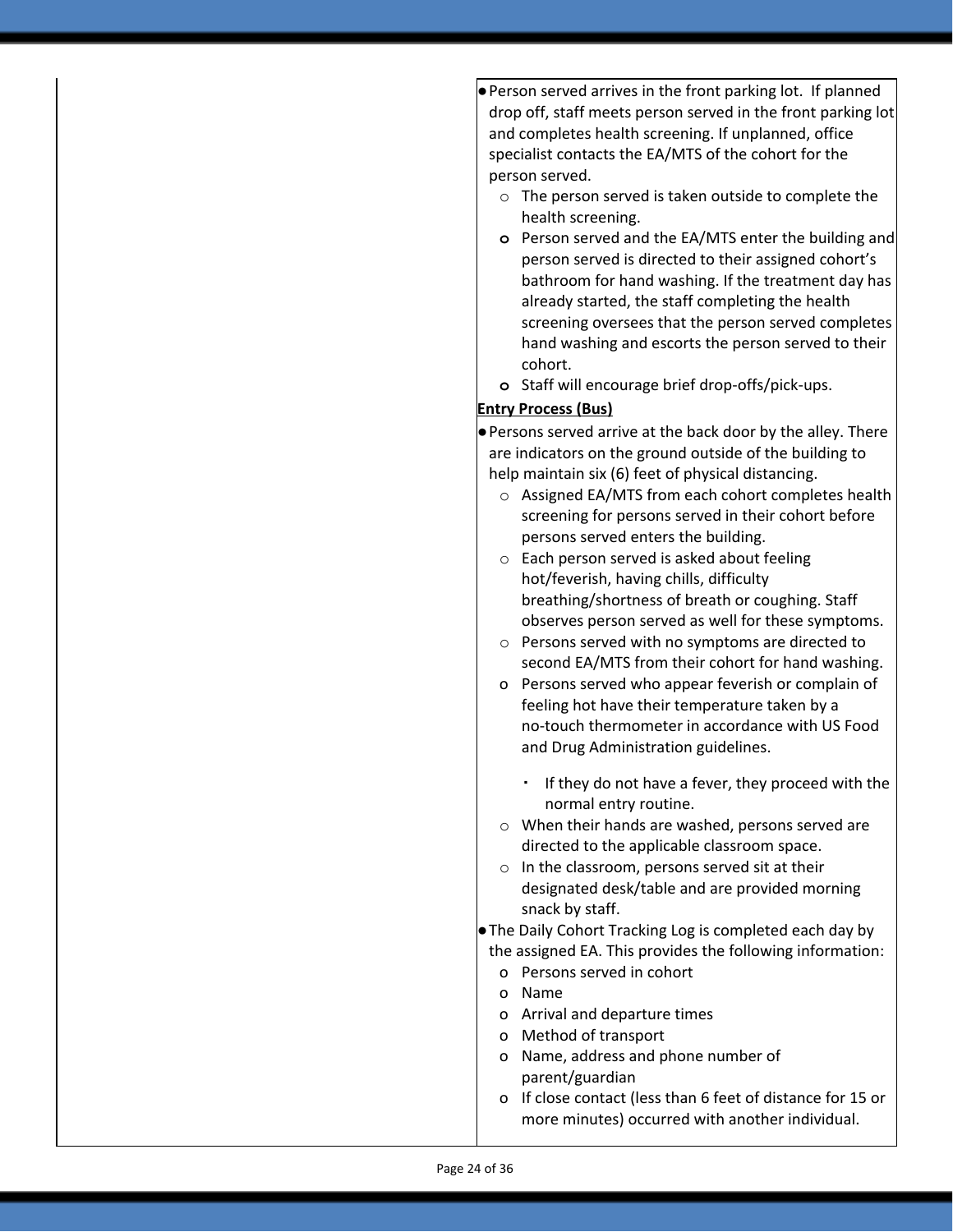Each cohort has designated separate entry points. In addition, students are arriving and departing on different buses, and therefore have staggered arrival and departure times.

|                                                                                                                                                                                                                                                                                                                                                                                                                                                                                                                                                                                                                                                                                                                                                                                                                                                                                                                                                                          | 2f. CLASSROOMS/REPURPOSED LEARNING SPACES                                                                                                                                                                                                                                                                                                                                                                                                                                                                                                                                                                                                                                                                                                                                                                                                                                                                                                                                                                                                                                                                                                                                                                                                                                                                                                                        |
|--------------------------------------------------------------------------------------------------------------------------------------------------------------------------------------------------------------------------------------------------------------------------------------------------------------------------------------------------------------------------------------------------------------------------------------------------------------------------------------------------------------------------------------------------------------------------------------------------------------------------------------------------------------------------------------------------------------------------------------------------------------------------------------------------------------------------------------------------------------------------------------------------------------------------------------------------------------------------|------------------------------------------------------------------------------------------------------------------------------------------------------------------------------------------------------------------------------------------------------------------------------------------------------------------------------------------------------------------------------------------------------------------------------------------------------------------------------------------------------------------------------------------------------------------------------------------------------------------------------------------------------------------------------------------------------------------------------------------------------------------------------------------------------------------------------------------------------------------------------------------------------------------------------------------------------------------------------------------------------------------------------------------------------------------------------------------------------------------------------------------------------------------------------------------------------------------------------------------------------------------------------------------------------------------------------------------------------------------|
| <b>OHA/ODE Requirements</b>                                                                                                                                                                                                                                                                                                                                                                                                                                                                                                                                                                                                                                                                                                                                                                                                                                                                                                                                              | <b>Hybrid/Onsite Plan</b>                                                                                                                                                                                                                                                                                                                                                                                                                                                                                                                                                                                                                                                                                                                                                                                                                                                                                                                                                                                                                                                                                                                                                                                                                                                                                                                                        |
| $\Box$ Seating: Rearrange student desks and other seat spaces so that staff<br>and students' physical bodies are six feet apart to the maximum<br>extent possible while also maintaining 35 square feet per person;<br>assign seating so students are in the same seat at all times.<br>$\Box$ Materials: Avoid sharing of community supplies when possible (e.g.,<br>scissors, pencils, etc.). Clean these items frequently. Provide hand<br>sanitizer and tissues for use by students and staff.<br>Handwashing: Remind students (with signage and regular verbal<br>reminders from staff) of the utmost importance of hand hygiene and<br>respiratory etiquette. Respiratory etiquette means covering coughs<br>and sneezes with an elbow or a tissue. Tissues should be disposed of<br>in a garbage can, then hands washed or sanitized immediately.<br>Wash hands with soap and water for 20 seconds or use an<br>alcohol-based hand sanitizer with 60-95% alcohol. | <b>.</b> Classrooms, group rooms, office spaces and other areas<br>used by persons served/staff at the day treatment<br>program maintain a minimum of 35 square feet of space<br>for each individual. Furniture is excluded from available<br>square footage.<br>Seating is arranged to ensure six (6) feet of space<br>$\circ$<br>between individuals.<br>○ Persons served have assigned desks and chairs that<br>are labeled with their names.<br>• Shared supplies and items are disinfected between uses<br>and minimized whenever possible.<br>o Persons served are provided their own supply kits<br>(e.g., pens, markers, paper, scissors) whenever<br>possible that are readily accessible.<br>. Hand hygiene is expected of all staff, persons served,<br>essential visitors and families of persons served visiting<br>the campus for the purpose of outdoor family sessions. All<br>individuals are required to complete hand hygiene upon<br>arrival and before exiting.<br>Staff instruct persons served and model hand<br>$\circ$<br>hygiene.<br>• Respiratory hygiene is expected of all staff, persons<br>served, essential visitors and families of persons served<br>visiting the campus for the purpose of an outdoor family<br>session.<br>$\circ$ Staff model respiratory hygiene and instruct<br>and coach persons served in utilizing it. |

|                                                                                                                                                                                                                                                                                                                                                                                                                                                                                                                                                                                                                                                                                                                                                                                                                                                                                                                                                                                                                 | 2g. PLAYGROUNDS, FIELDS, RECESS, BREAKS, AND RESTROOMS                                                                                                                                                                                                                                                                                                                                                                                                                                                                                                                                                                                                                                                                                                                                                      |
|-----------------------------------------------------------------------------------------------------------------------------------------------------------------------------------------------------------------------------------------------------------------------------------------------------------------------------------------------------------------------------------------------------------------------------------------------------------------------------------------------------------------------------------------------------------------------------------------------------------------------------------------------------------------------------------------------------------------------------------------------------------------------------------------------------------------------------------------------------------------------------------------------------------------------------------------------------------------------------------------------------------------|-------------------------------------------------------------------------------------------------------------------------------------------------------------------------------------------------------------------------------------------------------------------------------------------------------------------------------------------------------------------------------------------------------------------------------------------------------------------------------------------------------------------------------------------------------------------------------------------------------------------------------------------------------------------------------------------------------------------------------------------------------------------------------------------------------------|
| <b>OHA/ODE Requirements</b>                                                                                                                                                                                                                                                                                                                                                                                                                                                                                                                                                                                                                                                                                                                                                                                                                                                                                                                                                                                     | <b>Hybrid/Onsite Plan</b>                                                                                                                                                                                                                                                                                                                                                                                                                                                                                                                                                                                                                                                                                                                                                                                   |
| $\Box$ Keep school playgrounds closed to the general public until park<br>playground equipment and benches reopen in the community (see<br>Oregon Health Authority's Specific Guidance for Outdoor Recreation<br>Organizations).<br>$\Box$ After using the restroom students must wash hands with soap and<br>water for 20 seconds. Soap must be made available to students and<br>staff.<br>$\Box$ Before and after using playground equipment, students must wash<br>hands with soap and water for 20 seconds or use an alcohol-based<br>hand sanitizer with 60-95% alcohol.<br>$\Box$ Designate playground and shared equipment solely for the use of one<br>cohort at a time. Disinfect at least daily or between use as much as<br>possible in accordance with CDC guidance.<br>$\Box$ Cleaning requirements must be maintained (see section 2j of the<br>Ready Schools, Safe Learners guidance).<br>$\Box$ Maintain physical distancing requirements, stable cohorts, and<br>square footage requirements. | $\bullet$ Hand hygiene is completed by persons served after using<br>the bathroom, after returning indoors, after handling<br>shared items such as play equipment, toys or supplies and<br>any other time the hands are potentially contaminated.<br>• Cohorts conduct all program activities in their designated<br>areas. They do not use space utilized by another cohort.<br>Separate outdoor areas are utilized. In the event<br>outdoor areas are traded, play equipment is<br>disinfected between uses by staff.<br><b>•</b> Persons served are assigned to a stable cohort of no more<br>than eight (8) persons served based on age and<br>developmental need.<br>$\bullet$ Physical distancing as defined by maintaining six (6) feet<br>of distance between individuals is promoted at all times. |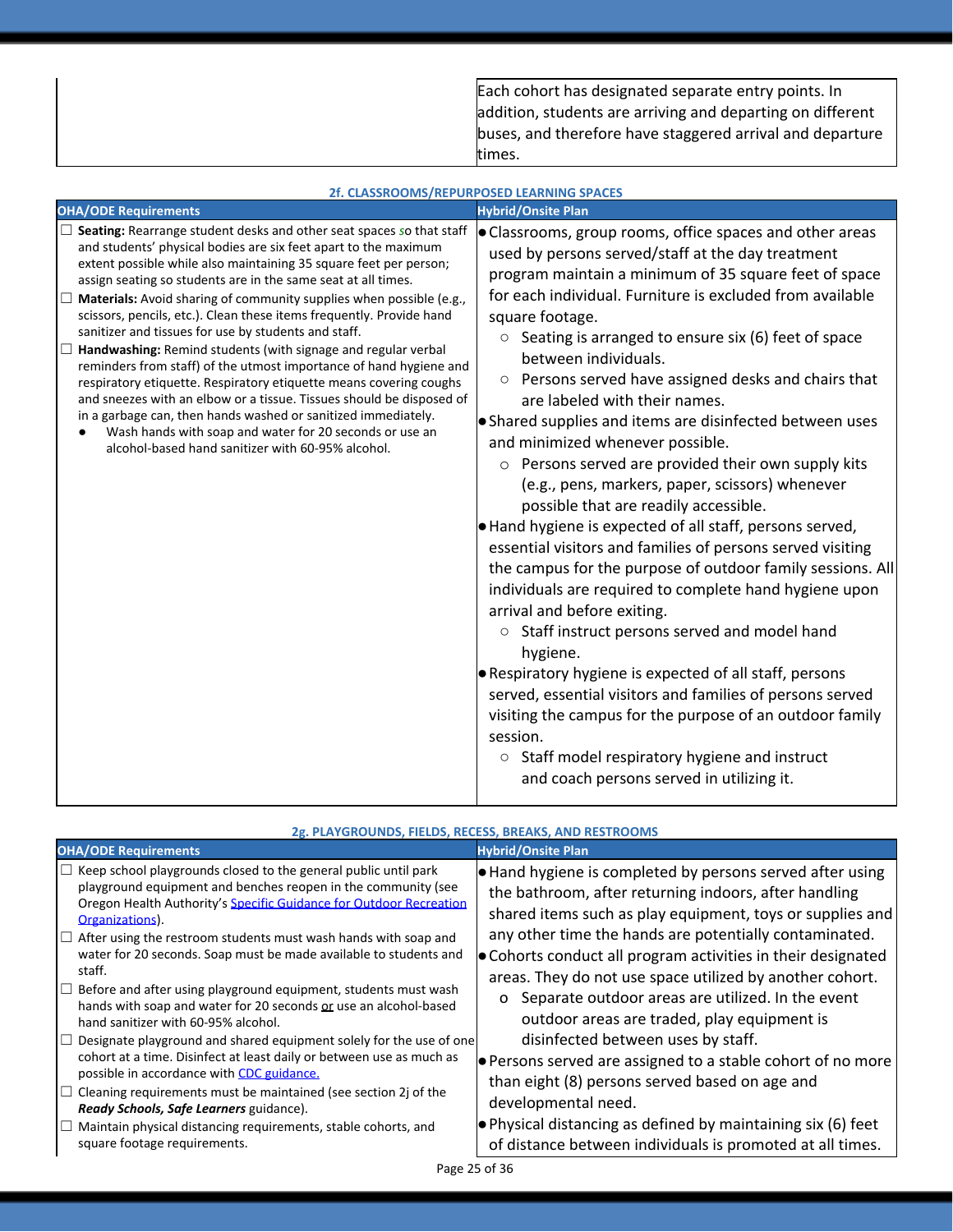| $\bullet$ All bathrooms only allow for one (1) person occupancy.<br>$\bullet$ Classrooms, group rooms, office spaces and other areas<br>used by persons served/staff at the day treatment<br>program maintain a minimum of 35 square feet of space<br>$\Box$ Clean all outdoor equipment at least daily or between use as much as<br>for each individual. Furniture is excluded from available<br>square footage.<br>$\bullet$ One cohort per day uses outdoor or upstairs (recess) play<br>equipment. All equipment is stored in the garage or<br>storage closets and is cleaned after use and at the end of<br>each day.<br>$\bullet$ Each cohort has their own indoor/classroom play<br>equipment which is cleaned after each use and at the end<br>of each day. |
|---------------------------------------------------------------------------------------------------------------------------------------------------------------------------------------------------------------------------------------------------------------------------------------------------------------------------------------------------------------------------------------------------------------------------------------------------------------------------------------------------------------------------------------------------------------------------------------------------------------------------------------------------------------------------------------------------------------------------------------------------------------------|
| $\Box$ Provide signage and restrict access to outdoor equipment (including                                                                                                                                                                                                                                                                                                                                                                                                                                                                                                                                                                                                                                                                                          |

|                                                                                                                                                                                                                                                                                                                                                                                                                                                                                                                                                                                                                                                                                                                                                                                                                                                                                                                                                                                                                                                                                                                                                                                                                                                                                                                                                                                                                                           | <b>2h. MEAL SERVICE/NUTRITION</b>                                                                                                                                                                                                                                                                                                                                                                                                                                                                                                                                                                                                                                                                                                                                                                                                                                                                                                                                                                                                                                                                                                                                                                                                                                                                                                                                                                                                                                                                                                                                                                                                                                                              |
|-------------------------------------------------------------------------------------------------------------------------------------------------------------------------------------------------------------------------------------------------------------------------------------------------------------------------------------------------------------------------------------------------------------------------------------------------------------------------------------------------------------------------------------------------------------------------------------------------------------------------------------------------------------------------------------------------------------------------------------------------------------------------------------------------------------------------------------------------------------------------------------------------------------------------------------------------------------------------------------------------------------------------------------------------------------------------------------------------------------------------------------------------------------------------------------------------------------------------------------------------------------------------------------------------------------------------------------------------------------------------------------------------------------------------------------------|------------------------------------------------------------------------------------------------------------------------------------------------------------------------------------------------------------------------------------------------------------------------------------------------------------------------------------------------------------------------------------------------------------------------------------------------------------------------------------------------------------------------------------------------------------------------------------------------------------------------------------------------------------------------------------------------------------------------------------------------------------------------------------------------------------------------------------------------------------------------------------------------------------------------------------------------------------------------------------------------------------------------------------------------------------------------------------------------------------------------------------------------------------------------------------------------------------------------------------------------------------------------------------------------------------------------------------------------------------------------------------------------------------------------------------------------------------------------------------------------------------------------------------------------------------------------------------------------------------------------------------------------------------------------------------------------|
| <b>OHA/ODE Requirements</b>                                                                                                                                                                                                                                                                                                                                                                                                                                                                                                                                                                                                                                                                                                                                                                                                                                                                                                                                                                                                                                                                                                                                                                                                                                                                                                                                                                                                               | <b>Hybrid/Onsite Plan</b>                                                                                                                                                                                                                                                                                                                                                                                                                                                                                                                                                                                                                                                                                                                                                                                                                                                                                                                                                                                                                                                                                                                                                                                                                                                                                                                                                                                                                                                                                                                                                                                                                                                                      |
| $\Box$ Include meal services/nutrition staff in planning for school reentry.<br>$\Box$ Prohibit self-service buffet-style meals.<br>$\Box$ Prohibit sharing of food and drinks among students and/or staff.<br>$\Box$ At designated meal or snack times, students may remove their face<br>coverings to eat or drink but must maintain six feet of physical<br>distance from others, and must put face coverings back on after<br>finishing the meal or snack.<br>$\Box$ Staff serving meals and students interacting with staff at mealtimes<br>must wear face shields or face covering (see section 1h of the Ready<br>Schools, Safe Learners guidance).<br>$\Box$ Students must wash hands with soap and water for 20 seconds or use<br>an alcohol-based hand sanitizer with 60-95% alcohol before meals<br>and should be encouraged to do so after.<br>$\Box$ Appropriate daily cleaning of meal items (e.g., plates, utensils,<br>transport items).<br>$\Box$ Cleaning and sanitizing of meal touch-points and meal counting<br>system between stable cohorts.<br>$\Box$ Adequate cleaning and disinfection of tables between meal periods.<br>$\Box$ Since staff must remove their face coverings during eating and<br>drinking, staff should eat snacks and meals independently, and not in<br>staff rooms when other people are present. Consider staggering<br>times for staff breaks, to prevent congregation in shared spaces. | $\bullet$ The kitchens are limited to one (1) staff at a time.<br><b>Persons served are not to use the kitchens.</b><br>Persons served do not assist in serving food.<br>Hand hygiene is completed by persons served before and<br>after eating meals/snacks.<br>• Meals and snacks are served individually.<br>Staff complete hand hygiene before and after<br>transporting/handling food items and packaging.<br>Staff serving meals and persons served interacting with<br>staff mealtimes must wear face shields or coverings.<br>Staff complete hand hygiene before and after serving.<br>$\bullet$ Lunches and snacks are served by staff in the cohort's<br>assigned room(s).<br>$\bullet$ Face coverings may temporarily be removed (for example:<br>eating or drinking) and placed on a paper towel, plate or<br>similar item on a clean surface. The item the face covering<br>is placed on is disposed of in a trash receptacle after use.<br>Persons complete hand hygiene when donning and<br>doffing their face covering.<br>Persons served complete hand hygiene before and after<br>eating/disposing of meal/snack-related trash.<br><b>Cleanup</b><br>• Tables/desks are disinfected before and after use.<br>$\bullet$ Meal trays and any reuseable items are washed daily in<br>the dishwasher. The dishwasher is emptied promptly.<br>Dishwashers are temperature checked monthly.<br>Staff complete hand hygiene before and after loading<br>items into the dishwasher.<br>• Containers to be returned to the school kitchen are<br>washed daily by staff, in accordance with guidelines<br>provided by the school kitchen.<br>Staff complete hand hygiene after cleanup. |

**Other**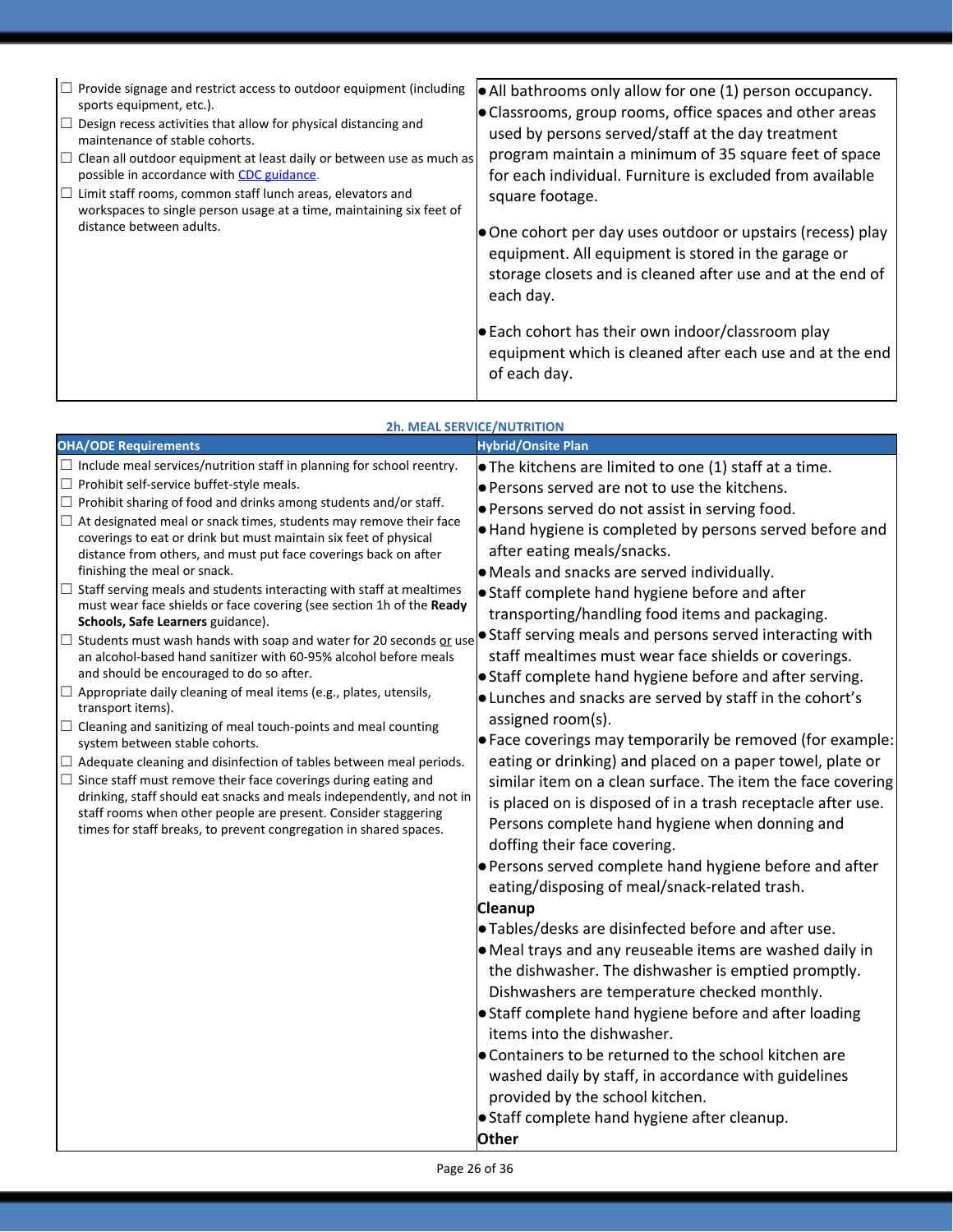| $\bullet$ Disposable plates, bowls, cups, utensils and napkins are<br>used whenever possible and placed in a trash receptacle<br>immediately after use<br>All touch points in the kitchen (e.g., faucets, microwave,<br>refrigerator handles, counters, etc.) are disinfected before<br>and after use.<br>• Staff complete hand hygiene before and after logging<br>meal counts.<br>Staff do not eat meals/snacks around others.<br>• Sharing food is not allowed by persons served or staff,<br>including food items brought to the program for other<br>staff.<br>Staff do not eat meals/snacks around others.<br>• Sharing food is not allowed by persons served or staff,<br>including food items brought to the program for other<br>staff. |
|--------------------------------------------------------------------------------------------------------------------------------------------------------------------------------------------------------------------------------------------------------------------------------------------------------------------------------------------------------------------------------------------------------------------------------------------------------------------------------------------------------------------------------------------------------------------------------------------------------------------------------------------------------------------------------------------------------------------------------------------------|
|                                                                                                                                                                                                                                                                                                                                                                                                                                                                                                                                                                                                                                                                                                                                                  |

### **2i. TRANSPORTATION**

| <b>OHA/ODE Requirements</b>                                                                                                                                                                                                                                                                                                                                                                                                                                                                                                                                                                                                                                                                                                                                                                                                                                                                                                                                                                                                                                                                                                                                                                                                                                                                                                                                                                                                                                                                                                                                                                                                                                                                                                                                                                                                                    | <b>Hybrid/Onsite Plan</b>                                                                                                                                                                                                                                                                                                                                                                                                                                                                                                                                                                                                                                                                                                                                                                                                                                                                                                                                                                                                                                                                                                                                                                                      |
|------------------------------------------------------------------------------------------------------------------------------------------------------------------------------------------------------------------------------------------------------------------------------------------------------------------------------------------------------------------------------------------------------------------------------------------------------------------------------------------------------------------------------------------------------------------------------------------------------------------------------------------------------------------------------------------------------------------------------------------------------------------------------------------------------------------------------------------------------------------------------------------------------------------------------------------------------------------------------------------------------------------------------------------------------------------------------------------------------------------------------------------------------------------------------------------------------------------------------------------------------------------------------------------------------------------------------------------------------------------------------------------------------------------------------------------------------------------------------------------------------------------------------------------------------------------------------------------------------------------------------------------------------------------------------------------------------------------------------------------------------------------------------------------------------------------------------------------------|----------------------------------------------------------------------------------------------------------------------------------------------------------------------------------------------------------------------------------------------------------------------------------------------------------------------------------------------------------------------------------------------------------------------------------------------------------------------------------------------------------------------------------------------------------------------------------------------------------------------------------------------------------------------------------------------------------------------------------------------------------------------------------------------------------------------------------------------------------------------------------------------------------------------------------------------------------------------------------------------------------------------------------------------------------------------------------------------------------------------------------------------------------------------------------------------------------------|
| $\Box$ Include transportation departments (and associated contracted<br>providers, if used) in planning for return to service.<br>Buses are cleaned frequently. Conduct targeted cleanings between<br>$\Box$<br>routes, with a focus on disinfecting frequently touched surfaces of<br>the bus (see section 2j of the Ready Schools, Safe Learners<br>guidance).<br>Develop protocol for loading/unloading that includes visual screening<br>$\Box$<br>for students exhibiting symptoms and logs for contact-tracing. This<br>should be done at the time of arrival and departure.<br>If a student displays COVID-19 symptoms, provide a face shield<br>or face covering (unless they are already wearing one) and keep<br>six feet away from others. Continue transporting the student.<br>The symptomatic student should be seated in the first row<br>$\circ$<br>of the bus during transportation, and multiple windows<br>should be opened to allow for fresh air circulation, if<br>feasible.<br>The symptomatic student should leave the bus first. After<br>$\circ$<br>all students exit the bus, the seat and surrounding surfaces<br>should be cleaned and disinfected.<br>If arriving at school, notify staff to begin isolation measures.<br>If transporting for dismissal and the student displays an<br>onset of symptoms, notify the school.<br>Consult with parents/guardians of students who may require<br>additional support (e.g., students who experience a disability and<br>require specialized transportation as a related service) to<br>appropriately provide service.<br>$\Box$ Drivers wear face shields or face coverings when not actively driving<br>and operating the bus.<br>Inform parents/guardians of practical changes to transportation<br>⊔<br>service (i.e., physical distancing at bus stops and while | <b>Bus riders will arrive at the back door by the alley. There</b><br>are indicators on the ground outside of the building to<br>help maintain six (6) feet of physical distancing.<br>Assigned EA/MTS from each cohort completes health<br>screening for persons served in their cohorts before<br>persons served enter the building.<br>Each person served is asked about feeling<br>$\circ$<br>hot/feverish, having chills, difficulty<br>breathing/shortness of breath or coughing. Staff<br>observes person served as well for these symptoms.<br>Persons served with no symptoms are directed to<br>second EA/MTS from their cohort for hand washing.<br>Persons served who appear feverish or complain of<br>$\circ$<br>feeling hot have their temperature taken by a<br>no-touch thermometer in accordance with US Food<br>and Drug Administration guidelines.<br>If they do not have a fever, they proceed with the<br>$\circ$<br>normal entry routine.<br>When their hands are washed, persons served are<br>$\circ$<br>directed to the applicable classroom space.<br>In the classroom, persons served sit at their<br>$\circ$<br>designated desk/table and are provided morning<br>snack by staff. |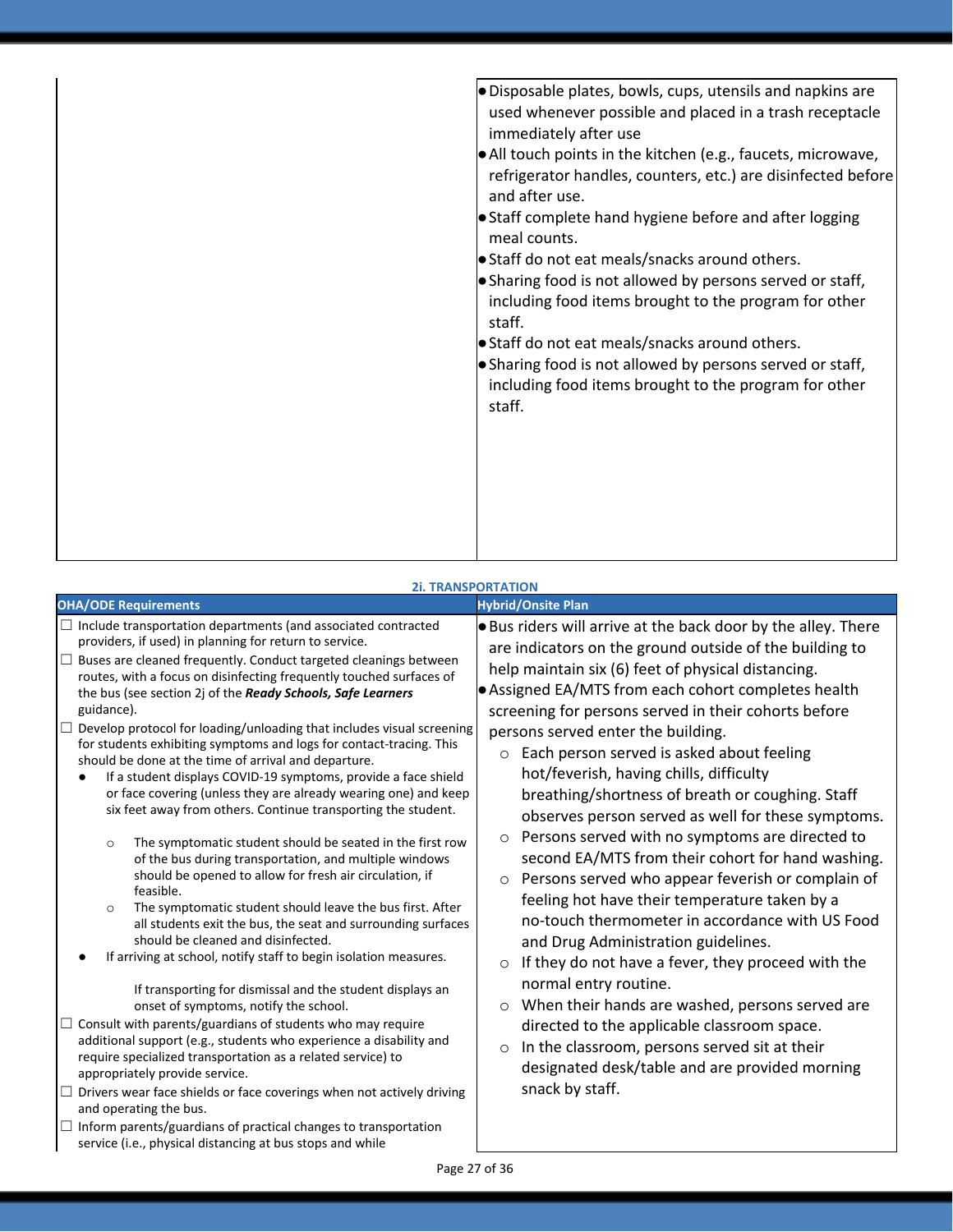loading/unloading, potential for increased route time due to additional precautions, sanitizing practices, and face coverings).

 $\Box$  Face coverings or face shields for all students in grades Kindergarten and up following [CDC guidelines a](https://www.cdc.gov/coronavirus/2019-ncov/prevent-getting-sick/diy-cloth-face-coverings.html)pplying the guidance in section 1h of the *Ready Schools, Safe Learners* guidance to transportation settings.

o If a person served does have a fever, follow the protocol in the Communicable Disease Management Plan.

●The Daily Cohort Tracking Log is completed each day by the assigned EA. This provides the following information:

- o Persons served in cohort
- o Name
- o Arrival and departure times
- o Method of transport
- o Name, address and phone number of parent/guardian
- o If close contact (less than 6 feet of distance for 15 or more minutes) occurred with another individual.

●Persons served are dismissed individually to board the bus at the close of the treatment day.

●Buses are provided by the local school district(s) who will follow all Ready Schools Safe Learners guidelines.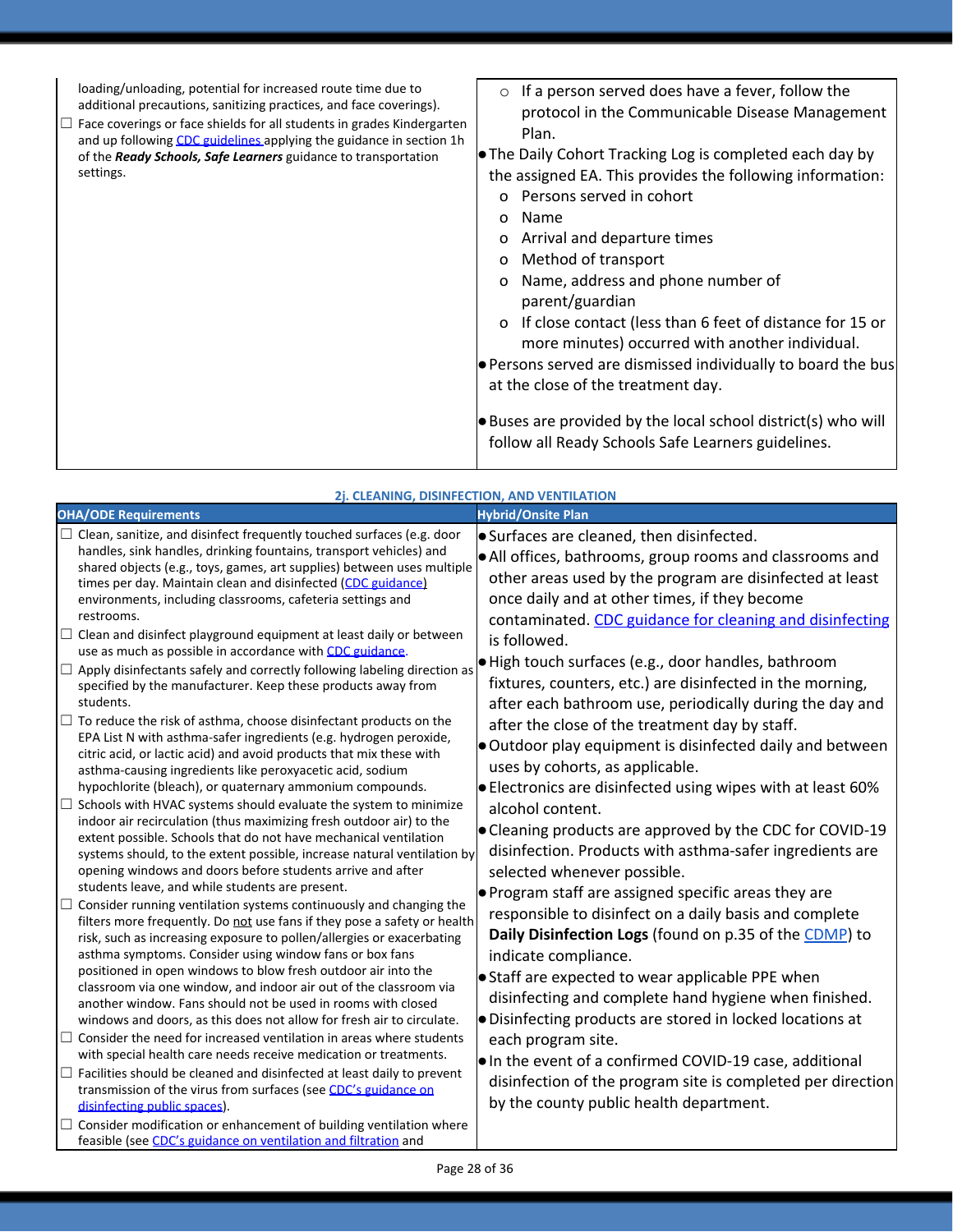| American Society of Heating, Refrigerating, and Air-Conditioning<br>Engineers' guidance). | $\bullet$ The program's designated maintenance staff is<br>responsible for daily and additional disinfection needs due<br>to COVID-19 exposure.<br>$\bullet$ HVAC systems have filters changed more frequently than<br>normally indicated.<br>● Portable fans are not to be used in rooms with closed<br>windows or doors.<br>$\bullet$ The program's designated maintenance staff is<br>responsible for maintaining the HVAC system for optimal<br>functioning. |
|-------------------------------------------------------------------------------------------|------------------------------------------------------------------------------------------------------------------------------------------------------------------------------------------------------------------------------------------------------------------------------------------------------------------------------------------------------------------------------------------------------------------------------------------------------------------|
|                                                                                           |                                                                                                                                                                                                                                                                                                                                                                                                                                                                  |

### **2k. HEALTH SERVICES**

| <b>OHA/ODE Requirements</b>                                                                                                                                                                                                                                                                                                                                                                                                                                                                                                                                                                                                                                                                                                                                                                                                      | <b>Hybrid/Onsite Plan</b>                                                                                                                                                                                                                                                                                                                                                                                                                                                                                                                                                                                                                                                                                                                                                                                                                                                                                                 |
|----------------------------------------------------------------------------------------------------------------------------------------------------------------------------------------------------------------------------------------------------------------------------------------------------------------------------------------------------------------------------------------------------------------------------------------------------------------------------------------------------------------------------------------------------------------------------------------------------------------------------------------------------------------------------------------------------------------------------------------------------------------------------------------------------------------------------------|---------------------------------------------------------------------------------------------------------------------------------------------------------------------------------------------------------------------------------------------------------------------------------------------------------------------------------------------------------------------------------------------------------------------------------------------------------------------------------------------------------------------------------------------------------------------------------------------------------------------------------------------------------------------------------------------------------------------------------------------------------------------------------------------------------------------------------------------------------------------------------------------------------------------------|
| $\Box$ OAR 581-022-2220 Health Services, requires districts to "maintain a<br>prevention-oriented health services program for all students"<br>including space to isolate sick students and services for students with<br>special health care needs. While OAR 581-022-2220 does not apply to<br>private schools, private schools must provide a space to isolate sick<br>students and provide services for students with special health care<br>needs.<br>Licensed, experienced health staff should be included on teams to<br>determine district health service priorities. Collaborate with health<br>professionals such as school nurses; SBHC staff; mental and<br>behavioral health providers; dental providers; physical, occupational,<br>speech, and respiratory therapists; and School Based Health Centers<br>(SBHC). | $\bullet$ If a person served appears symptomatic or expresses<br>feeling unwell, they are removed by staff from their<br>cohort and directed to the sick room to be monitored by<br>an EA/MTS or other available staff. If fever is a possibility,<br>they have their temperature taken. If a fever is indicated,<br>the person served is provided with an easily disinfected<br>item to play with or they can rest.<br>$\bullet$ Persons served are isolated in the designated isolation<br>area on-site under staff supervision and have their<br>parent/guardian/emergency contact called. They are<br>expected to be picked up within 30 minutes of being<br>contacted and may return to program per the information<br>provided in the Parent Handbook regarding illness (see p.<br>22 of the CDMP). If the symptoms are COVID-19 related,<br>the COVID-19 Symptoms section of the CDMP (see p.15)<br>is adhered to. |

|                                                                                                                                                                                                                                                                                                                                                                                                                                                                                                                                                                                                                              | 21. BOARDING SCHOOLS AND RESIDENTIAL PROGRAMS ONLY                                                                                                |
|------------------------------------------------------------------------------------------------------------------------------------------------------------------------------------------------------------------------------------------------------------------------------------------------------------------------------------------------------------------------------------------------------------------------------------------------------------------------------------------------------------------------------------------------------------------------------------------------------------------------------|---------------------------------------------------------------------------------------------------------------------------------------------------|
| <b>OHA/ODE Requirements</b>                                                                                                                                                                                                                                                                                                                                                                                                                                                                                                                                                                                                  | <b>Hybrid/Onsite Plan</b>                                                                                                                         |
| Provide specific plan details and adjustments in Operational<br>Blueprints that address staff and student safety, which includes how<br>you will approach:<br>Contact tracing<br>The intersection of cohort designs in residential settings (by<br>wing or common restrooms) with cohort designs in the<br>instructional settings. The same cohorting parameter limiting<br>total cohort size to 100 people applies.<br>Quarantine of exposed staff or students<br>Isolation of infected staff or students<br>Communication and designation of where the "household" or<br>"family unit" applies to your residents and staff | This Operational Blueprint covers Grants Pass Day<br>Treatment. There is a separate Operational Blueprint for<br>Grants Pass Residential program. |
| Review and take into consideration CDC guidance for shared or<br>congregate housing:<br>Not allow more than two students to share a residential dorm<br>room unless alternative housing arrangements are impossible<br>Ensure at least 64 square feet of room space per resident<br>Reduce overall residential density to ensure sufficient space for<br>the isolation of sick or potentially infected individuals, as<br>necessary;<br>Configure common spaces to maximize physical distancing;<br>Provide enhanced cleaning;                                                                                               |                                                                                                                                                   |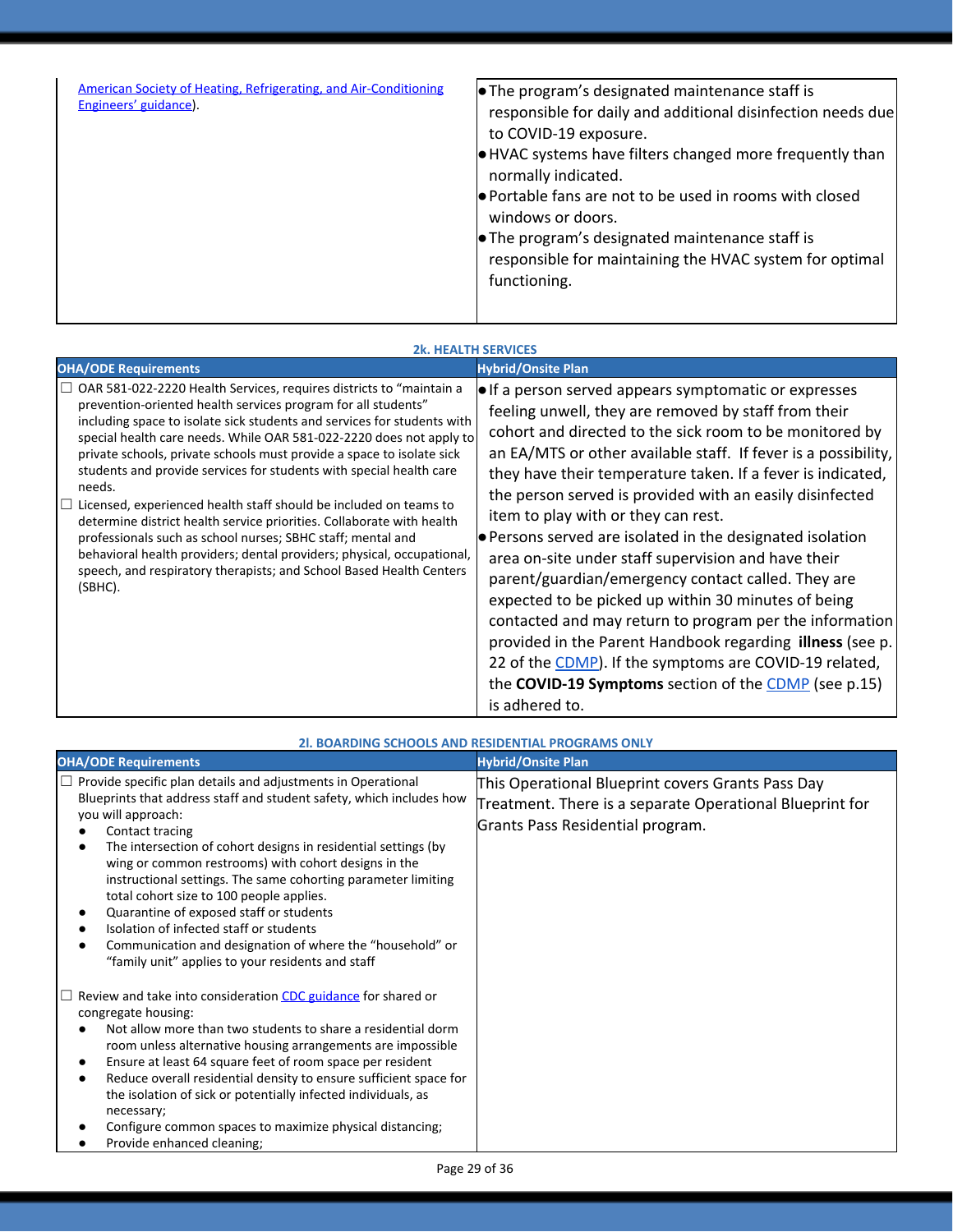| $\bullet$ | Establish plans for the containment and isolation of on-campus |
|-----------|----------------------------------------------------------------|
|           | cases, including consideration of PPE, food delivery, and      |
|           | bathroom needs.                                                |

|                                                                                                                                                                                                                                                                                                                                                                                                                                                                                                                                                                                                                                                                                                                                                                                                                                                                                                                                                                                                                           | 2m. SCHOOL EMERGENCY PROCEDURES AND DRILLS                                                                                                                                                                                                                                                                                                                                                                                                                                                                                                                                                                                                                                            |
|---------------------------------------------------------------------------------------------------------------------------------------------------------------------------------------------------------------------------------------------------------------------------------------------------------------------------------------------------------------------------------------------------------------------------------------------------------------------------------------------------------------------------------------------------------------------------------------------------------------------------------------------------------------------------------------------------------------------------------------------------------------------------------------------------------------------------------------------------------------------------------------------------------------------------------------------------------------------------------------------------------------------------|---------------------------------------------------------------------------------------------------------------------------------------------------------------------------------------------------------------------------------------------------------------------------------------------------------------------------------------------------------------------------------------------------------------------------------------------------------------------------------------------------------------------------------------------------------------------------------------------------------------------------------------------------------------------------------------|
| <b>OHA/ODE Requirements</b>                                                                                                                                                                                                                                                                                                                                                                                                                                                                                                                                                                                                                                                                                                                                                                                                                                                                                                                                                                                               | <b>Hybrid/Onsite Plan</b>                                                                                                                                                                                                                                                                                                                                                                                                                                                                                                                                                                                                                                                             |
| $\Box$ In accordance with ORS 336.071 and OAR 581-022-2225 all schools<br>(including those operating a Comprehensive Distance Learning<br>model) are required to instruct students on emergency procedures.<br>Schools that operate an On-Site or Hybrid model need to instruct and<br>practice drills on emergency procedures so that students and staff<br>can respond to emergencies.<br>At least 30 minutes in each school month must be used to<br>instruct students on the emergency procedures for fires,<br>earthquakes (including tsunami drills in appropriate zones), and<br>safety threats.<br>Fire drills must be conducted monthly.<br>Earthquake drills (including tsunami drills and instruction for<br>schools in a tsunami hazard zone) must be conducted two times<br>a year.<br>Safety threats including procedures related to lockdown,<br>lockout, shelter in place and evacuation and other appropriate<br>actions to take when there is a threat to safety must be<br>conducted two times a year. | . Routine drills are conducted per the Family Solutions<br>Emergency Response Testing Policy and Procedure in a<br>trauma-informed manner and with physical distancing<br>taken into account.<br>o Fire drills occur monthly.<br>Earthquake<br>O<br>Dangerous person drills occur twice a year.<br>o<br>• Thirty minutes per month is devoted to educating persons<br>served regarding essential safety drills and emergency<br>response.<br>• Time and physical distance considerations are considered<br>and modifications made to reduce close contact and<br>standing in line.<br>o When physical distancing is compromised, drills will<br>be completed in less than 15 minutes. |
| $\Box$ Drills can and should be carried out as close as possible to the<br>procedures that would be used in an actual emergency. For example,<br>a fire drill should be carried out with the same alerts and same routes<br>as normal. If appropriate and practicable, COVID-19 physical<br>distancing measures can be implemented, but only if they do not<br>compromise the drill.                                                                                                                                                                                                                                                                                                                                                                                                                                                                                                                                                                                                                                      | • Staff and persons served will complete hand hygiene after<br>safety drills.                                                                                                                                                                                                                                                                                                                                                                                                                                                                                                                                                                                                         |
| $\Box$ When or if physical distancing must be compromised, drills must be<br>completed in less than 15 minutes.                                                                                                                                                                                                                                                                                                                                                                                                                                                                                                                                                                                                                                                                                                                                                                                                                                                                                                           |                                                                                                                                                                                                                                                                                                                                                                                                                                                                                                                                                                                                                                                                                       |
| $\Box$ Drills should not be practiced unless they can be practiced correctly.                                                                                                                                                                                                                                                                                                                                                                                                                                                                                                                                                                                                                                                                                                                                                                                                                                                                                                                                             |                                                                                                                                                                                                                                                                                                                                                                                                                                                                                                                                                                                                                                                                                       |
| $\Box$ Train staff on safety drills prior to students arriving on the first day on<br>campus in hybrid or face-to-face engagement.                                                                                                                                                                                                                                                                                                                                                                                                                                                                                                                                                                                                                                                                                                                                                                                                                                                                                        |                                                                                                                                                                                                                                                                                                                                                                                                                                                                                                                                                                                                                                                                                       |
| $\Box$ If on a hybrid schedule, conduct multiple drills each month to ensure<br>that all cohorts of students have opportunities to participate in drills<br>(i.e., schedule on different cohort days throughout the year).                                                                                                                                                                                                                                                                                                                                                                                                                                                                                                                                                                                                                                                                                                                                                                                                |                                                                                                                                                                                                                                                                                                                                                                                                                                                                                                                                                                                                                                                                                       |
| $\Box$ Students must wash hands with soap and water for 20 seconds or use<br>an alcohol-based hand sanitizer with 60-95% alcohol after a drill is<br>complete.                                                                                                                                                                                                                                                                                                                                                                                                                                                                                                                                                                                                                                                                                                                                                                                                                                                            |                                                                                                                                                                                                                                                                                                                                                                                                                                                                                                                                                                                                                                                                                       |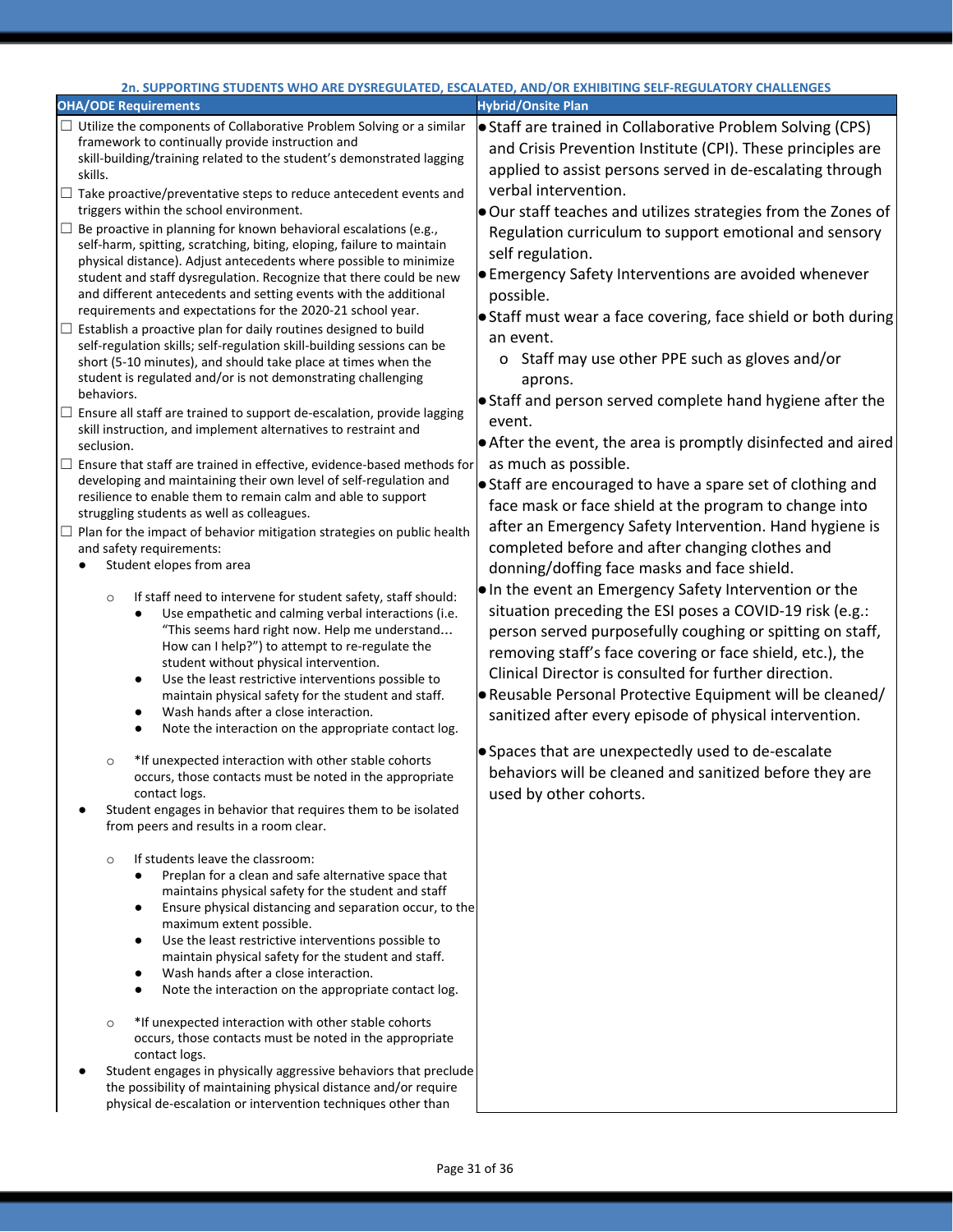restraint or seclusion (e.g., hitting, biting, spitting, kicking, self-injurious behavior).

- o If staff need to intervene for student safety, staff should:
	- Maintain student dignity throughout and following the incident.
	- Use empathetic and calming verbal interactions (i.e. "This seems hard right now. Help me understand… How can I help?") to attempt to re-regulate the student without physical intervention.
	- Use the least restrictive interventions possible to maintain physical safety for the student and staff
	- Wash hands after a close interaction.
	- Note the interaction on the appropriate contact log.
- o \*If unexpected interaction with other stable cohorts occurs, those contacts must be noted in the appropriate contact logs.
- $\Box$  Ensure that spaces that are unexpectedly used to deescalate behaviors are appropriately cleaned and sanitized after use before the introduction of other stable cohorts to that space.

#### **Protective Physical Intervention**

☐ Reusable Personal Protective Equipment (PPE) must be cleaned/sanitized after every episode of physical intervention (see section 2j of the *Ready Schools, Safe Learners* guidance: Cleaning, Disinfection, and Ventilation).



## **3. Response to Outbreak**

### **3a. PREVENTION AND PLANNING**

| <b>OHA/ODE Requirements</b>                                                                                                                                                                                                   | <b>Hybrid/Onsite Plan</b>                                                                                                                                                                                                                                                                                                                                                                                                                                                       |
|-------------------------------------------------------------------------------------------------------------------------------------------------------------------------------------------------------------------------------|---------------------------------------------------------------------------------------------------------------------------------------------------------------------------------------------------------------------------------------------------------------------------------------------------------------------------------------------------------------------------------------------------------------------------------------------------------------------------------|
| $\Box$ Review the " <i>Planning for COVID-19 Scenarios in Schools</i> " toolkit.<br>$\Box$ Coordinate with Local Public Health Authority (LPHA) to establish<br>communication channels related to current transmission level. | . The day treatment program follows all regulations and<br>guidance per the Common Protocols for COVID-19 School<br>Scenarios as described in the most current version of<br>Oregon Department of Education Planning for COVID-19<br><b>Scenarios in Schools.</b><br>• The day treatment program will follow the protocol in the<br>Day Treatment Confirmed COVID-19 Communication<br>Responsibilities and Completion Checklist in the<br>Communicable Disease Management Plan. |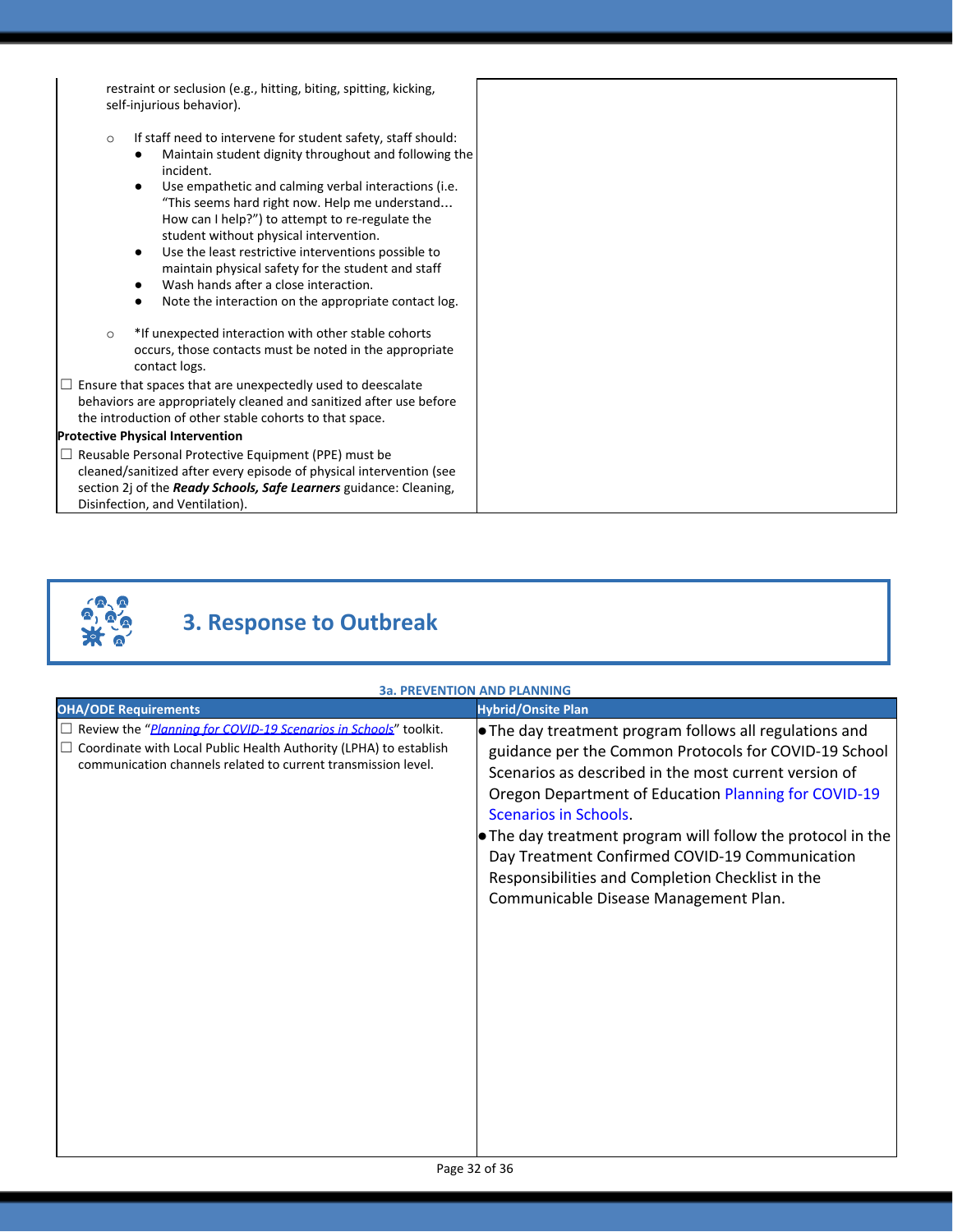| <b>3b. RESPONSE</b>                                                                                                                                                                                                               |                                                                                                                                                                                                                                                                                                                                                                                                                                                                                                                                                                                                                |  |
|-----------------------------------------------------------------------------------------------------------------------------------------------------------------------------------------------------------------------------------|----------------------------------------------------------------------------------------------------------------------------------------------------------------------------------------------------------------------------------------------------------------------------------------------------------------------------------------------------------------------------------------------------------------------------------------------------------------------------------------------------------------------------------------------------------------------------------------------------------------|--|
| <b>OHA/ODE Requirements</b>                                                                                                                                                                                                       | <b>Hybrid/Onsite Plan</b>                                                                                                                                                                                                                                                                                                                                                                                                                                                                                                                                                                                      |  |
| $\Box$ Review and utilize the " <i>Planning for COVID-19 Scenarios in Schools</i> "<br>toolkit.<br>Ensure continuous services and implement Comprehensive Distance<br>Learning.<br>$\Box$ Continue to provide meals for students. | The day treatment program follows all regulations and<br>guidance per the Common Protocols for COVID-19 School<br>Scenarios as described in the most current version of<br>Oregon Department of Education Planning for COVID-19<br><b>Scenarios in Schools.</b><br>$\bullet$ Families will be notified by teaching staff about<br>participating in Comprehensive Distance Learning with a<br>tentative plan to return to in-person learning when<br>allowable.<br>$\bullet$ Families will be contacted by their child's therapist.<br><b>.</b> Riverbend will continue to provide meals for persons<br>served. |  |

| <b>3c. RECOVERY AND REENTRY</b>                                                                                                                                                                                                                                                                                                                                                                                                                                                                                                        |                                                                                                                                                                                                                                                                                                                                                                                                                                                                                                                                                                                                                                                                                                                                                                                                                                          |  |
|----------------------------------------------------------------------------------------------------------------------------------------------------------------------------------------------------------------------------------------------------------------------------------------------------------------------------------------------------------------------------------------------------------------------------------------------------------------------------------------------------------------------------------------|------------------------------------------------------------------------------------------------------------------------------------------------------------------------------------------------------------------------------------------------------------------------------------------------------------------------------------------------------------------------------------------------------------------------------------------------------------------------------------------------------------------------------------------------------------------------------------------------------------------------------------------------------------------------------------------------------------------------------------------------------------------------------------------------------------------------------------------|--|
| <b>OHA/ODE Requirements</b>                                                                                                                                                                                                                                                                                                                                                                                                                                                                                                            | <b>Hybrid/Onsite Plan</b>                                                                                                                                                                                                                                                                                                                                                                                                                                                                                                                                                                                                                                                                                                                                                                                                                |  |
| $\Box$ Review and utilize the " <i>Planning for COVID-19 Scenarios in Schools</i> "<br>toolkit.<br>$\Box$ Clean, sanitize, and disinfect surfaces (e.g., playground equipment,<br>door handles, sink handles, drinking fountains, transport vehicles)<br>and follow CDC guidance for classrooms, cafeteria settings,<br>restrooms, and playgrounds.<br>When bringing students back into On-Site or Hybrid instruction,<br>$\Box$<br>consider smaller groups, cohorts, and rotating schedules to allow for<br>a safe return to schools. | $\bullet$ The day treatment program follows all regulations and<br>guidance per the Common Protocols for COVID-19 School<br>Scenarios as described in the most current version of<br>Oregon Department of Education Planning for COVID-19<br>Scenarios in Schools.<br>$\bullet$ While assigned maintenance staff are responsible for site<br>disinfection, the program supervisor or designee is<br>responsible to take initial steps in closing off areas used<br>by the COVD-19 infected individual and providing<br>additional air circulation for rooms used by the person, if<br>possible, while waiting for maintenance staff. Disinfection<br>follows CDC guidance.<br>Close off areas used by the infected individual, if<br>$\Omega$<br>possible.<br>Open outside doors and windows to increase air<br>circulation in the area. |  |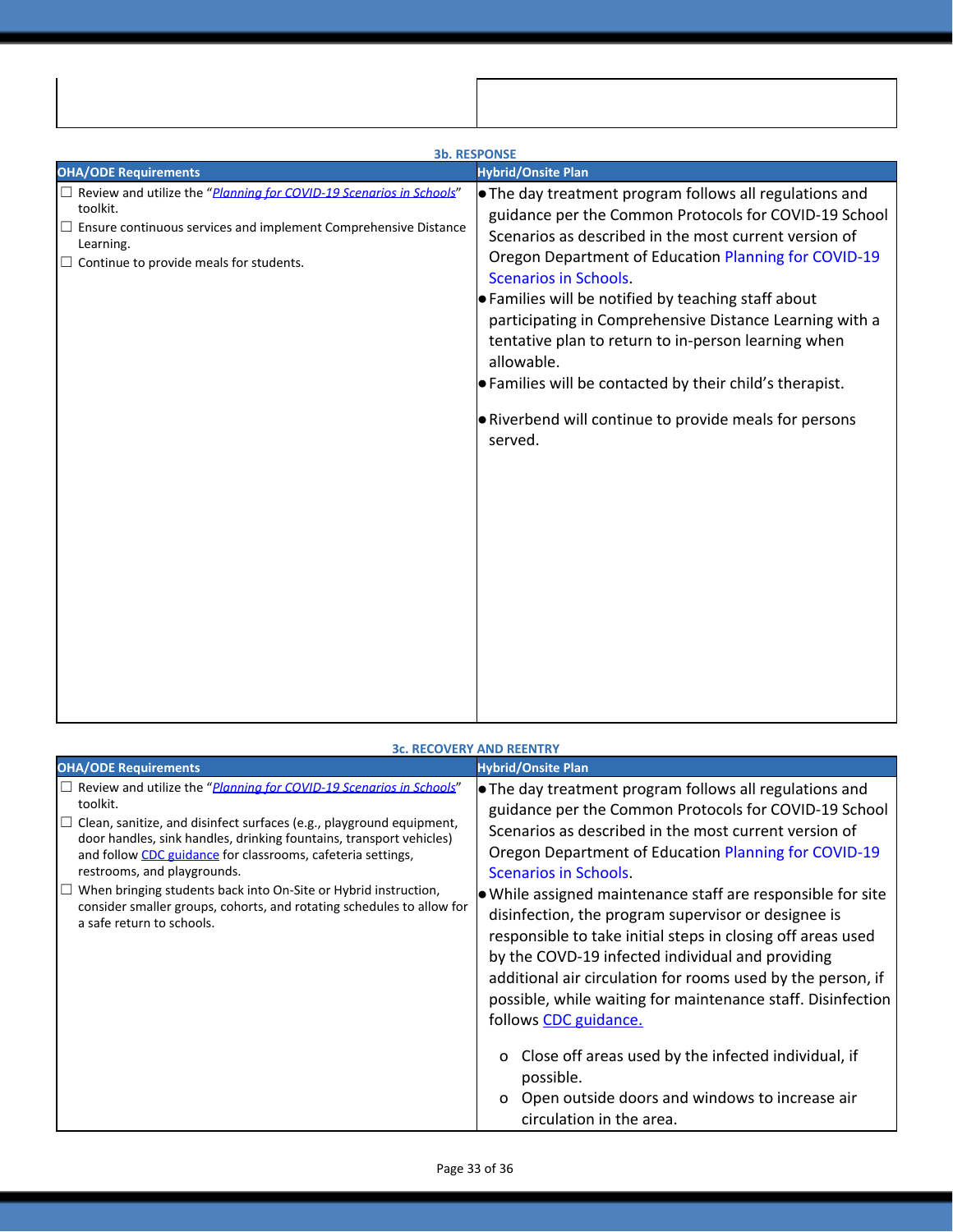- o Wait 24 hours to clean and disinfect. If 24 hours is not feasible, wait as long as possible.
- o Clean and disinfect all areas used by the infected individual such as offices, bathrooms, common areas, shared electronic equipment such as tablets, touch screens, keyboards and remote controls.
- o [Vacuum](https://www.cdc.gov/coronavirus/2019-ncov/faq.html#Cleaning-and-Disinfection) the space if needed. Use a vacuum equipped with a high-efficiency particulate air (HEPA) filter, if available.
	- Do not vacuum a room or space that has people in it. Wait until the room or space is empty to vacuum, such as at night, for common spaces, or during the day for private rooms.
- o Wear disposable gloves to clean and disinfect. For soft (porous) surfaces such as carpeted floors or rugs, clean the surface with detergents or cleaners appropriate for use on these surfaces, according to the textile's label. After cleaning, disinfect with an appropriate EPA-registered disinfectant on List N: Disinfectants for use against SARS-CoV. Follow the disinfectant manufacturer's safety instructions (such as wearing gloves and ensuring adequate ventilation), concentration level, application method and contact time. Allow sufficient drying time if vacuum is not intended for wet surfaces.
- o Temporarily turn off in-room or on-wall recirculation HVAC to avoid contamination of the HVAC units.
- o Do not deactivate central HVAC systems.
- o Consider temporarily turning off the central HVAC system that services the room or space, so that particles that escape from vacuuming will not circulate throughout the facility.
- ●Once an area has been appropriately disinfected, it can be opened for use.
- Staff without close contact with the person who is sick can return to work immediately after disinfection, unless otherwise quarantined per county public health department recommendations.
- ●Outdoor areas are disinfected per the **Disinfection** section of the [CDMP](https://familysolutionsoregon.org/wp-content/uploads/2020/09/Family-Solutions-CDMP-DTX.pdf) (see p.10).
- ●If more than seven (7) days have passed since the person who is sick has been at the program, additional cleaning and disinfection is not necessary.
- ●Continue routine cleaning and disinfection. This includes everyday practices that businesses and communities normally use to maintain a healthy environment.
- ●In the event the county public health department determines areas used by the infected individual are quarantined for a period of time, those instructions are complied with by the program supervisor and program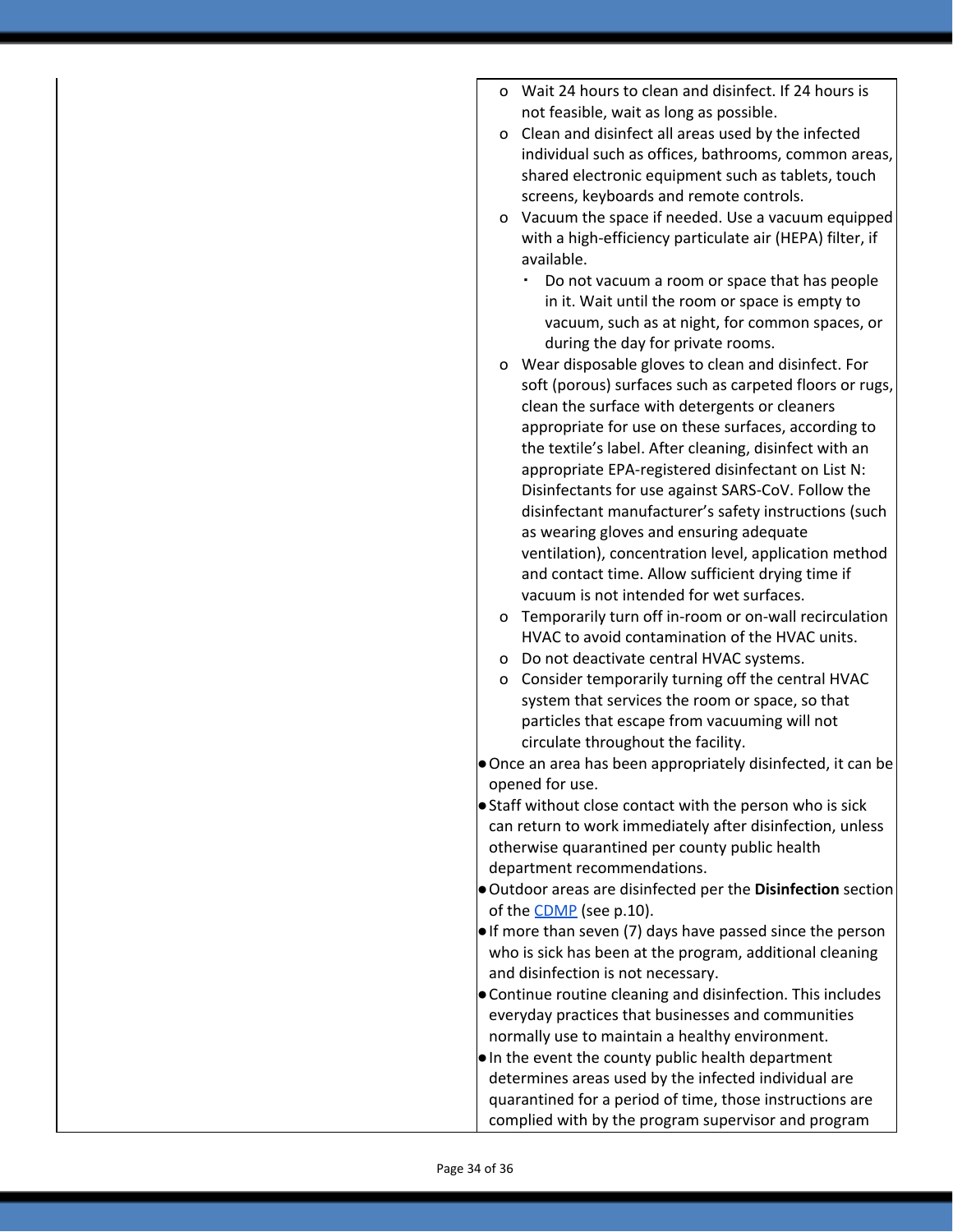| staff.                                                                                                                                                                                    |
|-------------------------------------------------------------------------------------------------------------------------------------------------------------------------------------------|
| Each cohort has designated separate entry points. In<br>addition, students are arriving and departing on different<br>buses, and therefore have staggered arrival and departure<br>times. |
| $\bullet$ When state and county metrics allow for onsite/hybrid<br>instruction, all Ready Schools Safe Learners guidance will<br>be followed.                                             |



### **ASSURANCES**

*This section must be completed by any public school that is providing instruction through On-Site or Hybrid Instructional Models. Schools providing Comprehensive Distance Learning Instructional Models do not need to complete this section unless the school is implementing the* **Limited In-Person Instruction** *provision under the Comprehensive Distance Learning guidance. This section does not apply to private schools.*

- X We affirm that, in addition to meeting the requirements as outlined above, our school plan has met the collective requirements from ODE/OHA guidance related to the 2020-21 school year, including but not limited to requirements from:
	- Sections 4, 5, 6, 7, and 8 of the *Ready Schools, Safe [Learners](https://www.oregon.gov/ode/students-and-family/healthsafety/Documents/Ready%20Schools%20Safe%20Learners%202020-21%20Guidance.pdf)* guidance,
	- The *[Comprehensive](https://www.oregon.gov/ode/educator-resources/standards/Pages/Comprehensive-Distance-Learning.aspx) Distance Learning* guidance,
	- The *Ensuring Equity and Access: Aligning Federal and State [Requirements](https://www.oregon.gov/ode/students-and-family/healthsafety/Documents/Ensuring%20Equity%20and%20Access%20Aligning%20State%20and%20Federal%20Requirements.pdf)* guidance, and
	- *Planning for [COVID-19](https://www.oregon.gov/ode/students-and-family/healthsafety/Documents/Planning%20and%20Responding%20to%20COVID-19%20Scenarios%20in%20Schools.pdf) Scenarios in Schools*

 $\Box$  We affirm that we cannot meet all of the collective requirements from ODE/OHA guidance related to the 2020-21 school year from:

- Sections 4, 5, 6, 7, and 8 of the *Ready Schools, Safe [Learners](https://www.oregon.gov/ode/students-and-family/healthsafety/Documents/Ready%20Schools%20Safe%20Learners%202020-21%20Guidance.pdf)* guidance,
- The *[Comprehensive](https://www.oregon.gov/ode/educator-resources/standards/Pages/Comprehensive-Distance-Learning.aspx) Distance Learning* guidance,
- The *Ensuring Equity and Access: Aligning Federal and State [Requirements](https://www.oregon.gov/ode/students-and-family/healthsafety/Documents/Ensuring%20Equity%20and%20Access%20Aligning%20State%20and%20Federal%20Requirements.pdf)* guidance, and
- *Planning for [COVID-19](https://www.oregon.gov/ode/students-and-family/healthsafety/Documents/Planning%20and%20Responding%20to%20COVID-19%20Scenarios%20in%20Schools%20August%202020.pdf) Scenarios in Schools*

We will continue to work towards meeting them and have noted and addressed which requirement(s) we are unable to meet in the table titled "Assurance Compliance and Timeline" below.





## **5. Instruction**

## **6. Family, Community, Engagement**

Page 35 of 36